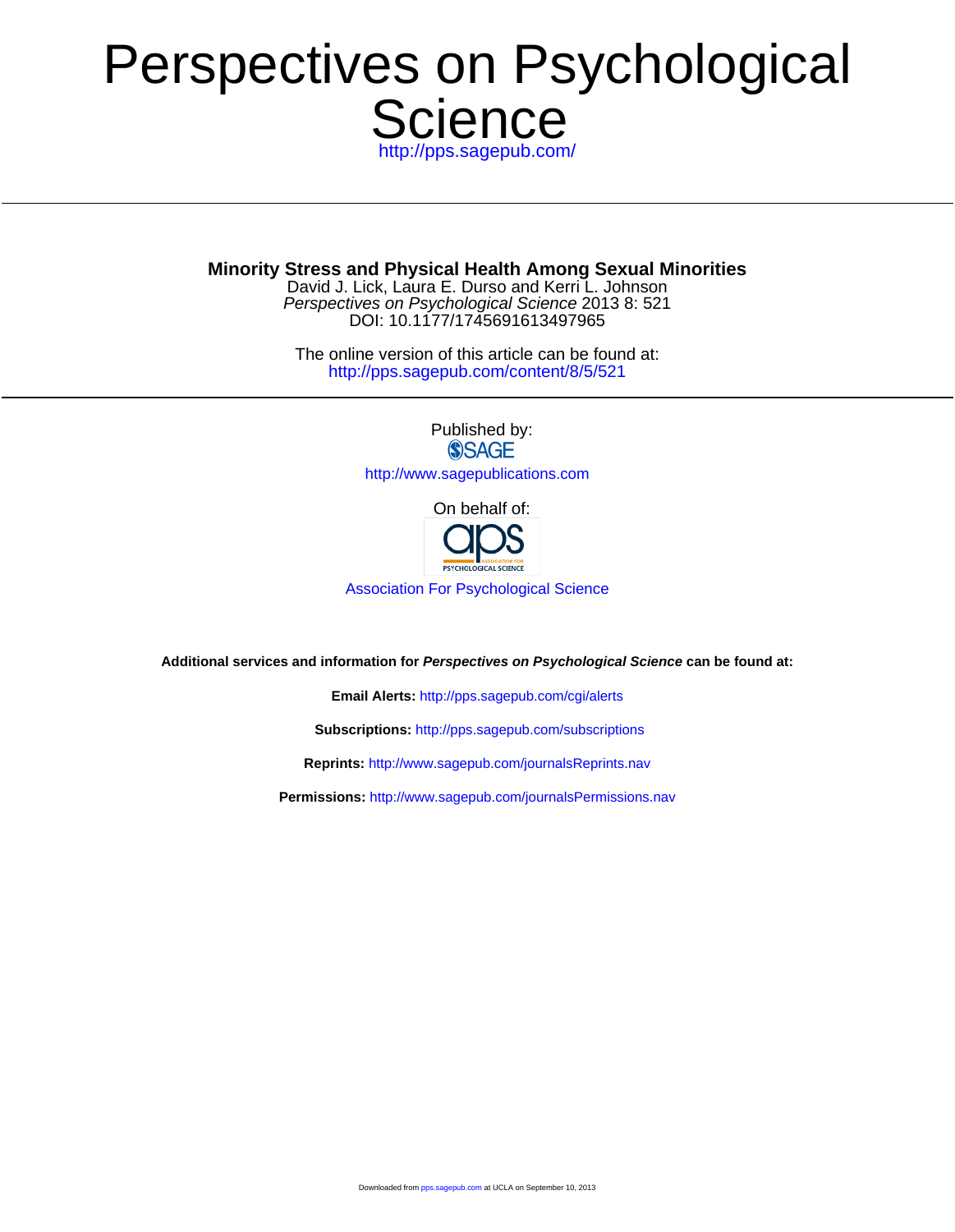

## Minority Stress and Physical Health Among Sexual Minorities

## David J. Lick $^1$ , Laura E. Durso $^2$ , and Kerri L. Johnson $^{1,3}$

<sup>1</sup>Department of Psychology, University of California, Los Angeles; <sup>2</sup>The Williams Institute, University of California, Los Angeles; and <sup>3</sup>Department of Communication Studies, University of California, Los Angeles Perspectives on Psychological Science 8(5) 521–548 © The Author(s) 2013 Reprints and permissions: sagepub.com/journalsPermissions.nav DOI: 10.1177/1745691613497965 pps.sagepub.com



#### Abstract

Lesbian, gay, and bisexual (LGB) individuals suffer serious mental health disparities relative to their heterosexual peers, and researchers have linked these disparities to difficult social experiences (e.g., antigay victimization) and internalized biases (e.g., internalized homophobia) that arouse stress. A recent and growing body of evidence suggests that LGB individuals also suffer physical health disparities relative to heterosexuals, ranging from poor general health status to increased risk for cancer and heightened diagnoses of cardiovascular disease, asthma, diabetes, and other chronic conditions. Despite recent advances in this literature, the causes of LGB physical health problems remain relatively opaque. In this article, we review empirical findings related to LGB physical health disparities and argue that such disparities are related to the experience of minority stress—that is, stress caused by experiences with antigay stigma. In light of this minority stress model, we highlight gaps in the current literature and outline five research steps necessary for developing a comprehensive knowledge of the social determinants of LGB physical health.

#### Keywords

minority stress; health disparities; lesbian, gay, and bisexual (LGB) health; sexual minority health

In recent years, lesbian, gay, and bisexual (LGB) civil rights have become a topic of intense sociopolitical debate. These debates have resulted in notable improvements for LGB individuals around the world, including the extension of partner benefits to same-sex couples and legal protections for LGB individuals who face hate crimes. In stark contrast to these legal successes is continued social prejudice against LGB individuals, evidenced by high suicide rates among LGB adolescents and social policies that espouse the death penalty for LGB adults (e.g., the Ugandan Anti-Homosexuality Bill). Although these incidents bring much-needed attention to LGB suicide and homicide, public and academic discourses have paid surprisingly little attention to the fact many LGB individuals also suffer disparities in everyday physical health relative to their heterosexual peers. These health difficulties are more common than suicide or homicide and incur serious costs to personal well-being and global public health, yet their determinants remain largely unstudied. In this review, we summarize the growing literature on LGB physical health disparities, outline the social determinants of those disparities, and provide a detailed agenda for future research on these important topics.<sup>1</sup>

### LGB Lives in Public and Scientific Discourse

Recent political debates have brought LGB people to the forefront of public sentiment, and their frequent experiences with prejudice and discrimination have received careful attention. Indeed, numerous scholarly reports have detailed high rates of antigay victimization, with one meta-analysis estimating that as many as 80% of LGB individuals experience some form of harassment throughout their lives (Katz-Wise & Hyde, 2012; see also Balsam, Rothblum, & Beauchaine, 2005; Berrill, 1992; Herek, Cogan, & Gillis, 2002). The public is increasingly aware of these sobering statistics: In the past several years, Internet users have posted over 50,000 *It Gets Better* videos describing instances of violence against LGB individuals, and viewers have watched these videos more than 50 million times (Savage & Miller, 2012).

Corresponding Author:

David J. Lick, UCLA Department of Psychology, 1285 Franz Hall, Box 951563, Los Angeles, CA 90095-1563 E-mail: david.lick@ucla.edu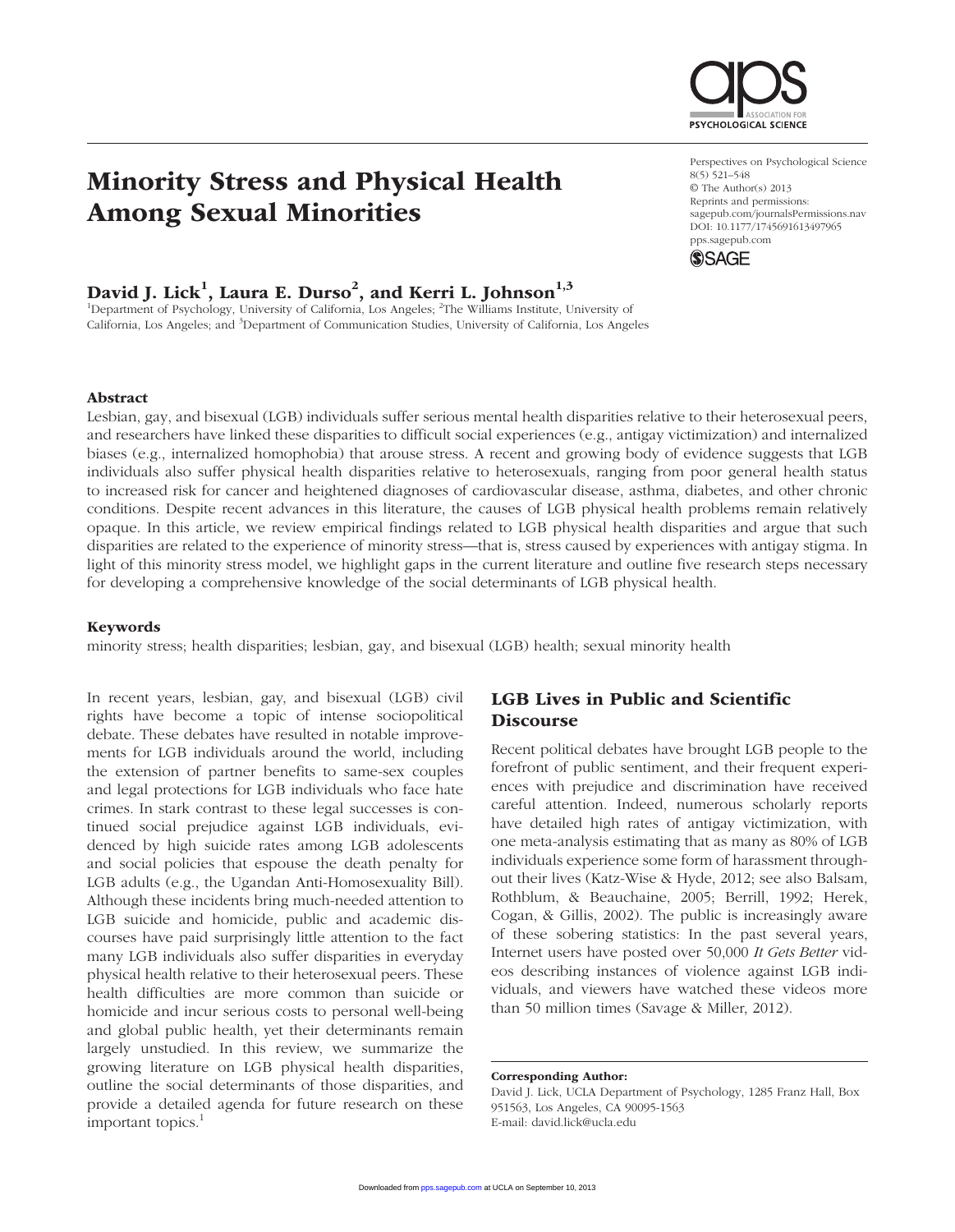LGB victimization has become such a prominent topic in part because it is associated with significant functional impairment. Indeed, an extensive literature on minority stress suggests that LGB individuals face mental health disparities due to their frequent experiences with antigay stigma (Hatzenbuehler, 2009; Meyer, 2003). These disparities range from heightened odds of major depression and generalized anxiety (Cochran, Sullivan, & Mays, 2003; Gilman, Cochran, Mays, Ostrow, & Kessler, 2001) to disproportionate alcohol, tobacco, and illicit drug use (Burgard, Cochran, & Mays, 2005; Cochran, Keenan, Schober, & Mays, 2000) and heightened risk for both attempting (Cochran & Mays, 2000; Garofalo, Wolf, Wissow, Woods, & Goodman, 1999; Hatzenbuehler, 2011) and completing suicide (Richardson, 1995) relative to population averages.

Despite strong evidence of mental health difficulties in LGB communities, studies of physical health have lagged behind. Of nearly 4 million studies about physical health published in English between 1980 and 1999, only 0.1% reported effects for LGB participants (Boehmer, 2002), and few explored LGB health outcomes unrelated to HIV/AIDS (Harcourt, 2006). By the year 2000, research on LGB physical health was so sparse that the U.S. Department of Health and Human Services identified LGB health as a primary focus of its Healthy People initiative through the year 2020 (U.S. Department of Health and Human Services, 2010). In the wake of the Healthy People initiatives, nearly two dozen rigorous empirical studies have compared non-HIV-related physical health outcomes between LGB and heterosexual adults. Although knowledge of LGB physical health outcomes has begun to coalesce, extant findings span disciplines ranging from epidemiology to health psychology, medicine, and public health. Consequently, syntheses of relevant literature are lacking. Furthermore, comprehensive theories that incorporate previous findings about the causes and correlates of such disparities are practically nonexistent (Meads, Carmona, & Kelly, 2012).

In this article, we offer a detailed review highlighting both the existence of LGB physical health disparities and their social determinants. We situate our review within a minority stress framework, arguing that difficult social experiences arouse stress for LGB people, in turn altering psychological processes, health behaviors, and physiological functioning, which ultimately compromise physical health. We should note at the outset that there has been one other major effort to review the literature on LGB health, which documented mental as well as physical health problems in LGB communities, including those related to HIV/AIDS (Institute of Medicine, 2011). In contrast, our review focuses on physical health disparities that are not directly related to sexual activity, highlighting LGB health problems that have received limited attention

in previous work. Our review also includes research published after the Institute of Medicine report, and therefore incorporates the most current evidence in this burgeoning field. Perhaps most importantly, the Institute of Medicine report listed minority stress as one of four frameworks for understanding LGB physical health, but its breadth precluded a detailed analysis of the ways in which minority stress gets under the skin to affect longterm physical health for LGB individuals. Our research pinpoints specific processes that may uniquely and interactively link social experiences to LGB physical health. As such, we view this article as an extension of previous work and an answer to recent calls for more detailed theorizing about the causes of physical health disparities related to sexual orientation (Harcourt, 2006; Institute of Medicine, 2011; Meads et al., 2012).

#### LGB Physical Health

Despite early inattention, research on LGB physical health has recently gained momentum. At present, there are a sufficient number of studies to reach preliminary conclusions about physical health difficulties in LGB communities. We briefly synthesize these findings below, limiting our analysis to research published in English that describes health outcomes unrelated to sexually transmitted infections, which have already received considerable attention. At times, we do discuss studies that reveal damaging physiological effects of minority stress for HIV-positive gay men; however, HIV infection was not the outcome of interest in these studies. Rather, they addressed basic questions about the physiological correlates of minority stress, which are relevant to the LGB community at large and therefore important for our review.

## *Evidence of LGB physical health disparities*

A growing body of research indicates that LGB people are at risk for a wide array of physical health difficulties, ranging from poor overall health status to heightened incidence of specific diseases (see Table 1 for summaries of results). The findings reveal that, relative to heterosexuals, sexual minority individuals generally rate their own health to be poor (Fredriksen-Goldsen, Kim, & Barkan, 2012; Frost, Lehavot, & Meyer, 2011), report a higher number of acute physical symptoms and chronic health conditions (Sandfort, Bakker, Schellevis, & Vanwesenbeeck, 2006), report that their health status curtails their ability to engage in everyday physical activities (Conron, Mimiaga, & Landers, 2010; Fredriksen-Goldsen, Kim, et al., 2012; Kim & Fredriksen-Goldsen, 2012), and exhibit a higher prevalence and younger onset of disabilities such as use of a walking assistant (e.g., cane,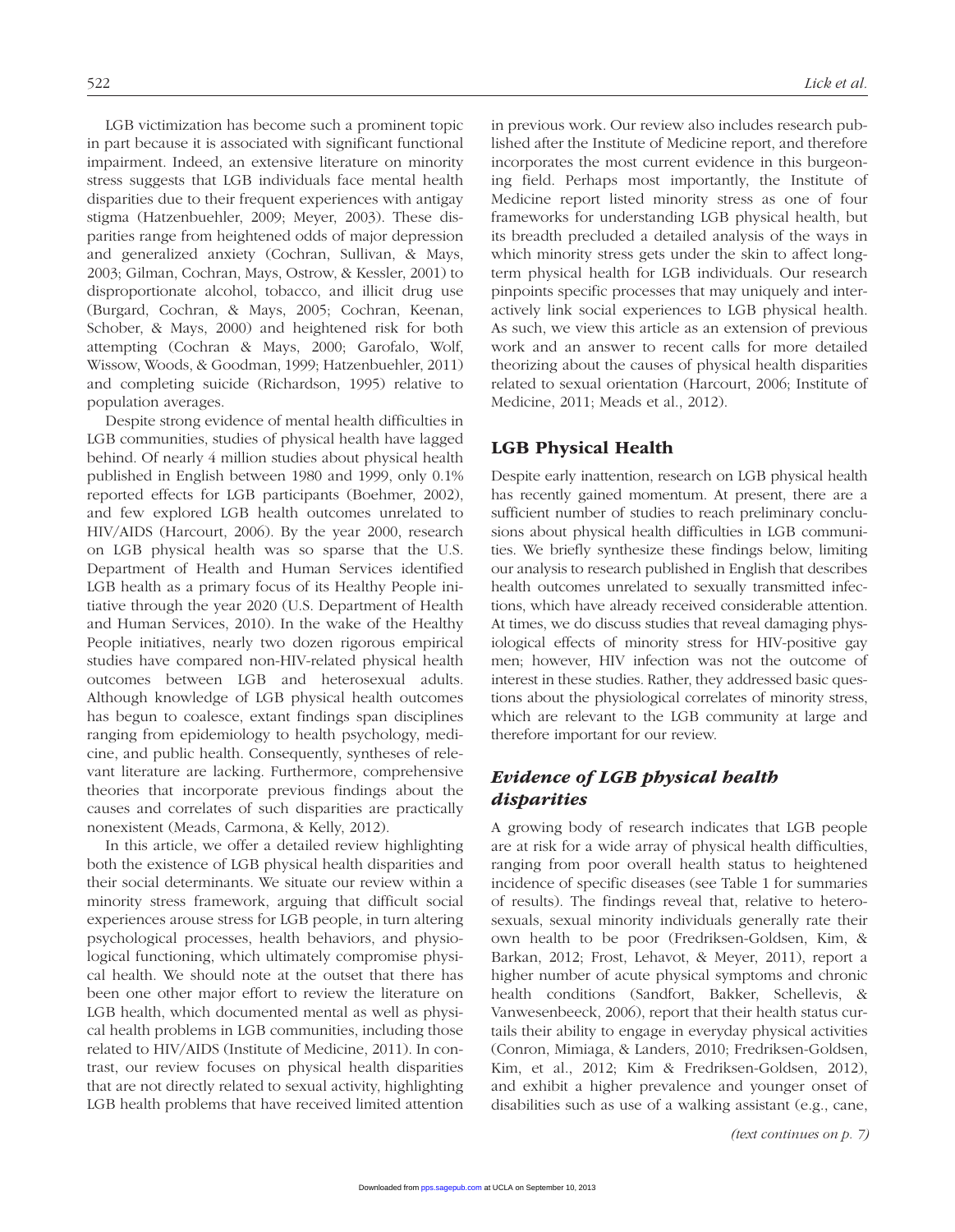|                                                      |            |                                                      | Table 1. Summary of Previous Studies Demonstrating Physical Health Disparities Between LGB and Heterosexual Individuals                                                                                                                          |                                                                                                                                                                                                                                                                                                        |
|------------------------------------------------------|------------|------------------------------------------------------|--------------------------------------------------------------------------------------------------------------------------------------------------------------------------------------------------------------------------------------------------|--------------------------------------------------------------------------------------------------------------------------------------------------------------------------------------------------------------------------------------------------------------------------------------------------------|
| Study                                                | Country    | Sampling Method                                      | Sample Size                                                                                                                                                                                                                                      | Findings                                                                                                                                                                                                                                                                                               |
| Koblin et al. (1996)                                 | <b>USA</b> | Convenience                                          | 15,565 gay men                                                                                                                                                                                                                                   | Gay men had heightened rates of non-Hodgkin's lymphoma,<br>Hodgkin's disease, and anal cancer. Rates of anal cancer<br>were unrelated to HIV diagnoses.                                                                                                                                                |
| Lock & Steiner<br>(1999)                             | <b>USA</b> | of California high<br>sample<br>Community<br>schools | 1,439 heterosexual<br>224 unsure<br>106 LGB                                                                                                                                                                                                      | LGB participants had more eating and dieting problems,<br>as well as more general health problems than did<br>heterosexuals.                                                                                                                                                                           |
| White, Daling, &<br>Kavanaugh-Lynch,<br>Bowen (2002) | USA        | Population-based<br>case-control                     | sexual orientation (e.g., behavior<br>912 heterosexual and 59 lesbian<br>depending on the definition of<br>average, the samples included<br>vs. self-identification). On<br>Note: Sample size varied<br>912 heterosexual<br>59 lesbian<br>women. | as lesbians based on contraceptive use had no differences in<br>Women defined as lesbians based on their marital status and<br>breast cancer compared to heterosexuals. Women defined<br>number of sexual partners had increased risk of invasive<br>invasive breast cancer compared to heterosexuals. |
| Diamant & Wold<br>(2003)                             | <b>USA</b> | Local probability<br>(California)                    | 4,023 heterosexual<br>69 bisexual<br>43 lesbian                                                                                                                                                                                                  | heterosexuals. Lesbians were less likely than heterosexuals<br>days of poor physical health in the past month than did<br>Lesbian/bisexual women had higher rates of heart disease<br>than did heterosexuals. Bisexual women had more<br>to report excellent health.                                   |
| Nussey, & Casey<br>(2003)<br>Roberts, Dibble,        | <b>USA</b> | matched controls<br>Convenience with<br>(sisters)    | 324 heterosexual<br>324 lesbian                                                                                                                                                                                                                  | Lesbian women were at higher risk for cardiovascular disease<br>than were heterosexuals due to greater abdominal/visceral<br>adiposity.                                                                                                                                                                |
| Case et al. (2004)                                   | USA        | National cohort                                      | 89,812 heterosexual<br>317 bisexual<br>694 lesbian                                                                                                                                                                                               | Lesbian/bisexual women were at higher risk for breast cancer<br>and cardiovascular disease than were heterosexuals                                                                                                                                                                                     |
| Dibble, Roberts, &<br>Nussey (2004)                  | <b>USA</b> | matched controls<br>Convenience with<br>(sisters)    | 324 heterosexual<br>324 lesbian                                                                                                                                                                                                                  | cancer than were heterosexuals, despite no differences in<br>Lesbians were at higher risk for 5-year and lifetime breast<br>overall rates of breast cancer screening.                                                                                                                                  |
| Heck & Jacobson<br>(2006)                            | <b>USA</b> | National probability                                 | 430 men in same-sex relationship<br>387 women in same-sex<br>128,677 heterosexual<br>relationship                                                                                                                                                | lifetime diagnoses of asthma than did people in different-sex<br>were more likely to experience asthma within the past 12<br>relationships. Women and men in same-sex relationships<br>Both men and women in same-sex relationships had more<br>months than were those in different-sex relationships. |

*(continued)*

 $\overline{(continued)}$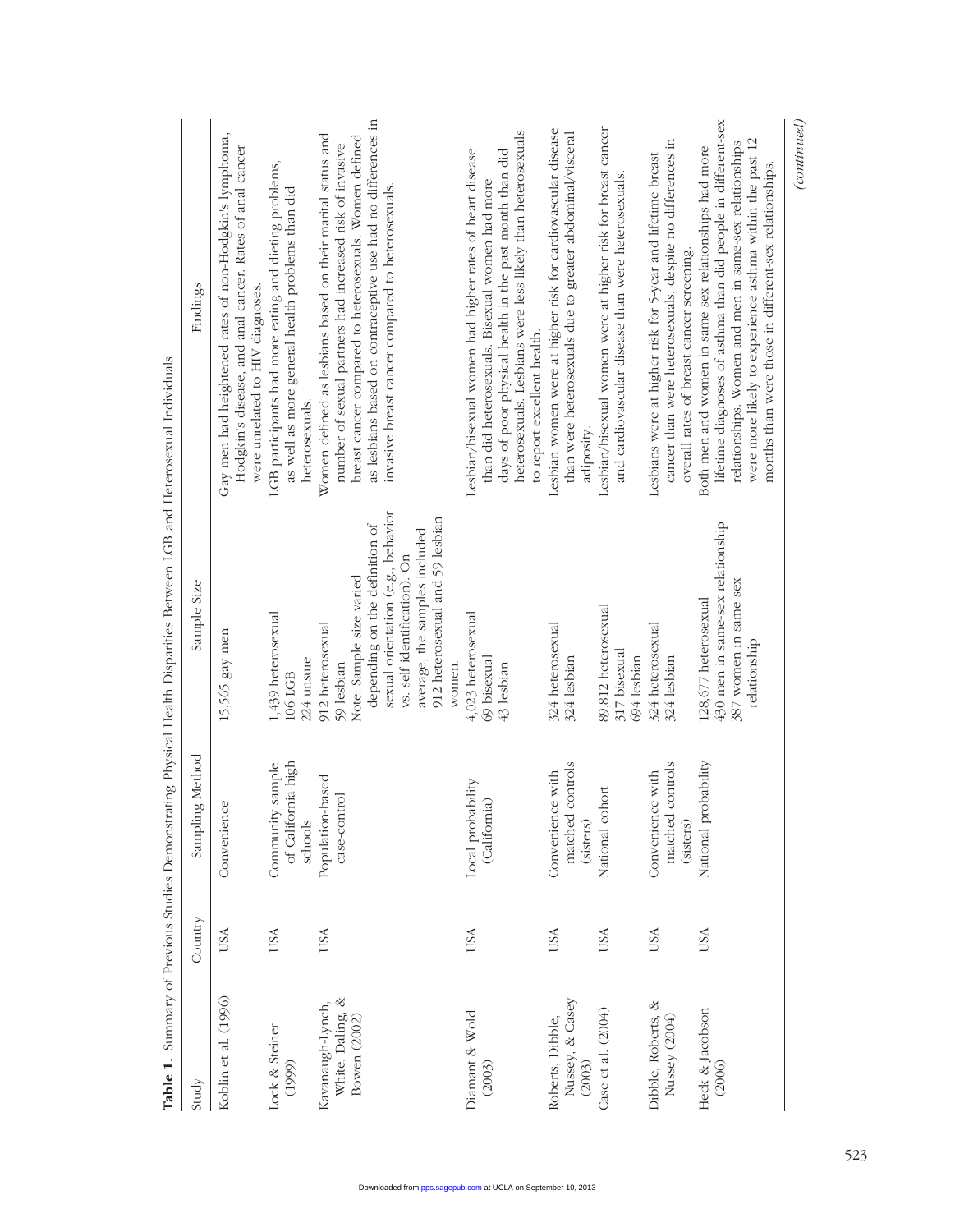| Study                                                               | Country     | Sampling Method                                        | Sample Size                                                                                         | Findings                                                                                                                                                                                                                                                                                                                                                                                                                                                                                                                                                                                                                                                                                                                                                                                                                       |
|---------------------------------------------------------------------|-------------|--------------------------------------------------------|-----------------------------------------------------------------------------------------------------|--------------------------------------------------------------------------------------------------------------------------------------------------------------------------------------------------------------------------------------------------------------------------------------------------------------------------------------------------------------------------------------------------------------------------------------------------------------------------------------------------------------------------------------------------------------------------------------------------------------------------------------------------------------------------------------------------------------------------------------------------------------------------------------------------------------------------------|
| Vanwesenbeeck<br>Sandfort, Bakker,<br>Schellevis, &<br>(2006)       | Netherlands | National probability                                   | 9,278 heterosexual<br>143 lesbian/gay<br>90 bisexual                                                | conditions than did heterosexual men, but they reported no<br>knee, intestinal problems, severe headaches, and urinary<br>dizziness followed by falling, osteoarthritis in the hip or<br>respiratory problems, itching, pain in neck/shoulders,<br>Lesbian/gay participants reported more acute physical<br>incontinence. Bisexual men reported fewer chronic<br>conditions than did heterosexuals, including more<br>symptoms in the past 2 weeks and more chronic<br>differences in specific chronic health conditions                                                                                                                                                                                                                                                                                                       |
| Cochran & Mays<br>(2007)                                            | <b>USA</b>  | Local probability (CA)                                 | 51 homosexually experienced<br>1,999 heterosexual<br>158 lesbian/gay<br>heterosexual<br>67 bisexual | heterosexuals, including digestive problems, back problems,<br>HIV status, gay men were more likely than heterosexuals to<br>report headaches. Homosexually experienced heterosexual<br>overall health. Lesbians were more likely to report arthritis<br>heterosexual women were more likely than heterosexuals<br>to report asthma and back problems. After controlling for<br>Bisexual women reported more health conditions than did<br>men were more likely than heterosexuals to report liver<br>than were heterosexuals, and both lesbian and bisexual<br>chronic fatigue, functional health limitations, and poor<br>disease, digestive problems, headaches, heart disease,<br>women were more likely to receive disability income<br>than were heterosexuals. Homosexually experienced<br>asthma, and chronic fatigue. |
| Hausermann,<br>Weiss $(2007)$<br>Aggleton, &<br>Counatsou,<br>Wang, | Switzerland | controls<br>probability with<br>Venue-based<br>matched | 477 heterosexual men<br>$477$ gay men                                                               | sickness symptoms in the past 4 weeks after controlling for<br>higher number of symptoms than were heterosexuals. Gay<br>treated for bronchitis in past 12 months; to have clinically<br>elevated levels of cholesterol, blood pressure, or glucose;<br>men were more likely than heterosexuals to have been<br>symptoms, moderate/severe physical symptoms, and a<br>to have activity limitations due to a physical condition,<br>Gay men were more likely to report common physical<br>common sickness symptoms, and moderate/severe<br>demographic factors.                                                                                                                                                                                                                                                                 |
| Hughes (2007)<br>Brandenburg,<br>Johnson, &<br>Matthews,            | USA         | Convenience                                            | 279 heterosexual<br>550 lesbian                                                                     | breast cancer, despite no differences between lesbian and<br>Lesbian women had heightened risk for 5-year and lifetime<br>heterosexual women in cancer screening behaviors.                                                                                                                                                                                                                                                                                                                                                                                                                                                                                                                                                                                                                                                    |
|                                                                     |             |                                                        |                                                                                                     |                                                                                                                                                                                                                                                                                                                                                                                                                                                                                                                                                                                                                                                                                                                                                                                                                                |

Table 1. (continued) Table 1. (continued)

524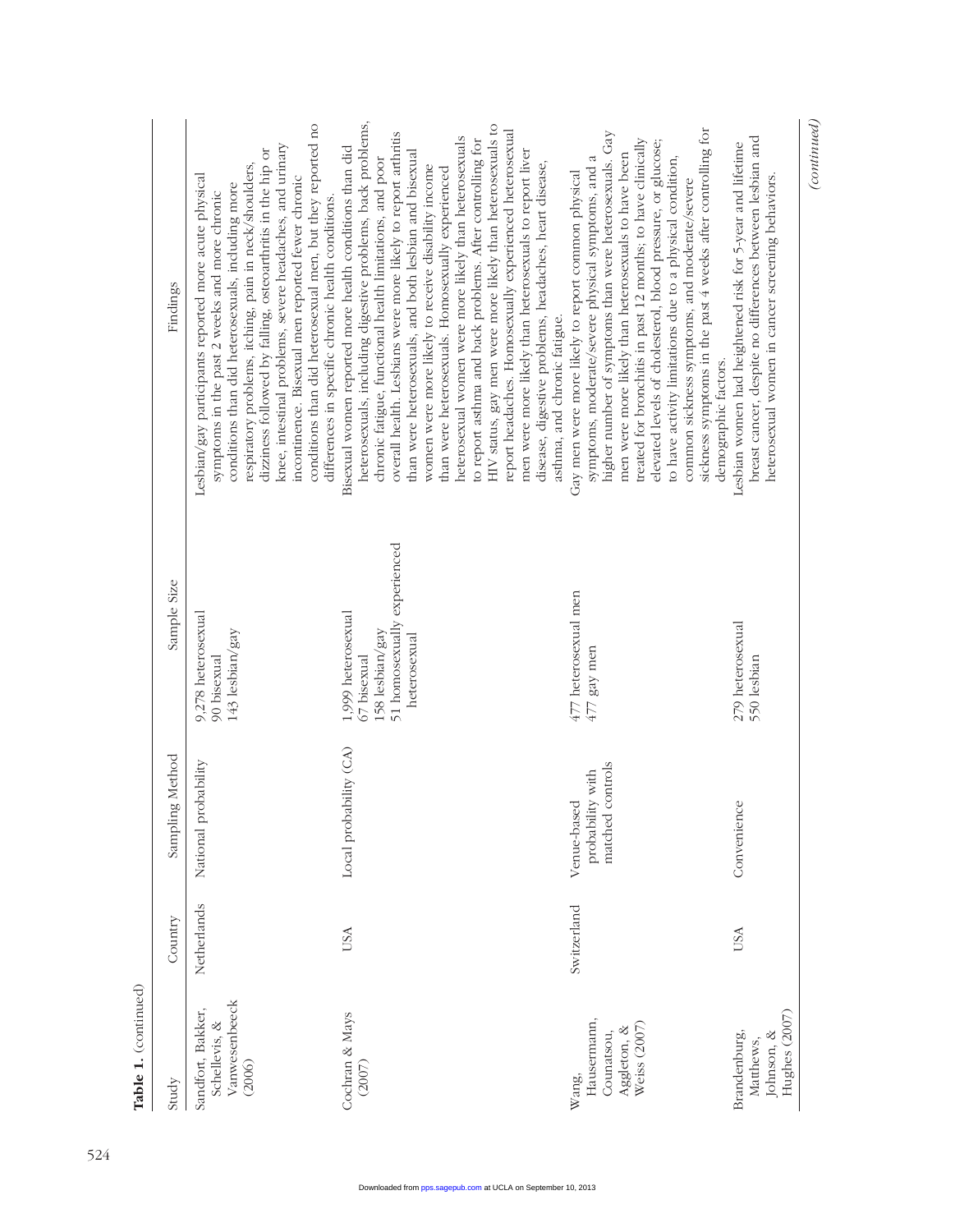| Table 1. (continued)                                                         |                         |                                                       |                                                                                                                                                        |                                                                                                                                                                                                                                                                                                                                                                                                                        |
|------------------------------------------------------------------------------|-------------------------|-------------------------------------------------------|--------------------------------------------------------------------------------------------------------------------------------------------------------|------------------------------------------------------------------------------------------------------------------------------------------------------------------------------------------------------------------------------------------------------------------------------------------------------------------------------------------------------------------------------------------------------------------------|
| Study                                                                        | Country                 | Sampling Method                                       | Sample Size                                                                                                                                            | Findings                                                                                                                                                                                                                                                                                                                                                                                                               |
| Vanwesenbeeck<br>Sandfort, Bakker,<br>Schellevis, &<br>(2009)                | Netherlands             | National probability                                  | 5,138 heterosexual women<br>4,140 heterosexual men<br>65 bisexual women<br>79 lesbian women<br>25 bisexual men<br>64 gay men                           | conditions than did heterosexual women, but bisexual men<br>had fewer chronic conditions than did heterosexual men.<br>Gay men reported more acute physical complaints during<br>previous 14 days and more chronic conditions than did<br>heterosexual men. Bisexual women had more chronic                                                                                                                            |
| Tinmouth (2009)<br>Veldhulzen, &<br>Dobinson,<br>Steele, Ross,               | Canada                  | National probability                                  | 60,937 heterosexual women<br>424 bisexual women<br>354 lesbian women                                                                                   | Bisexual women reported more respiratory disorders, higher<br>hypertension (once adjusted for other variables) than did<br>rates of poor/fair physical health and higher rates of<br>heterosexuals.                                                                                                                                                                                                                    |
| Pizacani, & Stark<br>Dilley, Simmons,<br>Boysun,<br>(2010)                   | <b>USA</b>              | Local probability (WA)                                | 47,505 heterosexual women<br>30,112 heterosexual men<br>561 bisexual women<br>589 lesbian women<br>235 bisexual men<br>498 gay men                     | and more asthma than did heterosexuals; bisexual women<br>reported more activity limitations due to poor health than<br>reported higher rates of diabetes and increased odds for<br>hypertension than did heterosexuals. Gay/bisexual men<br>Lesbian/bisexual women reported poorer physical health<br>did heterosexuals.                                                                                              |
| Conron, Mimiaga,<br>& Landers<br>(2010)                                      | <b>USA</b>              | Local probability (MA)                                | 39,701 heterosexual women<br>25,387 heterosexual men<br>432 bisexual women<br>719 lesbian women<br>194 bisexual men<br>926 gay men                     | limitations than did heterosexuals. Lesbian/gay participants<br>limitations. Lesbian/bisexual participants were more likely<br>Overall, LGB participants reported more activity limitations<br>were more likely than heterosexuals to report activity<br>and asthma than did heterosexuals. Bisexual women<br>reported higher rates of fair/poor health and activity<br>than heterosexuals to have multiple CVD risks. |
| & Hughes (2011)<br>& Conron (2011)<br>Landers, Mimiaga,<br>McNair, Szalacha, | Australia<br><b>USA</b> | probability<br>Local probability (MA)<br>Longitudinal | 568 mainly heterosexual women<br>8,083 exclusively heterosexual<br>100 bisexual women<br>65,088 heterosexual<br>99 lesbian women<br>2,271 LGB<br>women | LGB participants had more lifetime diagnoses of asthma than<br>physical health than did heterosexual and lesbian women.<br>asthma than did heterosexual women after controlling for<br>Bisexual and mainly heterosexual women reported more<br>heterosexual women. Bisexual women reported poorer<br>did heterosexuals, despite being significantly younger.<br>Lesbians reported more cancer diagnoses than did       |
| Wallace, Cochran,<br>Durazo, & Ford<br>(2011)                                | <b>USA</b>              | Local probability (CA)                                | Unreported                                                                                                                                             | diabetes, physical disability, and fair/poor health than did<br>heterosexuals. Older lesbian/bisexual women had higher<br>Older gay/bisexual men had higher rates of hypertension,<br>rates of physical disability and fair/poor health than did<br>smoking behavior.<br>heterosexuals.                                                                                                                                |
|                                                                              |                         |                                                       |                                                                                                                                                        | (continued)                                                                                                                                                                                                                                                                                                                                                                                                            |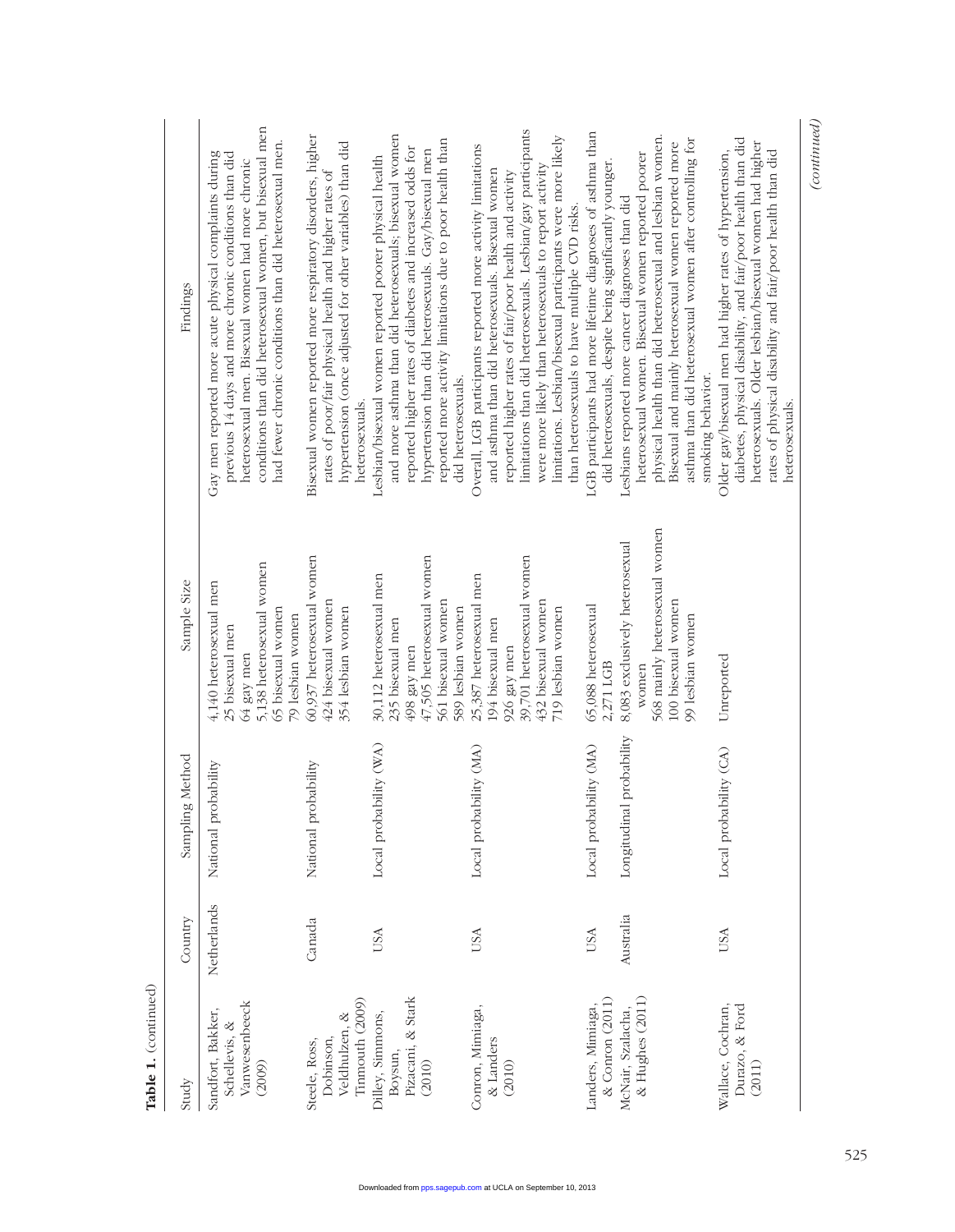| ĺ |
|---|

| USA<br>Fredriksen-                         | Sampling Method        | Sample Size                                                                                                                            | Findings                                                                                                                                                                                                                                                                                                                                                                                                                   |
|--------------------------------------------|------------------------|----------------------------------------------------------------------------------------------------------------------------------------|----------------------------------------------------------------------------------------------------------------------------------------------------------------------------------------------------------------------------------------------------------------------------------------------------------------------------------------------------------------------------------------------------------------------------|
| Goldsen, Kim,<br>et al. (2012)             | Local probability (WA) | 49,092 heterosexual women<br>31,509 heterosexual men<br>536 bisexual women<br>626 lesbian women<br>239 bisexual men<br>529 gay men     | comparison with heterosexuals. Gay/bisexual men reported<br>rates of arthritis and bisexual women reported heightened<br>matched for health behaviors. Even after adjusting for age<br>differences, lesbian/bisexual women reported heightened<br>LGB participants reported a higher prevalence of disability<br>rates of lifetime asthma and frequent poor health in<br>than did heterosexuals, despite being younger and |
| USA<br>Kim & Fredriksen-<br>Goldsen (2012) | Local probability (WA) | 795 non-Hispanic White bisexual<br>936 non-Hispanic White lesbian<br>60 Hispanic bisexual<br>41 Hispanic lesbian<br>4,506 heterosexual | more frequent poor physical health than did heterosexuals.<br>Hispanic lesbian/bisexual women reported more asthma and<br>Hispanic bisexual women also reported more arthritis and<br>higher rates of disability than did Hispanic heterosexuals.<br>poor general health than did Hispanic heterosexuals.                                                                                                                  |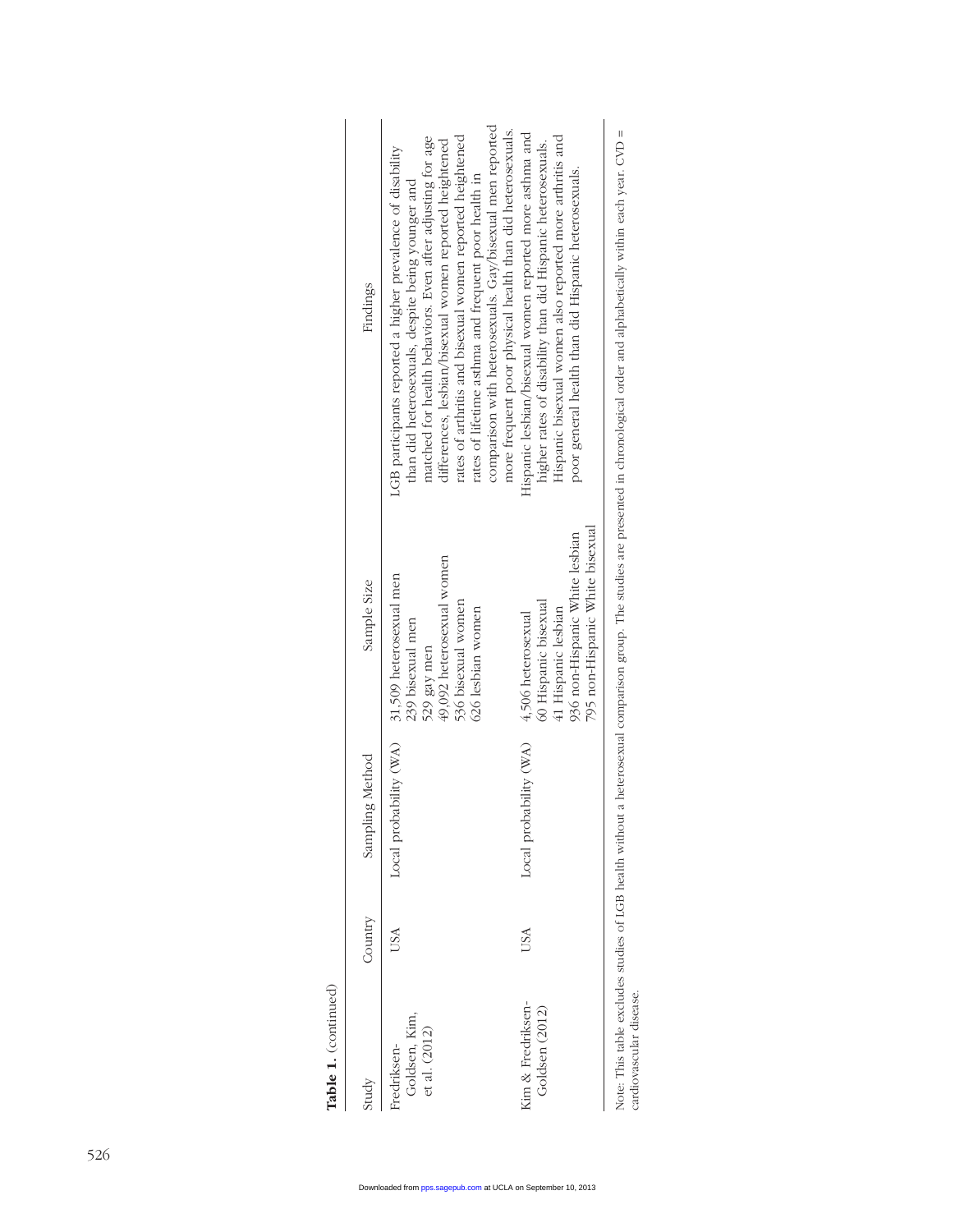wheelchair; Fredriksen-Goldsen et al., 2012). Alongside these general indices of poor health, sexual minority individuals evidence heightened rates of specific health conditions. For example, people who identify as LGB (Conron et al., 2010; Landers, Mimiaga, & Conron, 2011) and those who report being in a same-sex relationship (Heck & Jacobson, 2006) report more asthma diagnoses than do people who identify as heterosexual or report being in a different-sex relationship. Self-identified LGB individuals also report more headaches (Cochran & Mays, 2007; Lock & Steiner, 1999), chronic diseases and allergies (Lock & Steiner, 1999), and osteoarthritis and serious gastro-intestinal problems (Sandfort et al., 2006) than do their heterosexual peers. Collectively, these findings reveal notable physical health problems among LGB adults in general.

Whereas the above findings broadly demonstrate physical health disparities related to sexual orientation, other studies reveal disparities in specific subpopulations of LGB individuals. For example, lesbian and bisexual women commonly report poorer overall physical health than do heterosexuals (Cochran & Mays, 2007; Kim & Fredriksen-Goldsen, 2012). Furthermore, sexual minority women—especially bisexual women—report heightened rates of asthma, urinary tract infections, and Hepatitis B and C (McNair, Szalacha, & Hughes, 2012; see also Kim & Fredriksen-Goldsen, 2011). In one early study, proxy measures of female sexual orientation (e.g., unmarried women with no history of male sex partners) were associated with heightened risk of invasive breast cancer (Kavanaugh-Lynch, White, Daling, & Bowen, 2002); selfdefined lesbian and bisexual women also report heightened risk for (Brown & Tracy, 2008; Cochran et al., 2001; Rankow, 1995) and diagnosis of some cancers (McNair, Szalacha, & Hughes, 2011). One particularly compelling study revealed heightened breast cancer risk among lesbians in comparison with their biological sisters (Dibble, Roberts, & Nussey, 2004). Finally, a smaller body of work revealed that sexual minority women exhibit more cardiovascular disease risk factors (Case et al., 2004; Conron et al., 2010) and higher rates of cardiovascular disease diagnoses (Diamant & Wold, 2003) than do heterosexual women.

Sexual minority men display similar patterns of health difficulties. In comparison with heterosexual men, gay men are at elevated risk for cardiovascular disease (Wang, Hausermann, Counatsou, Aggleton, & Weiss, 2007), and they report a higher total number of acute and chronic health conditions (Sandfort, Bakker, Schellevis, & Vanwesenbeeck, 2009), as well as more activity limitations due to debilitating physical conditions, greater risk for chronic disease (e.g., high blood pressure, high blood glucose), and more frequent reports of moderate/severe

pain and fatigue (Wang et al., 2007). Gay men also report more headaches and urinary incontinence than do straight men (Sandfort et al., 2006). Moreover, gay men receive more cancer diagnoses (Koblin et al., 1996) and have lower cancer survival rates (Dean et al., 2000) relative to heterosexuals.

Thus, research over the past decade has revealed that LGB people in general, and subgroups of the LGB population in particular, suffer serious physical health disparities in comparison with their heterosexual peers (for a detailed review, see Institute of Medicine, 2011; for details of each study described above, see Table 1). These findings span both community-based and population-based samples from diverse geographic locations, offering compelling evidence of physical health problems in LGB communities.

#### *Minority stress and LGB health*

Evidence of LGB physical health disparities has grown rapidly over the past decade, but theories about the causes and correlates of these disparities remains sparse. In line with recent reports (Institute of Medicine, 2011) and previous theorizing in the domain of mental health (Meyer, 2003), we propose that LGB physical health disparities are related to minority stress processes that follow exposure to social stigma. Indeed, several recent studies have linked minority stress to physical health complaints. In one study, LGB young adults' reports of headaches increased as a function of self-reported exposure to homophobic remarks (Woodford, Howell, Kulick, & Silverschanz, 2012). In another, LGB adults who experienced high rates of minority stress (i.e., reports of discrimination, rejection, internalized homophobia, and identity concealment) reported more total physical health problems (e.g., chronic diseases) and poorer overall health than those who experienced less minority stress (Frost et al., 2011). In a large convenience sample, expectations of rejection, internalized homophobia, and recalled experiences with victimization predicted physical symptom severity among lesbians and gay men (Denton, 2012). Finally, a recent cross-sectional study found that reports of lifetime victimization and financial barriers to healthcare predicted poor physical health and disability among LGB older adults (Fredriksen-Goldsen, Kim, et al., 2012). Whereas these findings forged an association between social stigma and physical health complaints among LGB individuals, the mechanisms linking sexual orientation-related stigma to physical health outcomes remain poorly articulated. In the next section, we provide a brief overview of minority stress as it relates to LGB mental health and present a theoretical model that extends these concepts to LGB physical health.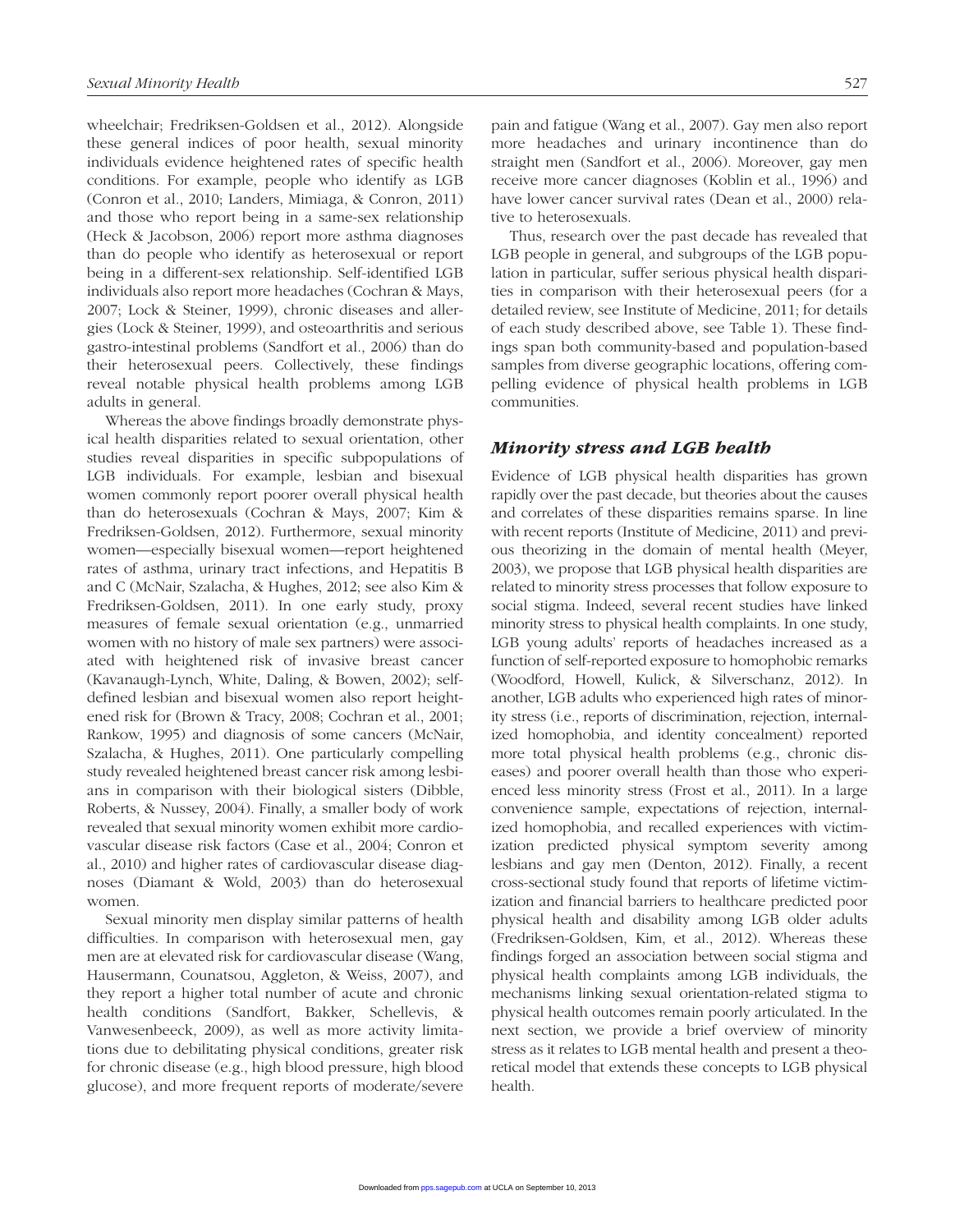*Minority stress and LGB mental health.* Previous research has documented epidemic rates of antigay stigma around the world. Upwards of 94% of LGB adults report experiencing verbal harassment related to their sexual orientation (Herek et al., 2002), with 17%–28% reporting physical assault and property damage (Berrill, 1992; Katz-Wise & Hyde, 2012). There have been more than 15,000 federally reported hate crimes against sexual minority individuals in the United States since 1998, making sexual orientation the second most frequent category of single-incident hate crimes after race (Federal Bureau of Investigation, 2011). Moreover, reports of hate crimes against all racial, ethnic, and religious groups decreased from 2010 to 2011, but reports of hate crimes against LGB individuals increased, making sexual minorities the only group assessed by the U.S. Department of Justice to experience a recent upsurge in reported victimization (Federal Bureau of Investigation, 2011).

Thus, researchers have highlighted the existence of both health difficulties and frequent experiences with stigma among LGB individuals. These two observations may be causally related. Indeed, minority stress theory (Meyer, 2003, 2007) suggests that experiencing or even fearing antigay stigma arouses feelings of distress that can have profound consequences for personal well-being. More specifically, the theory proposes that LGB individuals face two types of stressors related to their sexual orientation. *Distal stressors* are external events that are psychologically taxing, including discrete encounters with victimization and structural forms of stigma (e.g., marriage inequality; Meyer, 2003, 2007). *Proximal stressors* are conflicts internal to the LGB individual triggered by experiences with victimization. These conflicts include concealment of one's minority identity (Frable, Blackstone, & Scherbaum, 1990; Pachankis, 2007), anxiety about future experiences with prejudice (Burns, Kamen, Lehman, & Beach, 2012; Meyer, 2007; Pachankis & Goldfried, 2006), and negative feelings about one's own sexual orientation (i.e., internalized homophobia; Meyer, 2003; M. E. Newcomb & Mustanski, 2010; Shidlo, 1994). Minority stress is the accrual of distal and proximal stressors over the life span that may eventually overwhelm coping resources and compromise well-being.

Minority stress theory has enjoyed widespread empirical support as a framework for understanding LGB mental health disparities. In a seminal study on this topic, gay men who reported high levels of minority stress were three times more likely to report elevated psychological symptoms (e.g., anxiety, hopelessness, poor self-esteem) in comparison with peers who reported lower levels of minority stress (Meyer, 1995). Subsequent studies have buttressed this negative association between minority stress and psychological well-being in LGB communities (DiPlacido, 1998; Hatzenbuehler, Nolen-Hoeksema, &

Erickson, 2008; Kimmel & Mahalik, 2005; Kuyper & Fokkema, 2010, 2011; Lehavot & Simoni, 2011). Others have demonstrated that LGB people who live in stigmatizing social environments report frequent experiences with distal stressors (Lick, Tornello, Riskind, Schmidt, & Patterson, 2012; Oswald, Cuthbertson, Lazarevic, & Goldberg, 2010) and that living in such negative environments is associated with high rates of psychological distress, depressive symptoms, and negative affect (Goldberg & Smith, 2011; Lick et al., 2012), as well as suicide attempts (Hatzenbuehler, 2011). Overall, these studies have demonstrated associations among antigay stigma, minority stress, and mental health outcomes within LGB communities. Though less common, several studies have linked minority stress to differences in mental health between LGB and heterosexual communities (Hatzenbuehler, Corbin, & Fromme, 2008; Lewis, 2009). For example, in a nationally representative sample, LGB individuals reported more numerous and frequent victimization experiences than did heterosexuals, and experiences with victimization fully mediated the association between sexual orientation and psychological distress (Mays & Cochran, 2001). Collectively, these findings have provided robust empirical support for minority stress as a way of understanding poor mental health outcomes among LGB individuals.

*Minority stress and LGB physical health.* In light of strong evidence linking minority stress to LGB mental health disparities, it seems plausible that minority stress is also associated with LGB physical health disparities. Indeed, mental and physical health are intricately related to one another (Cohen & Herbert, 1996; Salovey, Rothman, Detweiler, & Steward, 2000). For example, psychological stress is associated with dysregulated immune functioning (Miller & Chen, 2010), poor antibody response following vaccine (Segerstrom & Miller, 2004), acute health problems (e.g., susceptibility to common cold, flu, headache; Cohen, Tyrrell, & Smith, 1991; DeLongis, Folkman, & Lazarus, 1988), and chronic disease (e.g., cardiovascular disease, cancer; Cohen, Janicki-Deverts, & Miller, 2007) in the general population. Also, a growing body of evidence suggests that LGB physical health problems are correlated with experiences of minority stress (Denton, 2012; Frost et al., 2011; Woodford et al., 2012). In spite of these links, several alternative explanations have also been proposed to account for physical health problems observed among LGB people. Before detailing our minority stress theory of LGB physical health, it is important to consider these alternatives.

First, many of the health disparities described in previous research could be related to the high prevalence of HIV/AIDS among gay men, as those conditions compromise the immune system and lead to opportunistic infections that generally hinder physical health. Consistent with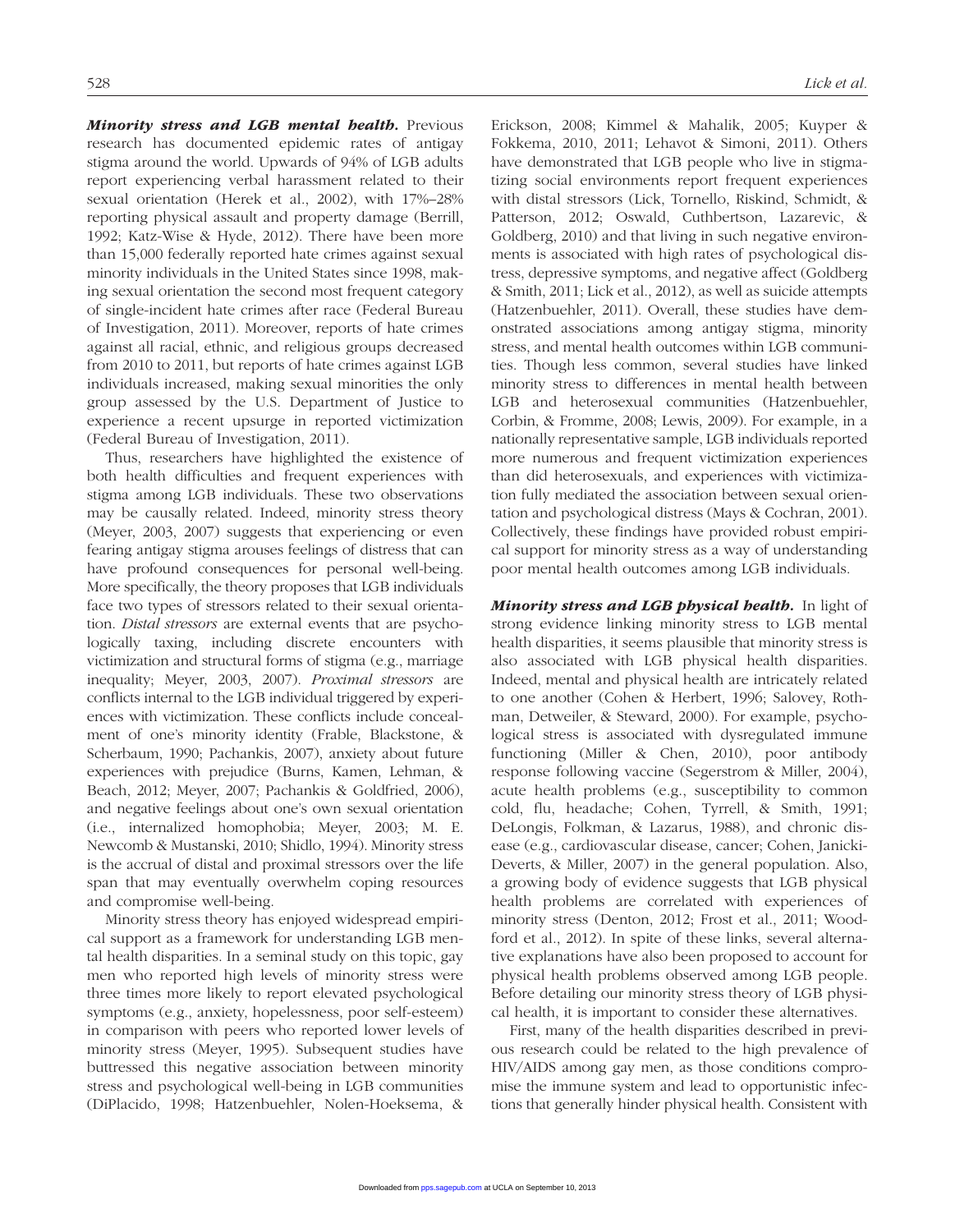this possibility, one previous study found that controlling for HIV status nullified disparities in heart disease, liver disease, digestive problems, and urinary incontinence between gay and heterosexual men (Cochran & Mays, 2007). However, comorbid physical health conditions do not account for all of the observed disparities. Indeed, gay men were still more likely to report migraine headaches after controlling for HIV status in Cochran and Mays (2007). Moreover, evidence of physical health difficulties among sexual minority women, who are not at heightened risk for HIV/AIDS, suggests that immunodeficiency cannot fully explain the health issues facing LGB adults. Thus, HIV/AIDS diagnoses may explain some disparities, but they do not account for all of the variance in physical health outcomes related to sexual orientation.

Second, any study examining links between social stigma and sexual minority health must contend with the fact that disparities could be due to either *social causation* or *social selection*. Social causation is the explanation espoused by minority stress theory—namely, that difficult social experiences cause stress and result in poor health outcomes. Though numerous findings are consistent with this hypothesis, associations between antigay stigma and poor health may also be explained by social selection—the idea that well-adjusted LGB individuals voluntarily select more supportive environments, whereas poorly adjusted LGB individuals remain in more stigmatizing environments. Systematic data on this issue are sparse, but there is some reason to believe that social selection does not fully explain LGB physical health disparities. First, migration patterns of LGB people do not differ markedly from those of heterosexual people (Gates, 2007), suggesting that health disparities linked to antigay stigma are not simply caused by well-adjusted individuals leaving stigmatizing environments and poorly adjusted individuals remaining in stigmatizing environments. Moreover, qualitative researchers have noted that many factors other than a desire to flee stigma may drive LGB migration, including pursuit of a spouse who moves for occupational reasons and relocation to be a family caregiver (Howe, 2007). Thus, although we cannot rule out social selection as a factor contributing to LGB health, it is not likely to provide a full explanation of the observed disparities.

Finally, some researchers have suggested that LGB health disparities might be an artifact of the sampling techniques and self-report format characterizing most work in this field. Indeed, the vast majority of studies have relied on self-reports of both exposure to minority stress and health outcomes, resulting in potential same-source reporting biases. Relying on self-report may yield other biases as well. For example, gay men who participate in surveys may exhibit high rates of neuroticism (e.g., Bailey, 1999; Van den Aardweg, 1985), which may lead to overreporting of the incidence and severity of health problems that do not actually exist. However, it remains unclear whether minority stress is a cause or a consequence of such potentially heightened rates of neuroticism among gay men. Moreover, only those LGB people who are open about their sexual orientation respond to surveys; individuals who are open about their sexuality may also be open about other aspects of their lives that are considered difficult and personal (e.g., health problems), resulting in an overestimation of health problems among LGB individuals (Savin-Williams, 2008). This hypothesis is certainly important to consider, but it does not appear to account for the health disparities observed in the current literature, insofar as studies that control for socially desirable responding have still revealed notable physical and mental health difficulties among LGB individuals (Rosario, Schrimshaw, & Hunter, 2009; Sandfort, Bos, Collier, & Metselaar, 2010). Finally, studies of the general population have revealed that negative affect confounds self-reports of both physical health and perceived stress (Watson & Pennebaker, 1989), suggesting that LGB physical health disparities may be related to heightened levels of negative affect at baseline among sexual minority individuals. It is important to note, however, that negative affect is associated with self-reported health outcomes but not with actual health outcomes (Watson & Pennebaker, 1989). As new population-level datasets that include measures of sexual orientation and objective indices of physical health become available (e.g., National Health and Nutrition Examination Survey, Add Health Wave IV), researchers can address these concerns directly. For now, we note that several studies have uncovered significant associations between sexual minority status, stressful social encounters, and physical health with objective outcome measures (e.g., medical records, Hatzenbuehler et al., 2012; biomarkers, Huebner & Davis, 2005), allaying some concerns about reporting bias.

Thus, although they may have some influence on LGB health, comorbid disease, social selection, and sampling biases are each insufficient to account for the widespread disparities noted in the existing literature. We propose that minority stress provides an important additional explanation of LGB physical health disparities for several reasons. First, minority stress is strongly related to other measures of well-being—most notably to mental health (Meyer, 2003, 2007). Second, previous theorizing suggests an association between minority stress and LGB physical health (Institute of Medicine, 2011). Third, several recent studies provided evidence linking minority stress to physical health complaints including headaches, chronic diseases, poor general health, disability, and symptom severity among LGB individuals (Denton, 2012; Fredriksen-Goldsen, Kim, et al., 2012; Frost et al., 2011; Woodford et al., 2012).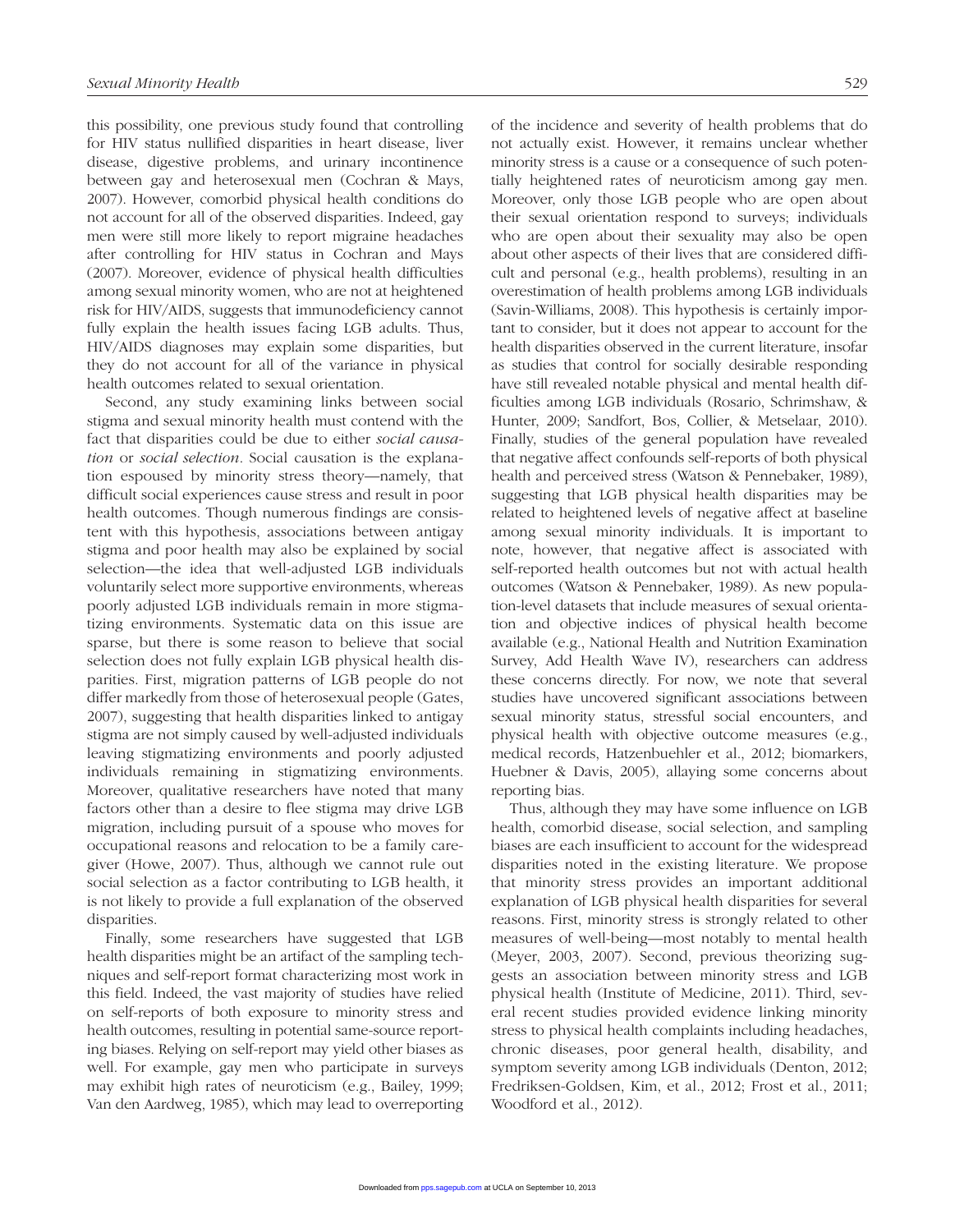Although recent research has forged a tenable association between minority stress and LGB physical health, the specific mechanisms linking antigay stigma, stress processes, and health remain unclear. Below, we highlight several ways in which social experiences set into motion a cascade of health-relevant events that may culminate in physical health disparities for LGB individuals (see Fig.  $1$ ).<sup>2</sup> At the sociocultural level, LGB individuals face frequent stigma and discrimination related to their sexual orientation, which can result in high levels of minority stress. Furthermore, discriminatory social policies preclude LGB individuals from receiving adequate medical attention, limiting preventative care and exacerbating existing health conditions in the sexual minority community at large. At the individual psychological level, experiences with such sociocultural stressors arouse feelings of distress (e.g., anxiety, hopelessness), which may alter physical functioning by way of harmful cognitions (e.g., hypervigilance) and poor health behaviors (e.g., substance use). Finally, at the microbiological level, stressful events alter the functioning of immune, neuroendocrine, and autonomic nervous systems (ANS), eventually leading to wear and tear on the body that may be manifested in physical health difficulties. As shown in Figure 1, we conceptualize these factors as being systematically related, such that stressful events (i.e., sociocultural stressors) are linked to LGB health outcomes by way of appraisal

processes, psychological and physiological stress responses, and health behaviors. Reviewing empirical evidence for each of these mechanisms will substantiate our and others' claims that minority stress helps to explain physical health outcomes in LGB communities, thereby providing a more nuanced theoretical understanding of the social determinants of LGB health.

### *Determinants of LGB physical health disparities*

*Sociocultural stressors and LGB physical health.* Sociocultural stressors are the first factors that we propose help to explain LGB physical health disparities. Researchers have long recognized that stigma and health disparities are not equally distributed across social ecologies—that is, some areas are more stigmatizing than others, and stigma-rich environments may be especially stressful for minority inhabitants (Link & Phelan, 2001). In line with this observation, we define sociocultural stressors as social trends that vary as a function of the attitudes prevalent in a given geographic location and affect the well-being of LGB inhabitants. Previous research on this topic has pinpointed three levels of analysis relevant to LGB physical health: (a) interpersonal stressors, (b) institutional stressors, and (c) broader structural stressors. In the following sections, we review



Fig. 1. Conceptual model illustrating proposed mechanisms underlying LGB physical health disparities. The model indicates that the association between sociocultural stressors and sexual minority health is mediated through appraisal processes, psychological and physiological stress responses, and health behaviors. This model is meant to be conceptual; some of the associations have not been tested empirically.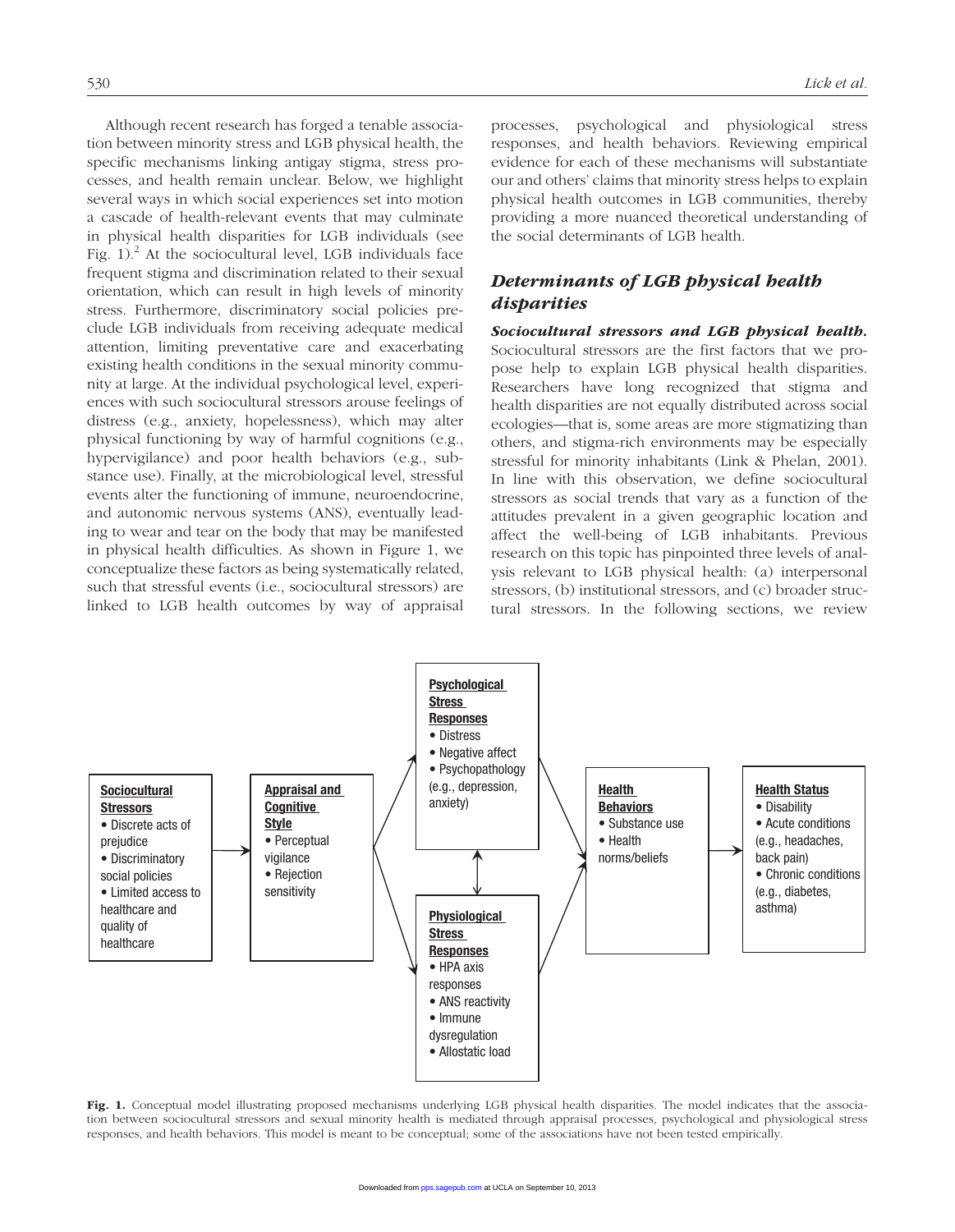findings at each of these levels of analysis to clarify the ways in which sociocultural factors are associated with LGB physical health.

*Interpersonal stressors: Discrete acts of prejudice and discrimination*. The unequal distribution of stigma throughout society manifests in higher rates of victimization against some people and in some areas than others. Indeed, LGB individuals are among the most frequent targets of interpersonal stigma (Herek, 1992), and LGB people who live in stigma-rich environments face especially high rates of victimization (Herek, Chopp, & Strohl, 2007; Lick et al., 2012). We propose that such frequent experiences with antigay stigma result in psychological distress that ultimately hinders the physical health of LGB individuals.

In line with our proposal, LGB individuals frequently experience discrete acts of prejudice and discrimination (Katz-Wise & Hyde, 2012), and these experiences are associated with psychological distress (Mays & Cochran, 2001; Meyer, 1995, 2003, 2007). Furthermore, LGB adults who live in stigmatizing environments (e.g., states with discriminatory social policies and few pro-LGB organizations) report facing higher rates of interpersonal stigma (Lick et al., 2012) and also report greater psychological distress (Hatzenbuehler, Keyes, & Hasin, 2009; Hatzenbuehler, McLaughlin, Keyes, & Hasin, 2010) than do those living in environments with more favorable climates. The psychological distress associated with such frequent victimization likely helps to explain disparities in LGB physical health (Pascoe & Smart-Richman, 2009), as distress is associated with poor physical health outcomes in the general population (McEwen, 2006; McEwen & Stellar, 1993; Seeman, Singer, Rowe, Horwitz, & McEwen, 1997). We are not aware of evidence specifically linking victimization to psychological distress and physical health in sexual minority communities, but existing findings suggest that LGB individuals who live in stigmatizing environments are frequently exposed to interpersonal prejudice and discrimination, which are associated with psychological distress that in turn may hinder physical health.

Aside from the more direct psychological and physiological impacts of discrete interpersonal stressors, LGB individuals who live in stigma-rich environments may also face health concerns because they conceal their sexual identity in order to prevent future victimization (Pachankis, 2007). Such concealment can serve as a positive coping strategy in the short-term by helping LGB individuals to avoid victimization (Jones et al., 1984), but it is associated with a host of psychological consequences in the long-term, including depressive symptoms (Frost & Bastone, 2008; Frost, Parsons, & Nanin, 2007), negative affect and anxiety (Frable, Platt, & Hoey, 1998), poor self-esteem and elevated psychiatric symptoms (Frable, Wortman, & Joseph, 1997), and psychological strain (Ragins, Singh, & Cornwell, 2007). As mentioned above, findings from the general population indicate that such heightened distress hinders physical functioning (McEwen, 2006; McEwen & Stellar, 1993; Seeman et al., 1997). In fact, several previous studies uncovered associations between sexual orientation concealment and physical health outcomes among HIV-positive gay men, linking concealment to increased diagnoses of cancer and infectious diseases (e.g., bronchitis, tuberculosis; Cole, Kemeny, Taylor, & Visscher, 1996), dysregulated immune function (i.e., decreased CD4 T lymphocytes; Cole, Kemeny, & Taylor, 1997; Cole, Kemeny, Taylor, Visscher, & Fahey, 1996), and even mortality (Cole et al., 1997). Collectively, these findings suggest that LGB individuals who live in stigmatizing environments may face frequent victimization that leads them to conceal their sexual orientation, with negative implications for longterm health.

*Structural stressors: Discriminatory social policies*. Aside from interpersonal experiences with prejudice and discrimination, structural factors may also act as stressors that impact LGB physical health. Much of the work on this topic has focused on marriage equality within the United States, and current findings suggest three specific ways in which marriage rights (or lack thereof) may affect LGB health. First, public debates about marriage benefits are associated with heightened feelings of distress among LGB individuals (e.g., anxiety, mood, and substance use disorders; Hatzenbuehler et al., 2010; Riggle, Rostosky, & Horne, 2010; Riggle, Thomas, & Rostosky, 2005), perhaps because the rhetoric surrounding marriage debates often characterizes sexual minority individuals as immoral, sexually promiscuous, and noncommitted. These feelings of distress disrupt physiological functioning and ultimately compromise physical health (Cohen et al., 2007; McEwen, 2006; Seeman et al., 1997). Associations among same-sex marriage debates, psychological distress, and physical health have not been directly tested among LGB individuals, but two recent studies provide suggestive evidence linking marriage policy to physical health. In the first, Stotzer (2011) documented a significant increase in hate crimes related to sexual orientation during years in which the public debated granting partner benefits to same-sex couples (e.g., during and after the Proposition 8 decision in California). Physical injuries sustained from these hate crimes may help to explain some LGB physical health complaints. In a second study, Hatzenbuehler et al. (2012) found that 12 months after marriage was legalized for same-sex couples in Massachusetts, gay and bisexual men showed a significant decrease in medical care visits, as indicated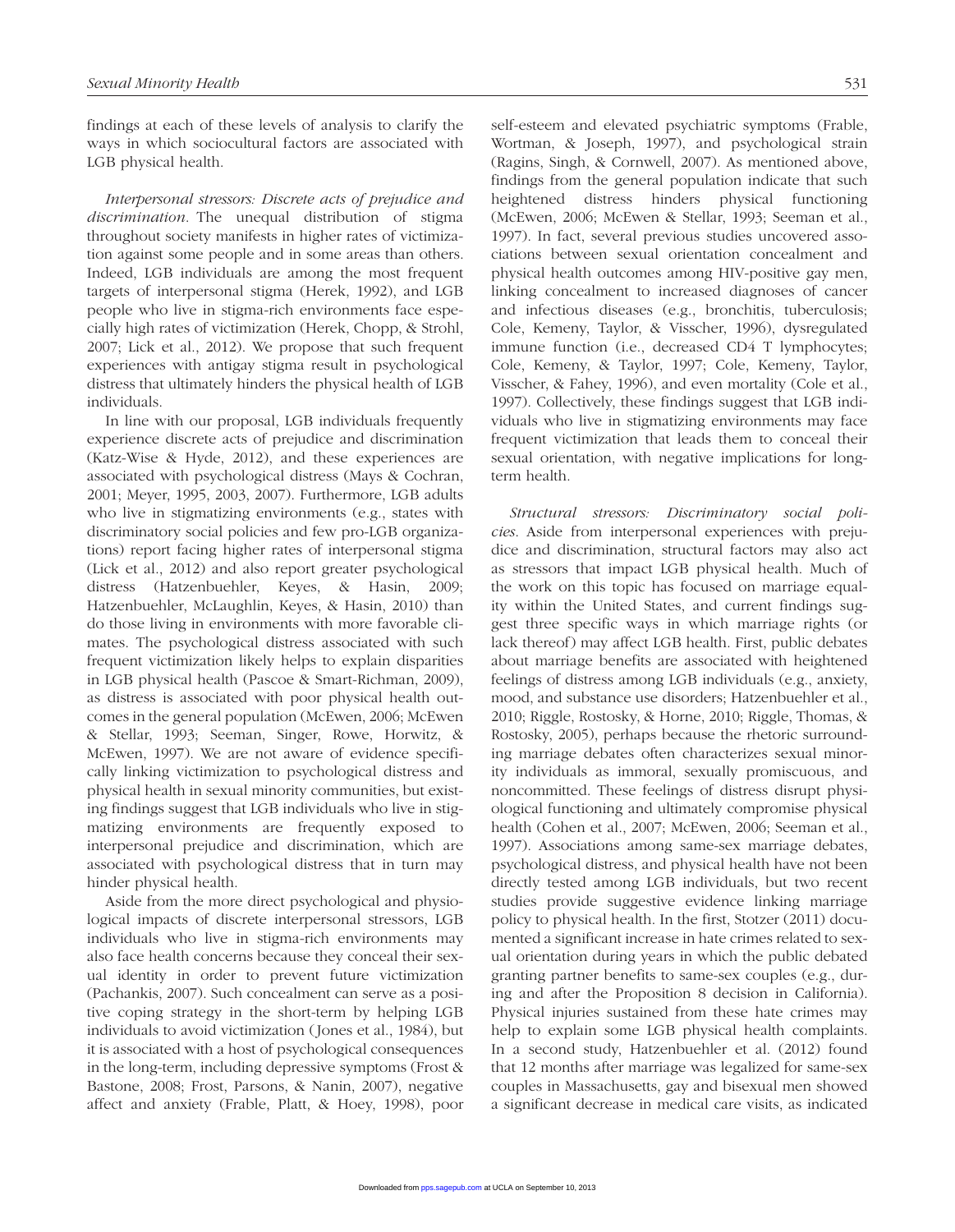by medical records. These effects were significant among both partnered and nonpartnered men, suggesting that supportive marriage policies carry notable benefits for the sexual minority community at large, including individuals who are not in long-term partnerships.

Marriage rights may also affect LGB physical health by conferring relational benefits. In particular, marriage offers increased social support and relationship satisfaction to LGB individuals who might otherwise be single or cohabiting (Hardie & Lucas, 2010; Liu, Wang, Keesler, & Schneider, 2011). These relational benefits are associated with physical health in the general population (Wilson & Oswald, 2005), insofar as married individuals have significantly lower mortality (Brockmann & Klein, 2004; Mete, 2005), fewer diagnoses of cardiovascular disease and lung cancer (Hibbard & Pope, 1993), lower rates of Alzheimer's disease (Helmer et al., 1999), and better selfrated health (Joung, Van De Mheen, Stronks, Van Poppel, & Mackenbach, 1998) relative to single or cohabiting individuals. Although these effects have not been replicated in LGB samples, the findings highlight a general pathway by which the benefits of marriage—or the consequences of marriage denial—may contribute to LGB physical health (Buffie, 2011; Herdt & Kertzner, 2006).

Finally, marriage confers tangible benefits relevant for health—most notably, insurance coverage for wedded partners (Institute of Medicine, 2011; U.S. Department of Health and Human Services, 2011). For example, 35 states currently do not offer legal recognition to same-sex couples, thereby limiting insurance coverage available to partners of sexual minority individuals (Ash & Badgett, 2006; Human Rights Campaign, 2013). Such benefit denials are important because more than 60% of insured Americans obtain healthcare coverage through their spouse or family members (Badgett, 2004). Indeed, one study estimated that same- and different-sex unmarried couples were 2 to 3 times more likely to be uninsured than were different-sex married couples (Ash & Badgett, 2006). LGB people may therefore have poorer health outcomes than heterosexuals because discriminatory social policies prohibit them from receiving adequate insurance to cover the costs of medical care. We discuss the implications of limited insurance benefits for LGB individuals in greater detail in the next section.

Aside from marriage rights, other social policies may also act as structural stressors that limit access to medical care and affect subsequent health outcomes among LGB individuals. For example, it is currently legal in 29 U.S. states to fire someone on the basis of their actual or perceived sexual orientation (Human Rights Campaign, 2013). Without employment nondiscrimination policies, LGB individuals have no legal recourse to cope with job loss. These considerations increase anxiety about sexual orientation disclosure in the workplace (Ragins et al.,

2007) and therefore may heighten psychological distress (Pachankis, 2007) and health difficulties. Furthermore, LGB people experience frequent discrimination in hiring practices and compensation (Badgett, 2001; Badgett, Lau, Sears, & Ho, 2007; Tilcsik, 2011), which may lead to financial hardship. Financial hardship is a general stressor affecting many millions of people (Ahmed, Mohammed, & Williams, 2007; Haan, Kaplan, & Camacho, 1987; Leon & Walt, 2001), but it is especially common in sexual minority communities (Badgett, 2001), despite LGB individuals' generally high levels of education (Black, Sanders, & Taylor, 2007). Indeed, LGB adults— especially lesbian women—are more likely to fall below the poverty line and use government assistance programs than are their heterosexual counterparts (Albelda, Badgett, Schneebaum, & Gates, 2009). Thus, sexual minority individuals may be especially likely to live in poverty, which is associated with serious health disparities in the population, generally (see Ahmed et al., 2007; Haan et al., 1987;

*Institutional stressors: Limited access to and quality of healthcare*. Finally, features of the medical institution itself limit LGB individuals' access to and receipt of quality care. The first important pathway here involves health insurance. As noted above, many LGB individuals lack insurance coverage due to limited partner benefits (Cochran et al., 2001), and for some people this renders medical care prohibitively expensive (Badgett, 2004). Indeed, numerous studies have pinpointed a lack of insurance coverage as a barrier to receiving adequate medical care among LGB individuals (Cochran, 2001; Diamant, Wold, Spritzer, & Gelberg, 2000; Lauver et al., 1999; Marrazzo, 2004; A. K. Matthews, Brandenburg, Johnson, & Hughes, 2004; Trippet & Bain, 1992), which may result in untreated or poorly managed health conditions.

Leon & Walt, 2001), and underutilization of medical care in LGB communities, specifically (Fredriksen-Goldsen,

Emlet, et al., 2012).

Even among LGB individuals with adequate insurance benefits, prejudice among healthcare workers may compromise the quality of care they receive. These concerns are so prevalent, in fact, that fears of discrimination are listed as a primary reason why LGB individuals avoid healthcare settings altogether (Petroll & Mosack, 2011) and/or conceal their sexual orientation from healthcare providers (Bergeron & Senn, 2003; Eliason & Schope, 2001; Stein & Bonuck, 2001). Concealment not only harms physical health by altering physiological functioning among LGB individuals (Cole, Kemeny, et al., 1996; Cole et al., 1997), but it also disrupts physical health more indirectly by affecting the care provided by medical professionals. Indeed, LGB adults have special medical needs (e.g., anal pap smears among sexually active gay men) that likely go unmet when patients conceal their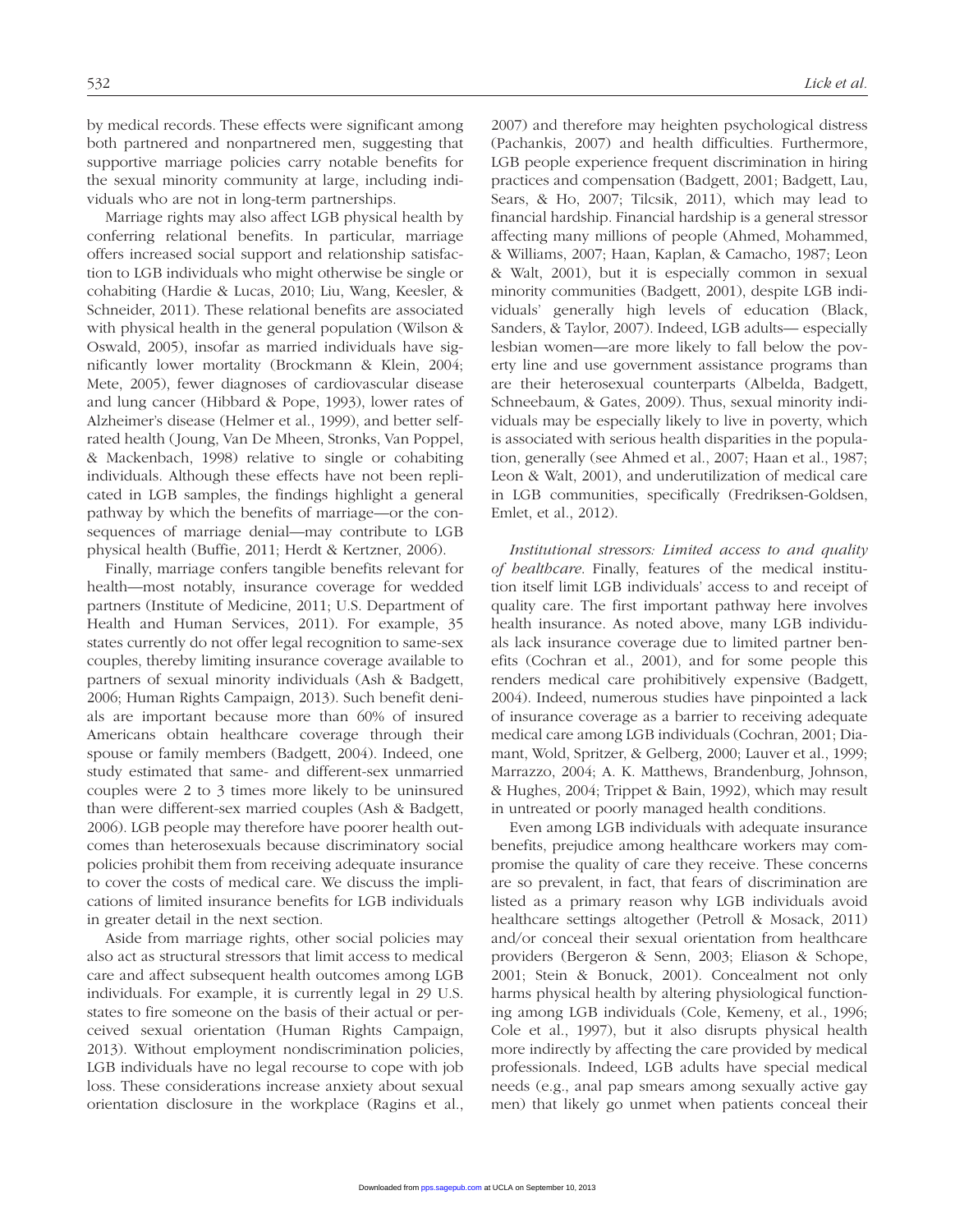sexual orientation from healthcare workers (Bergeron & Senn, 2003; Cochran et al., 2001; Diamant et al., 2000; Moran, 1996; Petroll & Mosack, 2011; Tjepkema, 2008; White & Dull, 1997). Thus, fears of discrimination stemming from previous experiences with antigay stigma may lead LGB adults to avoid healthcare settings or to conceal their sexual orientation from medical providers, resulting in a low standard of care that contributes to long-term physical health problems (Hutchinson, Thompson, & Cederbaum, 2006; Stevens, 1996; Stevens & Hall, 1988).

Alongside negative health outcomes for LGB adults who conceal their sexual orientation from medical providers, structural aspects of the medical institution itself limit the quality of care offered to LGB adults. In particular, medical providers lack confidence in their knowledge of sexual minority health (McNair, Anderson, & Mitchell, 2001; Trippet & Bain, 1992), with nearly half of all medical students reporting unease when treating LGB clients (Obedin-Maliver et al., 2011). One reason for such discomfort is that medical students receive an average of only 2.5 to 5 hours of training about LGB health (McGarry, Clarke, Cyr, & Landau, 2002). In fact, one recent study revealed that one third of medical schools provided zero hours of clinical training related to LGB health (Obedin-Maliver et al., 2011). Providers' insecurities about treating LGB clients adversely affect the doctor–patient relationship and may limit quality of care, insofar as LGB patients who perceive their doctors to be unknowledgeable about sexual minority issues schedule fewer medical visits, are less compliant with treatment, and undergo fewer preventative tests in comparison with those who perceive their doctors to be more culturally competent (Rankow & Tessaro, 1998; Stevens, 1996; Wang et al., 2007). Thus, even among LGB individuals who have insurance benefits and who disclose their sexual orientation to healthcare providers, doctors' limited training and lack of confidence regarding LGB health issues may result in poor healthcare for sexual minorities, compromising their overall health.

*Conclusions and research gaps*. As reviewed here, sociocultural factors act as distal stressors that may play an important role in the health of LGB individuals. First, many social environments stigmatize homosexuality. LGB individuals who live in such negative environments face high rates of victimization, arousing psychological distress that may compromise physiological functioning. Discriminatory social policies expose LGB individuals to additional stigma and block them from receiving benefits that are important for maintaining good health (e.g., relational satisfaction). Finally, institutional factors within the healthcare system, including a lack of appropriate training and limited insurance coverage for same-sex partners, affect the quality of healthcare available to LGB people, ultimately damaging their health. Collectively, these stressors may create new health problems or exacerbate existing ones, and they must be addressed as we hone our knowledge of LGB physical health disparities.

Overall, data linking sociocultural stressors to LGB physical health are fairly strong. Indeed, a growing number of studies have explored objective measures of social climate (e.g., Hatzenbuehler et al., 2009; Hatzenbuehler et al., 2010; Lick et al., 2012) and structural barriers to healthcare (e.g., Obedin-Maliver et al., 2011; Wang et al., 2007), allaying concerns about biased reporting. Furthermore, researchers in this area have begun to employ population-based methods to examine sociocultural stressors underlying LGB health (e.g., Hatzenbuehler et al., 2009; Hatzenbuehler et al., 2012), resulting in large samples with few self-selection concerns.

Despite increasingly rigorous studies linking sociocultural stressors to LGB physical health outcomes, several notable omissions deserve mention. One such omission is a lack of diversity in study samples. For example, many studies of healthcare utilization have explored outcomes among White lesbian and bisexual women. It is important for researchers to replicate these findings among sexual minority men and LGB people of color, especially in light of mounting evidence that individuals with multiple minority identities (e.g., Black and gay) face especially poor outcomes (Albelda et al., 2009; Balsam, Molina, Beadnell, Simoni, & Walters, 2011). Furthermore, investigations of insurance coverage among sexual minority adults have focused primarily on LGB couples. It is critical for future researchers to extend these findings to single LGB people, who may also face barriers to obtaining adequate insurance. Also, despite multiple studies demonstrating high rates of distress among LGB people who live in stigmatizing social environments (e.g., Hatzenbuehler et al., 2009), many fewer studies have explored the basic link between social climate and experiences of antigay victimization. Additional research on this topic will be important in the coming years. Finally, and perhaps most importantly, previous work in this area has linked sociocultural stressors to factors that are theoretically related to LGB physical health (e.g., psychological distress) based on data from the general population. Few studies have directly linked sociocultural factors to feelings of stress and physical health outcomes among LGB individuals. Additional data on these topics will allow for even stronger conclusions about the role of sociocultural stressors in LGB physical health.

*Psychological stress processes and behavioral factors linking minority stress and LGB physical health*. The second set of factors that we propose link social experiences to LGB physical health are psychological and behavioral in nature. These factors are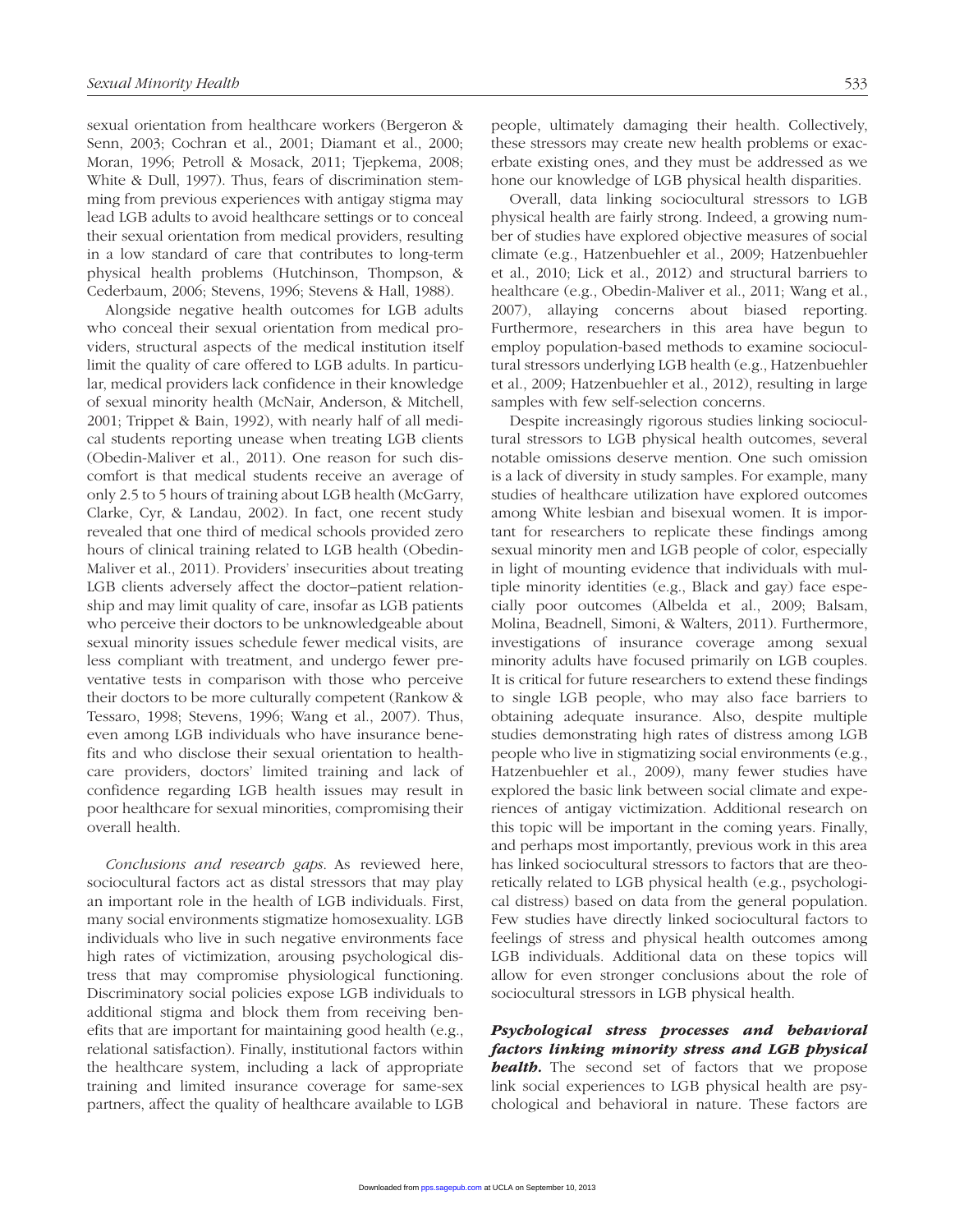functionally related to the sociocultural stressors we described previously, as they are a primary means by which socially patterned stigma gets under the skin to affect individual health outcomes. In the language of minority stress theory, psychological and behavioral processes are the proximal stressors triggered by experiences with distal stressors. The extant literature has highlighted three such processes that may link social experiences to LGB physical health: (a) psychological distress, (b) cognitive appraisal style, and (c) health behaviors and beliefs.

*Psychological distress and physical health*. Work on mind–body interaction suggests that psychological and physiological states are intricately connected (Cohen & Herbert, 1996; Salovey et al., 2000). Indeed, hundreds of studies in the general population have revealed negative health implications of psychological stress (McEwen, 2006; McEwen & Stellar, 1993; Pascoe & Smart-Richman, 2009; Seeman et al., 1997). These studies have linked psychological stress to dysregulated immune function (Miller & Chen, 2010), poor antibody response following vaccine (Segerstrom & Miller, 2004), acute health problems (e.g., susceptibility to the common cold, flu, sore throat, headache; Cohen et al., 1991; DeLongis et al., 1988), and chronic disease (e.g., cardiovascular disease, cancer; Cohen et al., 2007).

In light of this evidence, we propose that psychological distress following experiences with stigma is a primary pathway leading to LGB health deficits. In line with this hypothesis, several large studies have linked high rates of psychological distress to physical health outcomes among LGB individuals. For example, in a study of the U.S. population, sexual minority participants reported higher levels of psychological distress than did exclusively heterosexual participants; these differences in psychological distress fully explained most health disparities observed between lesbian and heterosexual women (e.g., digestive complaints, chronic fatigue syndrome, arthritis), and some, but not all, disparities observed between gay and heterosexual men (e.g., heart disease, liver disease, back pain; Cochran & Mays, 2007). In the Netherlands, lesbian/gay participants reported more acute mental health problems and poorer psychological well-being overall than did heterosexuals. Controlling for these markers of psychological distress eradicated associations between sexual orientation and the total number of both acute and chronic physical health conditions reported by LGB participants (e.g., respiratory problems, osteoarthritis, headache; Sandfort et al., 2006). These data do not permit causal claims, but they suggest that high levels of stress due to antigay stigma may help to explain physical health difficulties in sexual minority communities.

*Cognitive appraisal and appraisal style*. Maladaptive cognitive styles may also arise from stigmatizing experiences and affect physical health among LGB individuals. Previous research has pinpointed two such cognitive styles, both of which are related to fears of future victimization: *perceptual vigilance* and *rejection sensitivity*. With regard to perceptual vigilance, many researchers have theorized that experiences with stigma make minority individuals hyperconscious of their social environment in order to anticipate and avoid stigmatizing encounters in the future (Allport, 1954; Crocker et al., 1998; Meyer, 2003). Such persistent alertness is associated with negative health outcomes in diverse populations (Schnittker & McLeod, 2005). For example, Williams and Neighbors (2001) reviewed evidence of perceptual vigilance among Black individuals, who are frequent targets of prejudice. They argued that such constant vigilance alters physiological functioning—especially of the ANS—and that this helps to explain heightened rates of cardiovascular disease in Black communities. Studies in the general population have supported this link between perceptual vigilance and cardiovascular functioning, demonstrating heightened systolic and diastolic blood pressure among participants who were vigilant to negative social messages (Gump & Matthews, 1998). Although similar associations have not been tested in LGB communities, researchers have demonstrated that experiences with antigay victimization make LGB individuals vigilant to threats in their social environment (Pachankis, Goldfried, & Ramrattan, 2008). Collectively, these data suggest that vigilance may be an important psychological factor affecting LGB cardiovascular health.

Experiences with victimization may not only make targets vigilant to potentially harmful social situations, but also sensitive to future rejection. Research in the general population has revealed that some individuals are highly anxious about social rejection (Downey & Feldman, 1996). Such heightened anxiety interferes with physiological functioning, as indicated by dysregulated inflammatory (Slavich, Way, Eisenberger, & Taylor, 2010) and hypothalamic–pituitary–adrenal (HPA) axis responses (Tops, Riese, Oldehinkel, Rijsdijk, & Ormel, 2008), as well as by upregulated indicators of physical pain (Way, Taylor, & Eisenberger, 2009) among rejection-sensitive adults. Rejection sensitivity and concomitant physiological problems may be especially pronounced among sexual minority individuals. Indeed, two studies have uncovered higher rates of social anxiety among LGB adults relative to heterosexual adults (Pachankis & Goldfried, 2006; Safren & Pantalone, 2006). Other studies have linked such elevated rates of rejection sensitivity to physical health outcomes among gay men. For example, one early study demonstrated faster disease progression and greater rates of mortality among HIV-positive gay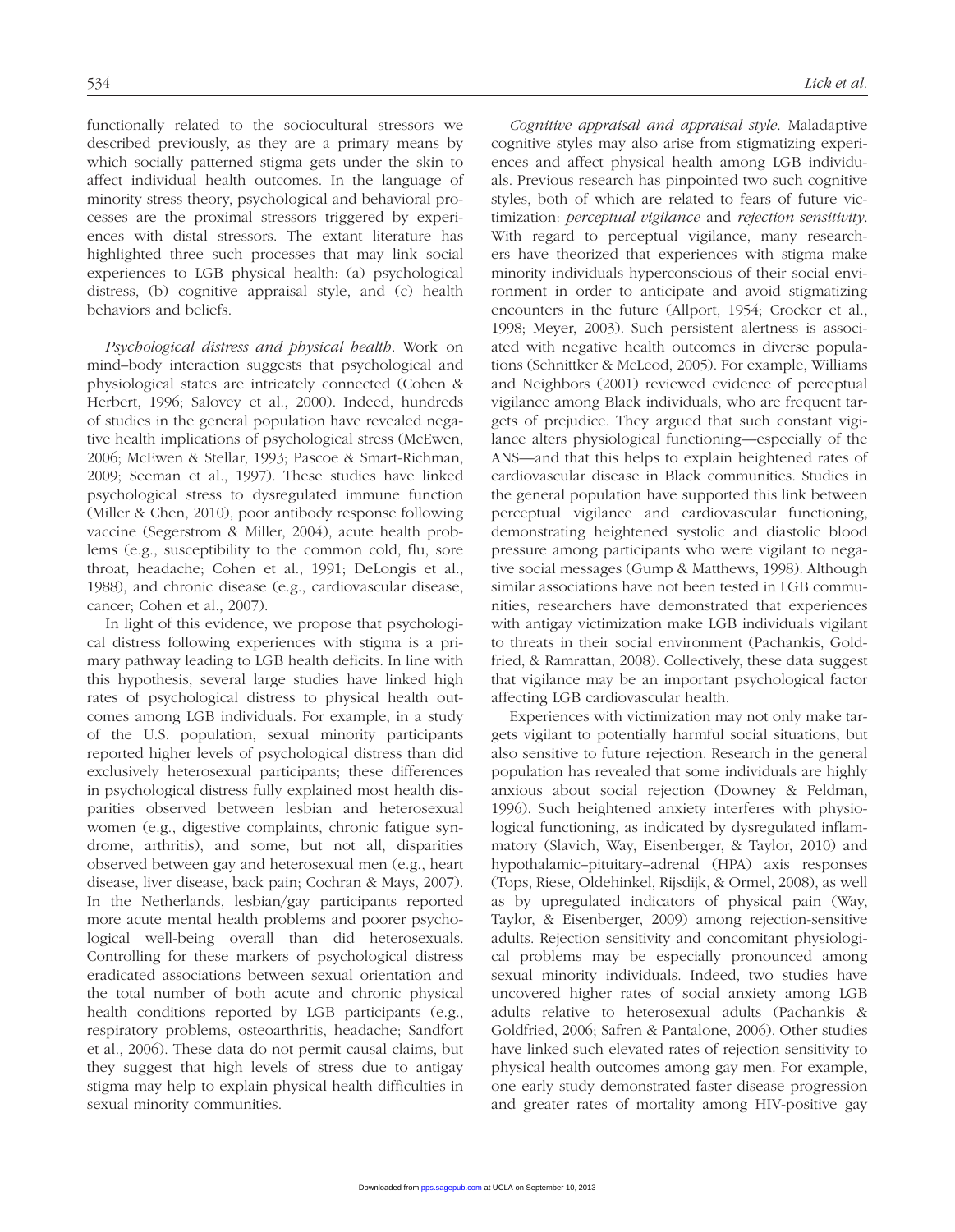men who were high in rejection sensitivity than in those who were lower in rejection sensitivity (Cole et al., 1997). A subsequent study argued that rejection-sensitive gay men become socially inhibited after experiencing social rejection in order to avoid future stigma, which has negative implications for their health. In that study, HIVpositive gay men who were highest in social inhibition showed the poorest responses to antiretroviral treatment, even after controlling for demographics, duration of HIV infection, and relevant health behaviors (Cole, Kemeny, Fahey, Zack, & Naliboff, 2003). Thus, sexual minority individuals may be prone to rejection sensitivity due to previous experiences with stigma, and this sensitivity is associated with dysregulated physiological functioning and poorer health outcomes in the community at large.

*Health behaviors and beliefs*. Social experiences may also affect LGB physical health by altering health behaviors and beliefs. Specifically, LGB people may engage in unhealthy behaviors in order to reduce psychological discomfort following experiences with antigay stigma. If many LGB individuals experience victimization and engage in such risky behaviors to cope with psychological distress, their peers may come to view such behaviors as normative, leading to harmful behaviors and poor health outcomes even among those who do not personally face prejudice. Evidence for these links between social experiences and health behavior is quite robust, providing a solid foundation for this portion of our theory about the determinants of LGB physical health disparities.

Many studies have indicated that LGB people frequently use substances that put their health at risk. For example, LGB individuals report high rates of tobacco, alcohol, and illicit drug use relative to heterosexuals (Beatty, Madl, & Bostwick, 2006; Cochran, Ackerman, Mays, & Ross, 2004; Hatzenbuehler, Corbin, et al., 2008; Hughes & Eliason, 2002; King et al., 2008; McCabe, Boyd, Hughes, & d'Arcy, 2003; McCabe, Hughes, & Boyd, 2004; Ortiz-Hernández, Gómez, & Valdés, 2009). In fact, one meta-analysis reported 190% greater odds of any substance use for LGB youth than for heterosexual youth, with even higher odds for lesbian and bisexual individuals (340% and 400%, respectively; Marshal et al., 2008). These heightened odds of substance use among sexual minorities were most pronounced for injection drugs (odds ratio  $= 7.23$ ), followed by cigarettes (odds ratio  $=$  $(4.23)$  and cocaine (odds ratio = 3.09).

Other evidence suggests that such high rates of substance abuse are associated with difficult social experiences among LGB people. In one large sample, LGB adults' experiences with antigay victimization and internalized homophobia were positively associated with alcohol and drug use (Weber, 2008). In a populationbased study, LGB adults who reported multiple experiences with discrimination had nearly four times greater odds of experiencing a substance use disorder in the past year (McCabe, Bostwick, Hughes, West, & Boyd, 2010). In other studies, the amount of antigay rejection reported by LGB participants explained individual differences in tobacco, alcohol, and illicit drug use, even after controlling for demographic factors and social desirability (Rosario et al., 2009). Finally, in a prospective study, self-reports of internalized homophobia, discrimination, and rejection sensitivity were positively associated with substance use among gay men (Hatzenbuehler, Nolen-Hoeksema, et al., 2008). Collectively, these findings reveal that experiences with minority stress predict substance use among LGB individuals, which has clear links to physical health problems (McBride, 1992; P. A. Newcomb & Carbone, 1992; Rehm et al., 2009; Ronksley, Brien, Turner, Mukamal, & Ghali, 2011). For example, LGB people who experience minority stress are at heightened risk for smoking tobacco (Hamilton & Mahalik, 2009). Smoking is unambiguously linked to asthma, some cancers, and cardiovascular disease (McBride, 1992; P. A. Newcomb & Carbone, 1992), all of which are more prevalent in LGB relative to heterosexual samples (see Diamant & Wold, 2003; Heck & Jacobson, 2006; Landers et al., 2011; McNair et al., 2011).

Thus far, we have argued that experiences with minority stress lead to poor health behaviors among LGB people, which directly harm their physical health. The link between minority stress and health behaviors may also affect LGB health outcomes more indirectly by altering perceptions of health norms. Specifically, LGB individuals who do not experience minority stress may witness unhealthy behaviors among their peers and come to view them as normative (i.e., pluralistic ignorance; Prentice & Miller, 1993), increasing the probability that they will engage in similar behaviors in the future (Hamilton & Mahalik, 2009). In line with this hypothesis, a prospective study found that lesbian women drank more alcohol than did straight women during high school and that gay men increased their alcohol consumption at a faster rate than did straight men during the transition from high school to college (Hatzenbuehler, Corbin, et al., 2008). The perception that alcohol consumption was normative for their peer group drove such heightened drinking behavior among sexual minority youth; that is, perceptions of social norms mediated the association between sexual orientation and substance abuse. Another study showed that individual health beliefs and peer group norms both predicted psychological distress, engagement in positive health behaviors (e.g., exercise), and risk for drug use among young men who have sex with men (Traube, Holloway, Schrager, & Kipke, 2012). Thus, minority stress may increase risky behaviors among LGB people by altering perceived norms in the LGB community.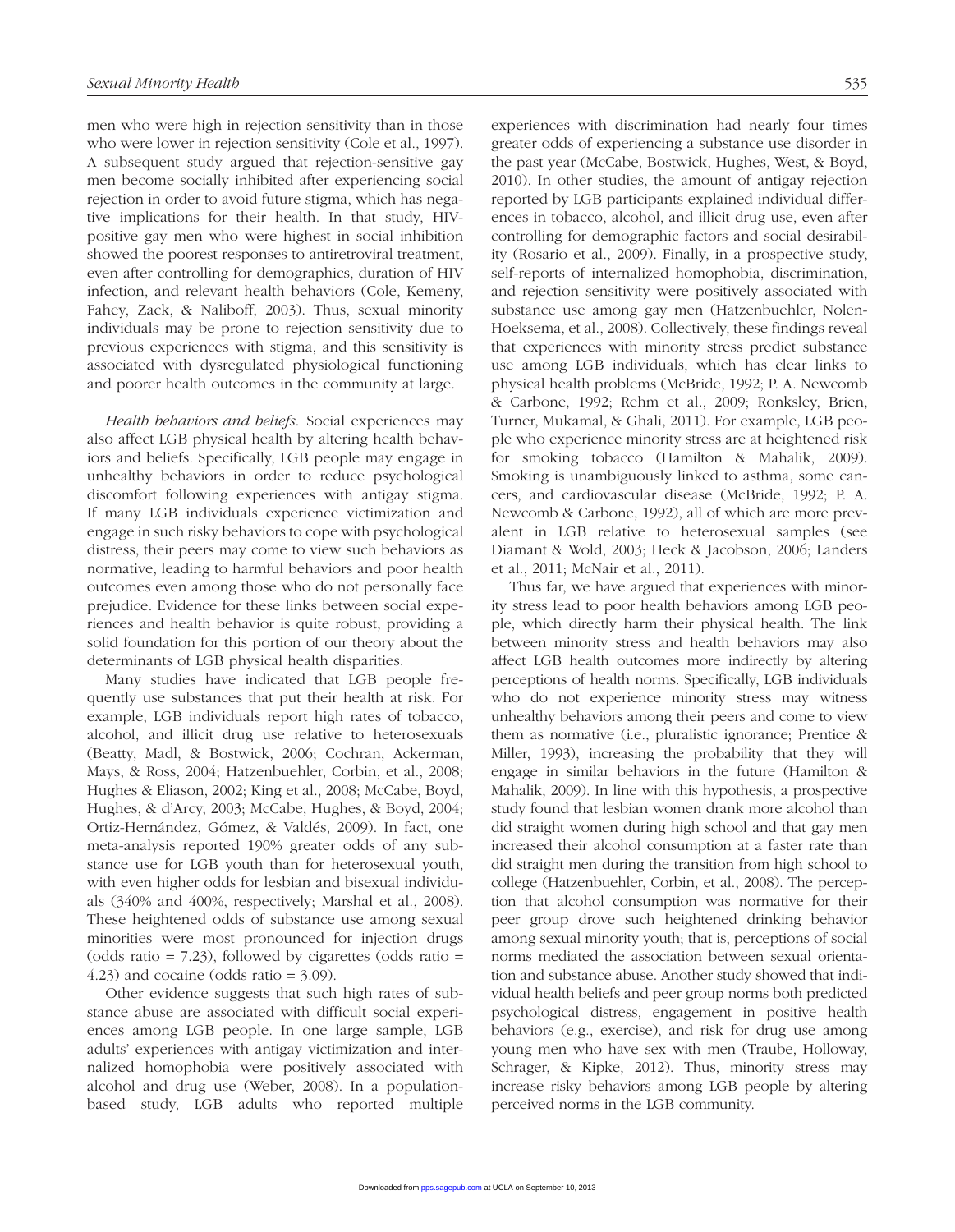*Conclusions and research gaps*. Existing data suggest that stigmatizing social experiences affect psychological and behavioral processes that in turn hinder the health of sexual minority individuals. In particular, experiences with prejudice and discrimination are associated with psychological distress, which portends poor physical health in both general and LGB populations. Minority stress also involves maladaptive cognitive appraisals, such as vigilance to interpersonal threats and rejection sensitivity, which have negative health consequences. Finally, exposure to minority stress is associated with increased substance use among LGB people. Such risky health behaviors are so common that members of the LGB community view them as normative, increasing the likelihood that they will engage in similar behaviors in the future, thereby compromising the health status of the LGB community at large.

Several notable gaps exist in this otherwise robust literature. First, evidence linking individual psychological and behavioral responses to LGB physical health relies almost entirely on cross-sectional designs and selfreports. Studies that explore psychological and behavioral sequelae of minority stress with experimental manipulations and objective measures could rule out potentially confounding factors (e.g., social desirability) and clarify the causal directions of these effects. Furthermore, many of the health-compromising processes described here rely on data from non-LGB minority groups or the general population (e.g., perceptual vigilance among African Americans). In the future, it will be important to replicate these effects with LGB samples. It is also worth noting that most work in this area concerns gay men; far fewer studies examine lesbian and bisexual individuals. To gain a more comprehensive understanding of population-level associations between psychological and behavioral stress responses and sexual minority health, researchers should aim to explore these underrepresented groups more fully.

Finally, although researchers have paid a great deal of attention to LGB health behaviors, substance abuse has been the primary focus of this work. Other behaviors, such as binge eating and physical inactivity, are also associated with experiencing stigma (Durso, Latner, & Hayashi, 2012; Puhl & Heuer, 2010; Puhl, Moss-Racusin, & Schwartz, 2007). Indeed, internalized homophobia is associated with bulimic behavior among gay men (Reilly & Rudd, 2006), and lesbian women report restricted access to family plans at fitness centers as a reason for physical inactivity (Brittain, Baillargeon, McElroy, Aaron, & Gyurcsik, 2008). Future studies should extend these investigations to clarify the behavioral antecedents of LGB health disparities.

*Physiological factors linking minority stress and LGB physical health.* Finally, physiological factors are critical for understanding LGB health disparities, because they describe how stressors "get under the skin" to affect physical functioning. Despite the importance of this topic, the ways in which psychological and behavioral processes affect physiological functioning among LGB people remain largely unclear. Based on several studies from LGB populations and many from the general population, we have identified three physiological pathways that may link minority stress to LGB physical health: (a) altered functioning of the HPA axis, (b) dysregulated immunity, and (c) exaggerated ANS reactivity. In the short term, these physiological responses help the body to meet demands of external stressors. Over time, however, repeated activation may produce allostatic load, which ultimately takes a toll on physical functioning and produces health disparities (McEwen, 2006; McEwen & Stellar, 1993; Seeman et al., 1997).

*HPA axis*. Minority stress may impact physiology via hormone regulation. Cortisol is a steroid hormone released by the HPA axis in response to stressors that are socially threatening (Dickerson & Kemeny, 2004). Over time, chronic social stress can lead to dysregulation of the HPA axis (i.e., high levels of circulating cortisol; exaggerated or blunted cortisol responses to novel stressors), which is associated with a host of negative health outcomes (e.g., cardiovascular disease, diabetes; Lovallo & Thomas, 2000; Lundberg, 2005). A great deal of work in the general population has established links between social stress, HPA functioning, and downstream health (for a review, see Dickerson & Kemeny, 2004).

Some preliminary evidence suggests that minority stress affects HPA functioning among LGB individuals. For example, one of the first studies to explore physiological correlates of minority stress compared salivary cortisol of gay and bisexual men who disclosed their sexual orientation at work with those who did not (Huebner & Davis, 2005). Disclosure was associated with significantly heightened cortisol during the workday after controlling for baseline levels at home. The authors argued that disclosing one's sexual orientation at work elevates the risk of experiencing victimization related to one's sexual orientation (see Pachankis, 2007; Waldo, 1999), arousing concerns about social rejection and therefore stimulating a cortisol response. Persistently high levels of circulating cortisol are associated with a host of poor health outcomes for which LGB individuals show elevated risk (e.g., cardiovascular disease; Lundberg, 2005).

Results from Huebner and Davis (2005) suggest that disclosing one's sexual orientation may arouse concerns about social evaluation, stimulating cortisol responses that accrue over time to damage health. At the same time, *concealing* one's sexual orientation may damage health via dysregulated immune function (Cole, Kemeny, et al.,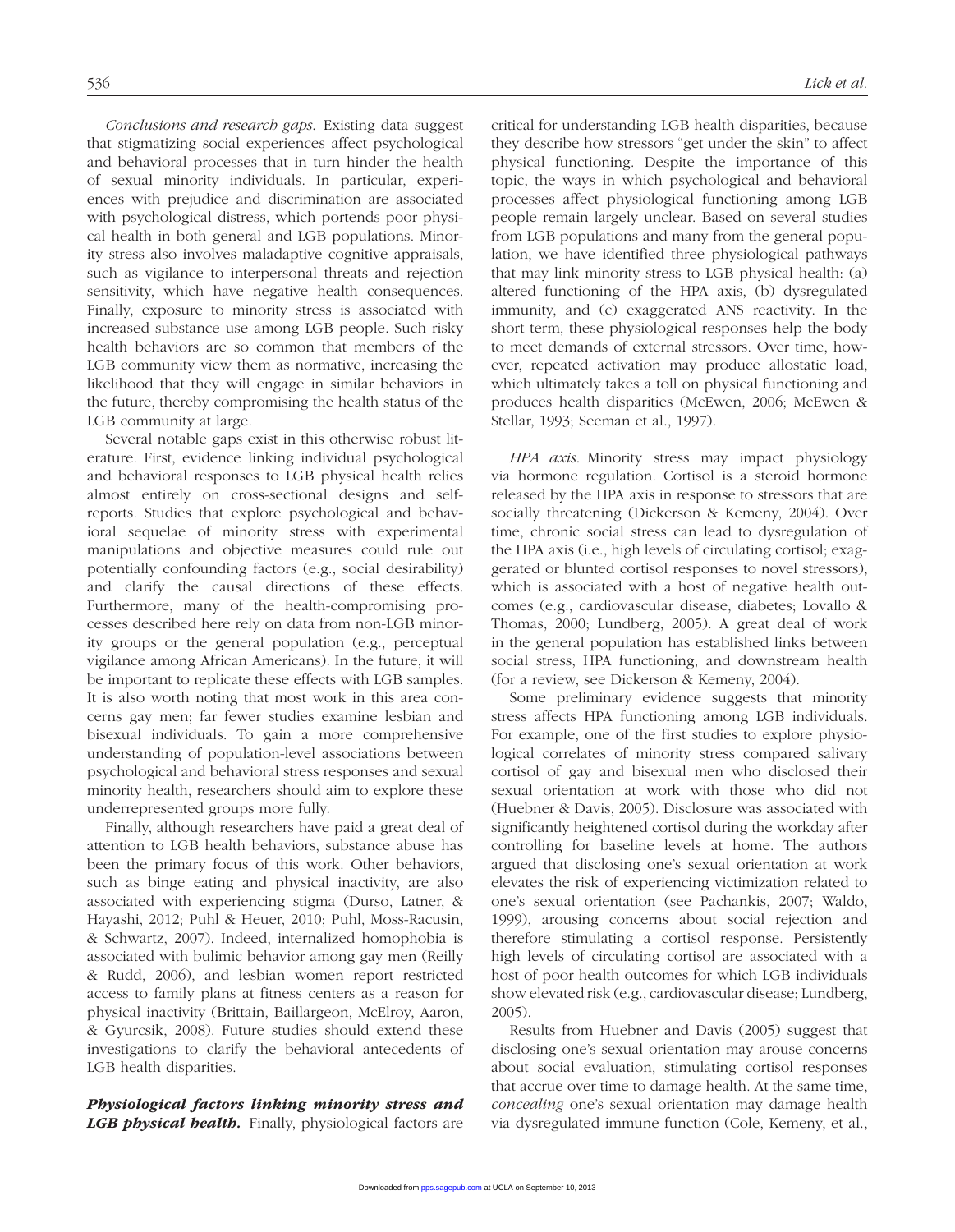1996; Cole et al., 1997). Although researchers have yet to experimentally compare the physiological correlates of disclosure and concealment in a single study, these findings suggest that acts of disclosure and concealment both negatively affect LGB physical health but that each does so by different means. Thus, LGB individuals may be in a double bind: Disclosing their sexual orientation may put them at risk for social rejection and exaggerated cortisol responses, but concealing their sexual orientation may put them at risk for anxiety and dysregulated immunity. These possibilities highlight multiple routes by which sexual-orientation-related stressors may affect physical health in LGB communities.

*ANS reactivity*. Social experiences may also impact physiology via ANS reactivity. Indeed, social stressors (e.g., giving a speech before unresponsive judges) are associated with exaggerated ANS responses measured via heart rate and blood pressure reactivity, as well as poor recovery from such activity, among healthy adults (e.g., Kirschbaum, Pirke, & Hellhammer, 1993; Uchino & Garvey, 1997). Furthermore, cardiovascular reactivity and poor recovery are well-known risk factors for health problems, insofar as people who show exaggerated cardiovascular responses to stressors are most likely to develop hypertension, atherosclerosis, and cardiovascular disease (Bongard, al'Absi, & Lovallo, 2012; Lovallo & Wilson, 1992). Moreover, a large literature has linked discrimination to cardiovascular reactivity and health in other minority communities, especially Black communities. Laboratory and epidemiological studies have demonstrated that Black individuals who report high rates of discrimination experience dysregulation in daily cardiovascular functioning and cardiovascular health problems in the long term (for a review, see Williams & Mohammed, 2009).

Both the general importance of ANS reactivity for physical health and recent evidence from racial minority communities support the notion that minority stress may help to explain disparities in cardiovascular disease and disease risk documented among LGB individuals (e.g., Case et al., 2004; Diamant & Wold, 2003). Furthermore, Perez-Benitez, O'Brien, Carels, Gordon, and Chiros (2007) compared cardiovascular recovery of healthy gay men who disclosed their sexual orientation during a laboratory experiment with recovery of those who did not disclose their orientation. They found greater recovery among gay men who disclosed their sexual orientation—a pattern that is at odds with previous observations of elevated cortisol levels following disclosure (Huebner & Davis, 2005). However, the recovery trend was only prevalent among gay men who tended to conceal their sexual orientation in everyday life but disclosed it during the study. The authors argued that persistent concealment of one's sexual orientation is

stressful (see Frable et al., 1998; Pachankis, 2007), leading to chronic cardiovascular arousal. For individuals who regularly concealed their sexual orientation, disclosure may have momentarily reduced this stress, as evidenced by the greater recovery for gay men who tended to conceal their sexual orientation before the study. This work adds to the small but growing literature demonstrating links between minority stress processes—especially sexual orientation disclosure—and physiological functioning among LGB individuals.

*Immune system*. Immune functioning is a third route by which experiences of minority stress may impact physiology. Research in psychoneuroimmunology has consistently linked social stressors to increased inflammation, as indicated by circulating levels of proinflammatory cytokines (e.g., Cohen et al., 2012; Steptoe, Hamer, & Chida, 2007). Studies have also linked psychological stressors (e.g., job strain, caregiving) to poor antibody responses following immunization (Cohen, Miller, & Rabin, 2001). More generally, a meta-analysis of more than 300 empirical studies indicated robust associations between psychological stress and diverse indicators of immune function (Segerstrom & Miller, 2004). Collectively, these studies suggest that psychological stress affects the immune system, resulting in inflammatory processes and poor antibody responses that leave the body susceptible to disease (Segerstrom & Miller, 2004).

Among LGB individuals in particular, concealing sexual orientation negatively impacts immune function—this is consistent with Perez-Benitez et al.'s (2007) findings. Specifically, HIV-positive gay men who concealed their sexual orientation in one study exhibited significantly higher incidences of cancer, infectious diseases, and mortality in a 5-year longitudinal study (Cole, Kemeny, et al., 1996). Demographic, behavioral, and psychological differences among participants did not account for these effects, but poor immune functioning and faster disease progression among gay men who concealed their sexual orientation did (see Cole et al., 1996). Thus, in much the same way that sexual orientation disclosure aids cardiovascular recovery, concealment appears to hinder immune functioning, at least among HIV-positive gay men, leading to disease progression and poor health outcomes overall.

Aside from established links between chronic sexual orientation concealment and immune dysregulation, other forms of minority stress may also affect immune functioning. Indeed, in the general population, acute social-evaluative threats such as those elicited by the Trier Social Stress Test (Kirschbaum et al., 1993) affect the number and function of immune cells in the body. Fleeting experiences with antigay stigma may have similar effects on LGB individuals' immune systems. Because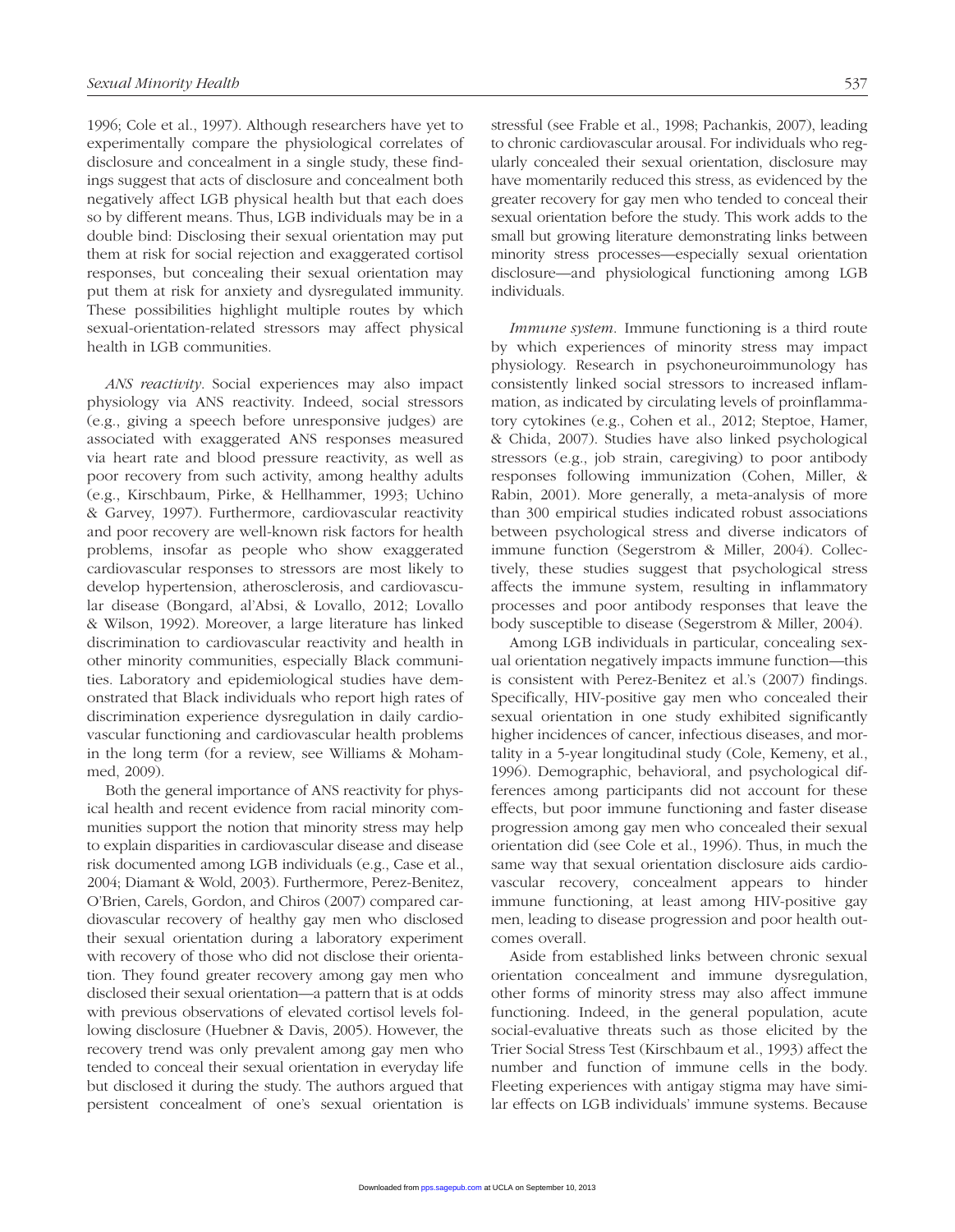stigma is a common experience of social-evaluative threat for sexual minorities, LGB people may face constant immune dysregulation, which ultimately wears on the body and hinders physical health. However, researchers have yet to provide empirical support for such associations between acute stressors and immune functioning among LGB individuals; this is an important goal for future work.

*Conclusions and research gaps*. As reviewed here, several recent studies have linked experiences of minority stress to dysregulation of the HPA axis, immune system, and ANS among LGB adults. It is important to note that dysregulation of these systems is associated with physical health problems in the general population (see Cacioppo, Tassinary, & Berntson, 2007), and specific disease processes among gay men (Cole, Kemeny, et al., 1996). Thus, we propose that minority stress is likely to affect physiological functioning among LGB individuals.

Although existing studies have revealed potential links between minority stress and physiological functioning for LGB people, the data are sparse, and methodological limitations of existing studies warrant comment. First, most research to date has relied on small convenience samples, compromising our ability to generalize beyond those samples. Second, most studies have focused exclusively on the physiological functioning of gay men, some of whom were HIV-positive, which raises questions about the applicability of the findings to broader sexual minority populations. Furthermore, most work on this topic has relied on cross-sectional designs and self-reports of minority stress (e.g., sexual orientation disclosure), limiting our ability to draw causal inferences. Also, many of these studies examined a single biomarker, and this narrow focus may obscure interactions among diverse physiological systems following exposure to minority stress.

Perhaps most important, the ways in which discrete instances of physiological dysregulation manifest in poor health for LGB individuals remain unclear. Allostatic load models suggest that repeated stress exposure leads to chronic dysregulation of multiple physiological systems; over time, such dysregulation wears on the body and compromises physical health (McEwen, 2006; McEwen & Stellar, 1993; Seeman et al., 1997). However, strikingly few studies have examined allostatic load among LGB individuals. In one study, Adams (2008) used data from the National Health and Nutrition Examination Survey to compare allostatic load between LGB and heterosexual participants based on nine stress-related biomarkers: systolic blood pressure, diastolic blood pressure, body mass index, resting heart rate, glycohemoglobin, C-reactive protein, albumin, HDL cholesterol, and total cholesterol. After equating LGB and heterosexual subgroups on demographic factors and health behaviors, there were no differences in allostatic load between groups. There are several potential reasons for the non-significant allostatic

load effect in this study. First, allostatic load may not be the mechanism by which physiological dysregulation affects LGB physical health. However, this explanation seems improbable due to the data linking stress to allostatic load and poor physical health in the general population (e.g., Seeman et al., 1997). Second, we have argued that poor health behaviors help to explain physical health outcomes among LGB adults. In particular, increased substance abuse following minority stress may contribute to LGB health disparities. However, Adams (2008) controlled for health risk behaviors, which may have eradicated differences in allostatic load between the LGB and heterosexual subsamples. Indeed, if LGB people engage in riskier behaviors than heterosexual people due to differential exposure to minority stress, and if these behaviors are linked to health disparities, then adjusting for differences in risk behavior between LGB and heterosexual participants may have occluded important physiological differences between the groups. Current data do not permit strong inferences about these possibilities, and the fact that so few studies have examined allostatic load in LGB communities suggests that this topic deserves a great deal more attention in the future.

## Future Directions for Research on LGB Physical Health

Sexual minority health has become a pressing concern for scholars, policymakers, and medical professionals around the world. A number of recent studies have demonstrated poorer health outcomes among LGB individuals relative to heterosexual individuals, but there is little theory about the causes and correlates of those disparities. In this article, we endeavored to improve knowledge in this area by linking evidence of LGB health disparities to difficult social experiences that arouse stress. Although our review relied on empirical evidence from both LGB and general populations to pinpoint specific pathways by which social experiences may impact physical health in LGB communities, there is still much work to be done. We now outline five goals that future researchers must meet if we are to achieve a comprehensive knowledge of LGB physical health. This call-to-arms implores colleagues in the allied fields of public health, epidemiology, psychology, sociology, and medicine to provide new insights about the social determinants of LGB physical health.

## *Researchers must collect new epidemiological data on the existence, frequency, and correlates of LGB physical health disparities*

A growing number of studies have uncovered physical health disparities related to sexual orientation. Still, we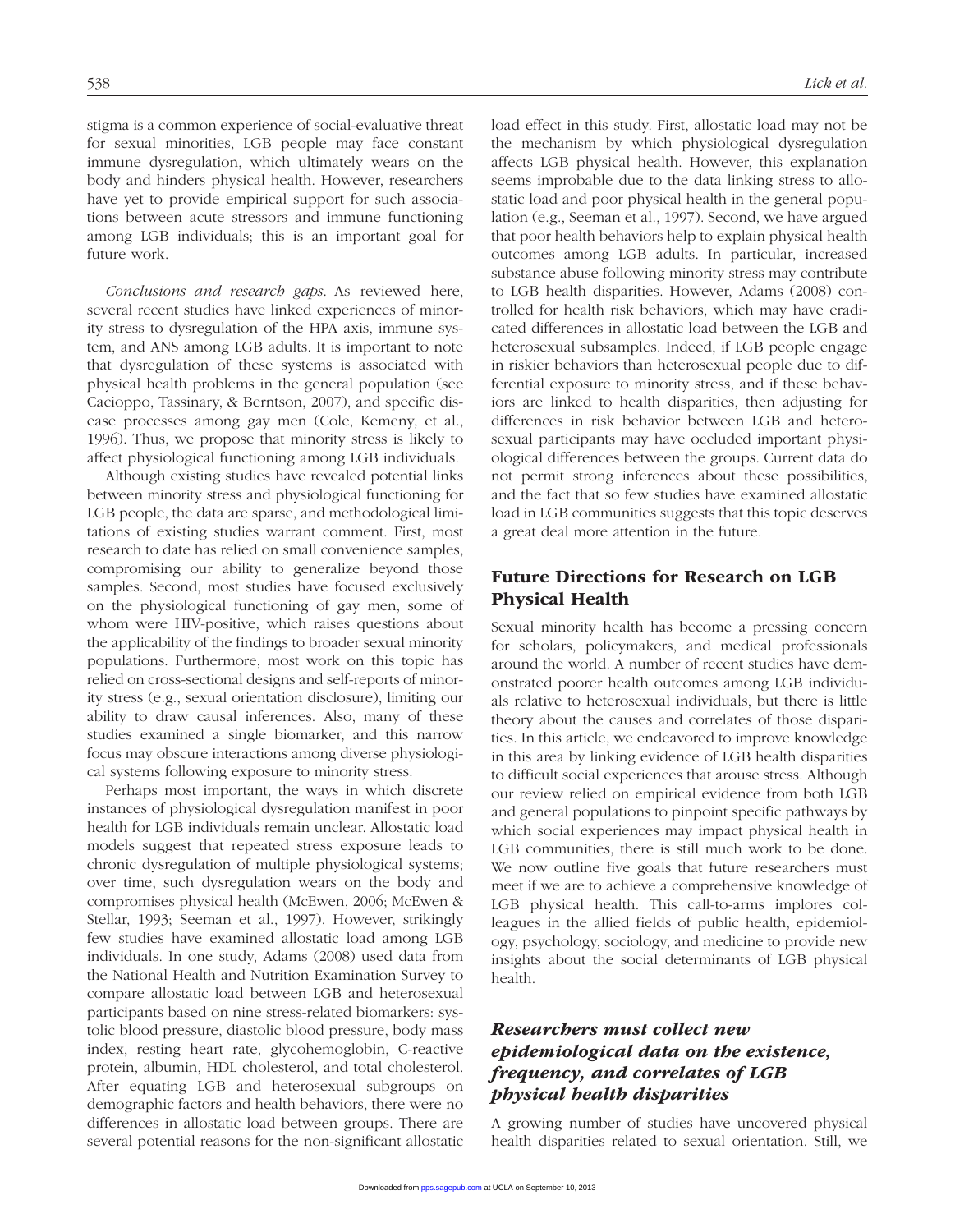need additional epidemiological research on the form and frequency of these disparities. This is especially true because evidence supporting the most dramatic disparities often comes from single studies (e.g., higher rates of cardiovascular disease among lesbian women; Diamant & Wold, 2003). New studies will help to clarify the prevalence rates of such severe disparities. Furthermore, whereas some studies have uncovered increased disease diagnoses among LGB individuals (e.g., cancer: Koblin et al., 1996; asthma: Kim & Fredriksen-Goldsen, 2012), many existing studies have investigated disease risk factors rather than diagnoses per se. This is partially due to a reliance on younger LGB samples (e.g., Adams, 2008; Landers et al., 2011), which may not yet exhibit signs of disease. As this area of research matures, studies of clinically significant diagnoses among aging LGB adults will be increasingly important (Wallace, Cochran, Durazo, & Ford, 2011). It is also worth noting that most epidemiological evidence of LGB physical health problems has relied on self-reports from sexual minority adults. In the future, studies that explore archival data, medical records, and physician observations are necessary to confirm previous findings and obviate potential confounds in selfreports of physical health (e.g., malingering). Moreover, researchers have demonstrated a wide variety of physical health disparities between LGB and heterosexual adults, ranging from asthma to cancer and cardiovascular disease. Because only a handful of studies have examined each outcome, it was necessary to combine them for the purposes of this review. Still, it is likely that some disparities are more common than others and that minority stress is a better predictor of some disparities than others. In the future, it will be important to gauge the relative frequency of each of these health outcomes and to tease apart their common and unique predictors. As more population-based surveys and medical records include questions about sexual orientation, it will become increasingly feasible to address these issues.

Aside from additional data on the form and frequency of LGB physical health disparities, we need more population-level data about correlates of such disparities. Indeed, most epidemiological work in this area has examined only sexual minority status and health outcomes, without testing potential mechanisms linking these variables. Based on existing literature, epidemiologists should strive to include several additional measures in future studies. First, measures of both lifetime and recent exposure to antigay prejudice, as well as expectations of future prejudice, are necessary to draw stronger links between distal stressors and health outcomes among LGB individuals. Furthermore, to help clarify conflicting findings about the health costs and benefits of sexual orientation disclosure, epidemiological studies should include measures of disclosure (e.g., time since sexual orientation disclosure, frequency of sexual orientation disclosure). Previous findings from convenience samples indicated that frequent exposure to antigay stigma leads to internalized homophobia, which may be associated with poor physical health; population-level data are necessary to buttress these claims. Finally, we have almost no information about factors that may buffer associations between sexual minority status and poor health. Population-level data about community connectedness, identity pride, and family acceptance would help us understand how and why some LGB individuals flourish and others do not. As epidemiological studies include more measures of perceived discrimination, sexual orientation disclosure, internalized homophobia, and stressbuffering factors, we will be able to reach stronger conclusions about potential mechanisms linking sexual minority status to physical health outcomes.

## *Researchers must systematically rule out potential confounds of the minority stress account of LGB physical health*

Future work must also rule out competing theories that may account for LGB physical health disparities. Comorbid diagnoses of HIV/AIDS are especially important, as they may explain some health problems observed among gay men (see Cochran & Mays, 2007). Response biases and social desirability represent other important confounds, as most studies in this area rely on self-report. In the future, studies that control for comorbid disease and gather data from multiple sources would allay these methodological concerns. Several recent studies provide creative methods for achieving these goals. For example, future researchers might sample sibling pairs in which one individual identifies as LGB and the other identifies as heterosexual (see Balsam et al., 2005) to reduce potential confounds related to rearing and early family experiences. Similarly, researchers might examine objective measures of health outcomes (e.g., medical records and biomarkers; see Hatzenbuehler et al., 2012; Huebner & Davis, 2005) to mitigate concerns about biased selfreports. Adopting these and other novel methods will greatly enhance the evidentiary basis for conclusions in this literature.

## *Researchers must clarify the causal directions of physiological processes proposed to drive LGB physical health disparities*

Although results from cross-sectional studies have revealed associations between experiences with minority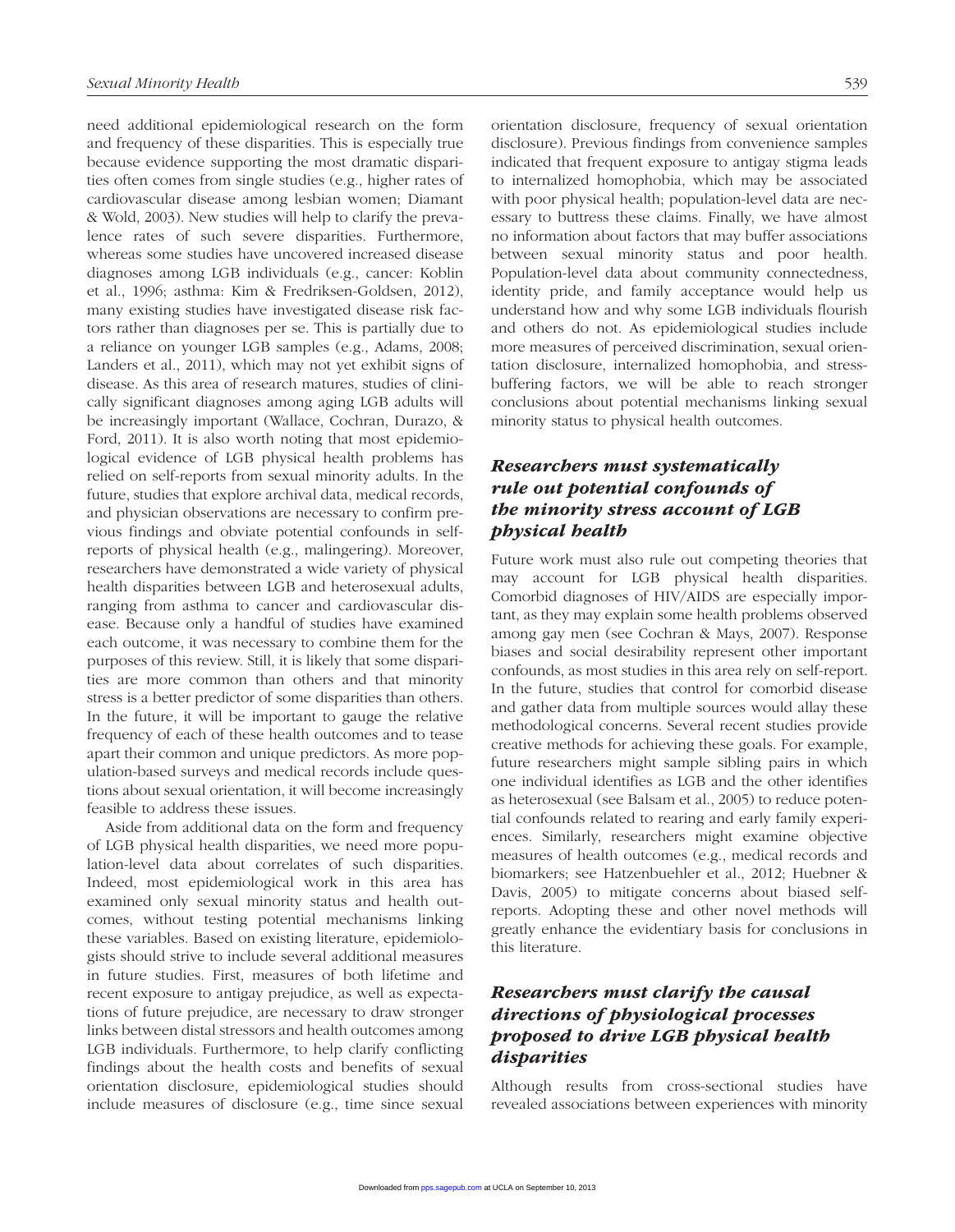stress, physiological functioning, and physical health outcomes for LGB individuals, the correlational nature of the data obfuscates causal inferences. For example, it remains unclear whether some negative psychological states observed among LGB individuals (e.g., neuroticism, negative affect) are a cause or a consequence of minority stress and its related physical health problems. Controlled experiments that provide causal evidence are a crucial next step for this area of research. In particular, studies that experimentally manipulate minority stress and objectively measure physiological outcomes in a laboratory setting will help to clarify the direction of association between social experiences and LGB physical health.

Researchers who investigate health difficulties in other minority communities have made great strides toward specifying causal directions, and these efforts can serve as a template for new work with LGB communities. Indeed, research with African American participants has consistently revealed that stigma leads to physiological changes that are associated with long-term health disparities (Blascovich, Spencer, Quinn, & Steele, 2001; Brondolo, Gallo, & Myers, 2008; Guyll, Matthews, & Bromberger, 2001; Krieger, 2012; K. A. Matthews, Salomon, Kenyon, & Zhou, 2005). Despite theoretical rationales for similar links between social experiences and physiological functioning in sexual minority communities, only a few studies have tested the effects of minority stress on physiology among LGB individuals. Furthermore, extant research has explored only a few physiological mechanisms in isolation (e.g., salivary cortisol, cardiac recovery, immune responses). In the future, researchers will gain from replicating these findings and exploring how multiple bodily systems interact following exposure to minority stressors. This work will help to clarify specific pathways by which minority stress gets under the skin, and it may reveal promising avenues for interventions that reduce morbidity in LGB communities.

Aside from controlled experiments, other research designs will also be helpful in clarifying causal pathways linking stigma to physical health outcomes in LGB communities. Indeed, whereas laboratory studies are useful for examining interpersonal forms of minority stress, they are less useful for pinpointing broader sociocultural determinants of LGB physical health (e.g., discriminatory social policies). Longitudinal datasets with representative geographic variation, valid measures of sexual orientation, and objective measures of physical health will be especially helpful in exploring these broader aspects of minority stress. Overall, a multimethod approach that incorporates controlled experiments, prospective and longitudinal studies, and quasi-experimental datasets will provide the most comprehensive knowledge of causal mechanisms underlying LGB health disparities.

## *Researchers must carefully examine links between mental and physical health in LGB communities*

Psychological and physiological systems are intricately connected, such that dysregulation in one area may lead to dysregulation in the other (Irwin, 2008; McGregor & Antoni, 2009). For example, researchers have highlighted complex interactions between depression and immune functioning in the general population, such that depressed individuals exhibit heightened inflammation, which in turn may fuel further depression (Raison, Capuron, & Miller, 2006). Thus, to fully understand LGB physical health disparities, we must understand their associations with psychological health. Traditionally, however, LGB mental health and physical health are studied in isolation and by different disciplines. When researchers have assessed both domains of wellbeing, they have tended to treat one as a confound of the other (e.g., exploring physical health after controlling for mental health status), thus obscuring meaningful interactive effects. Interdisciplinary research teams that integrate both domains of well-being will advance the field toward a more nuanced understanding of LGB health.

## *Researchers must explore the developmental timeline of LGB physical health disparities*

Finally, most studies of sexual minority health have relied on reports at a single time point and often from a fairly young sample of adults. These studies provided useful information about LGB health disparities, but they have resulted in limited knowledge of those disparities across the life span. This is an especially important limitation in light of "critical periods," or points during development in which people are highly susceptible to stress (Taylor, 2009), which have received increasing attention in health research. LGB individuals' first experiences disclosing their sexual orientation may represent a critical period, wherein social rejection from family and friends acts as a potent stressor that predicts future health (Ryan, Huebner, Diaz, & Sanchez, 2009; Ryan, Russell, Huebner, Diaz, & Sanchez, 2010). As LGB individuals come out at earlier stages of development (Ryan, 2003), critical periods may become increasingly important for understanding their long-term health. Longitudinal studies that follow LGB individuals from the time they come out (or even before they come out) until later adulthood will help us to understand the time course of physical health problems in the LGB community.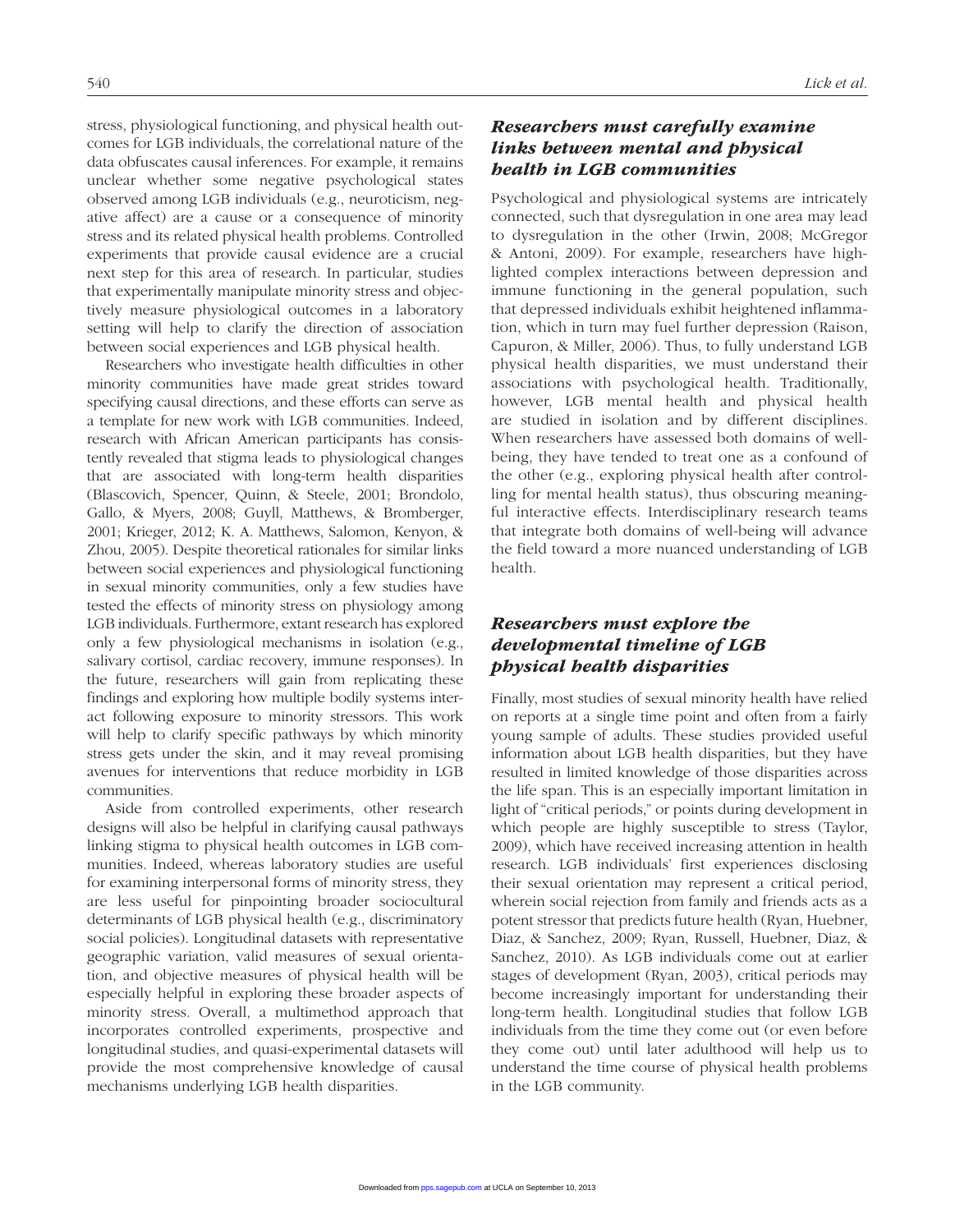#### Conclusion

In summary, a growing body of research reveals that LGB individuals suffer physical health disparities relative to their heterosexual peers, ranging from poor overall health to activity limitations, disability, disease risk factors, and specific diagnoses. In this article, we provided the first comprehensive overview of various pathways by which social factors may hinder LGB physical health, providing a starting point for more detailed theorizing about the social determinants of LGB health disparities. Still, there is much work to be done. In particular, it is critically important for future researchers to employ laboratory and longitudinal methods to understand the causal time course of LGB health disparities. Such new studies have the potential to inform multiple disciplines, highlighting not only important links between sexual orientation, minority stress, and physical health, but also correlates and confounds of these issues (e.g., single vs. coupled LGB individuals; exclusively lesbian/gay vs. bisexual individuals). We certainly have our work cut out for us, but these topics cannot be ignored, as they concern the morbidity of millions of sexual minority individuals and inform both local and federal policy decisions. If research on this topic continues with the vigor of the past 10 years, then by the time the U.S. Department of Health and Human Services releases their Healthy People guidelines for 2030, we are confident that scholars and policymakers will have a more complete knowledge of LGB physical health that will be useful in mitigating such serious concerns.

#### Declaration of Conflicting Interests

The authors declared that they had no conflicts of interest with respect to their authorship or the publication of this article.

#### Notes

1. We focus specifically on the physical health of LGB individuals, as they share a common stigma related to their sexual orientation (i.e., attraction to members of the same sex). Although transgender individuals are often included in discussions of sexual minority populations and may experience discrimination based on their sexual orientation, they also face distinct stigmas and health issues related to discrepancies between their biological sex and gender identity. Therefore, it does not seem appropriate or feasible to review the literature on LGB and transgender health in the same article. We limit the current review to health disparities specifically related to sexual orientation, fully recognizing that a detailed review of transgender health warrants its own analysis.

2. Throughout our review, we rely primarily on research conducted with LGB samples. In cases in which there has been little or no research conducted with sexual minority participants, we extend our review to the health implications of stigma for other minority groups but only when necessary.

#### Acknowledgments

The authors gratefully acknowledge Ilan Meyer, Janet Tomiyama, Andrew Ward, and members of the DiSH Lab for feedback on earlier drafts of this article.

#### Funding

Preparation of this manuscript was supported by a National Science Foundation Graduate Research Fellowship and Cota-Robles Fellowship to David J. Lick.

#### References

- Adams, J. P. (2008). *Sexual identity and allostatic load*. Master's thesis. University of North Texas, Denton, TX.
- Ahmed, A. T., Mohammed, S. A., & Williams, D. R. (2007). Racial discrimination & health: Pathways & evidence. *The Indian Journal of Medical Research*, *126*, 318–327.
- Albelda, R., Badgett, M. V. L., Schneebaum, A., & Gates, G. J. (2009). *Poverty in the lesbian, gay, and bisexual community*. Los Angeles: The Williams Institute, University of California, Los Angeles School of Law.
- Allport, G. W. (1954). *The nature of prejudice*. Reading, MA: Addison-Wesley.
- Ash, M. A., & Badgett, M. V. L. (2006). Separate and unequal: The effect of unequal access to employment-based health insurance on same-sex and unmarried different-sex couples. *Contemporary Economic Policy*, *24*, 582–599.
- Badgett, M. V. L. (2001). *Money, myths, and change: The economic lives of lesbians and gay men*. Chicago, IL: University of Chicago Press.
- Badgett, M. V. L. (2004). Will providing marriage rights to samesex couples undermine heterosexual marriage? *Sexuality Research and Social Policy*, *1*, 1–10.
- Badgett, M. V. L., Lau, H., Sears, B., & Ho, D. (2007). *Bias in the workplace: Consistent evidence of sexual orientation and gender identity discrimination*. Los Angeles: The Williams Institute, University of California, Los Angeles School of Law.
- Bailey, J. M. (1999). Homosexuality and mental illness. *Archives of General Psychiatry*, *56*, 883–884.
- Balsam, K. F., Molina, Y., Beadnell, B., Simoni, J., & Walters, K. (2011). Measuring multiple minority stress: The LGBT People of Color Microaggressions Scale. *Cultural Diversity & Ethnic Minority Psychology*, *17*, 163–174.
- Balsam, K. F., Rothblum, E. D., & Beauchaine, T. P. (2005). Victimization over the life span: A comparison of lesbian, gay, bisexual, and heterosexual siblings. *Journal of Consulting and Clinical Psychology*, *73*, 477–487.
- Beatty, R. L., Madl-Young, R., & Bostwick, W. B. (2006). Lesbian, gay, bisexual, and transgender substance abuse. In M. D. Shankle (Ed.), *Handbook of LGBT public health* (pp. 201–220). Binghamton, NY: Haworth Press.
- Bergeron, S., & Senn, C. Y. (2003). Health care utilization in a sample of Canadian lesbian women: Predictors of risk and resilience. *Women & Health*, *37*, 19–35.
- Berrill, K. T. (1992). Anti-gay violence and victimization in the United States: An overview. In G. M. Herek & K. T. Berrill (Eds.), *Hate crimes: Confronting violence against lesbians and gay men* (pp. 19–45). Newbury Park, CA: Sage.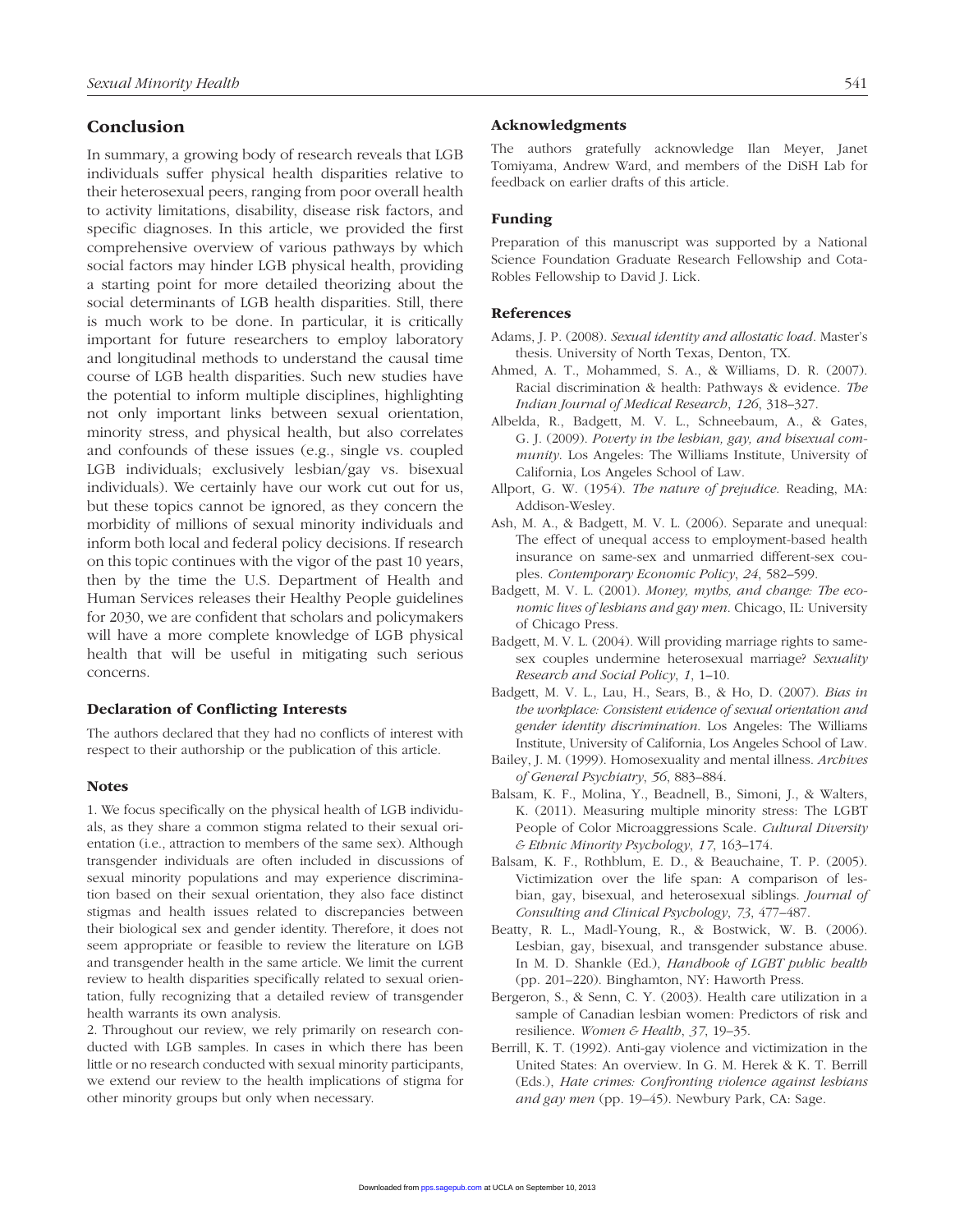- Black, D. A., Sanders, S. G., & Taylor, L. J. (2007). The economics of lesbian and gay families. *Journal of Economic Perspectives*, *21*, 53–70.
- Blascovich, S. J., Spencer, S. J., Quinn, D., & Steele, C. (2001). African Americans and high blood pressure: The role of stereotype threat. *Psychological Science*, *12*, 225–229.
- Boehmer, U. (2002). Twenty years of public health research: Inclusion of lesbian, gay, bisexual, and transgender populations. *American Journal of Public Health*, *92*, 1125–1130.
- Bongard, S., al'Absi, M., & Lovallo, W. R. (2012). Cardiovascular reactivity and health. In G. H. E. Gendolla (Ed.), *How motivation affects cardiovascular response: Mechanisms and applications* (pp. 223–241). Washington, DC: American Psychological Association.
- Brandenburg, D. L., Matthews, A. K., Johnson, T. P., & Hughes, T. L. (2007). Breast cancer risk and screening: A comparison of lesbian and heterosexual women. *Women & Health*, *45*, 109–130.
- Brittain, D. R., Baillargeon, T., McElroy, M., Aaron, D. J., & Gyurcsik, N. C. (2008). Barriers to moderate physical activity in adult lesbians. *Women & Health*, *43*, 75–92.
- Brockmann, H., & Klein, T. (2004). Love and death in Germany: The marital biography and its effect on mortality. *Journal of Marriage and Family*, *66*, 567–581.
- Brondolo, E., Gallo, L. C., & Myers, H. F. (2008). Race, racism and health: Disparities, mechanisms, and interventions. *Journal of Behavioral Medicine*, *32*, 1–8.
- Brown, J. P., & Tracy, J. K. (2008). Lesbians and cancer: An overlooked health disparity. *Cancer Causes & Control*, *19*, 1009–1020.
- Buffie, W. C. (2011). Public health implications of same-sex marriage. *American Journal of Public Health*, *101*, 986–990.
- Burgard, S. A., Cochran, S. D., & Mays, V. M. (2005). Alcohol and tobacco use patterns among heterosexually and homosexually experienced women in California. *Drug and Alcohol Dependence*, *77*, 61–70.
- Burns, M. N., Kamen, C., Lehman, K. A., & Beach, S. R. H. (2012). Minority stress and attributions for discriminatory events predict social anxiety in gay men. *Cognitive Therapy and Research*, *36*, 25–35.
- Cacioppo, J. T., Tassinary, L. G., & Berntson, G. (2007). *Handbook of psychophysiology*. New York, NY: Cambridge University Press.
- Case, P., Austin, B., Hunter, D. J., Manson, J. E., Malspeis, S., Willett, W. C., & Spiegelman, D. (2004). Sexual orientation, health risk factors, and physical functioning in the Nurse's Health Study II. *Journal of Women's Health*, *13*, 1033–1047.
- Cochran, S. D. (2001). Emerging issues in research on lesbians' and gay men's mental health: Does sexual orientation really matter? *American Psychologist*, *56*, 931–947.
- Cochran, S. D., Ackerman, D., Mays, V. M., & Ross, M. W. (2004). Prevalence of non-medical drug use and dependence among homosexually active men and women in the US population. *Addiction*, *99*, 989–998.
- Cochran, S. D., Keenan, C., Schober, C., & Mays, V. M. (2000). Estimates of alcohol use and clinical treatment needs among homosexually active men and women in the U.S. population. *Journal of Consulting and Clinical Psychology*, *68*, 1062–1071.
- Cochran, S. D., & Mays, V. M. (2000). Lifetime prevalence of suicide symptoms and affective disorders among men reporting same-sex sexual partners: Results from NHANES III. *American Journal of Public Health*, *904*, 573–578.
- Cochran, S. D., & Mays, V. M. (2007). Physical health complaints among lesbians, gay men, and bisexual and homosexually experienced heterosexual individuals: Results from the California Quality of Life Survey. *American Journal of Public Health*, *97*, 2048–2055.
- Cochran, S. D., Mays, V. M., Bowen, D., Gage, S., Bybee, D., Roberts, S. J., . . . White, J. (2001). Cancer-related risk indicators and preventive screening behaviors among lesbians and bisexual women. *American Journal of Public Health*, *91*, 591–597.
- Cochran, S. D., Sullivan, J. G., & Mays, V. M. (2003). Prevalence of mental disorders, psychological distress, and mental health services use among lesbian, gay, and bisexual adults in the United States. *Journal of Consulting and Clinical Psychology*, *71*, 52–61.
- Cohen, S., & Herbert, T. B. (1996). Health psychology: Psychological factors and physical disease from the perspective of human psychoneuroimmunology. *Annual Review of Psychology*, *47*, 113–142.
- Cohen, S., Janicki-Deverts, D., Doyle, W. J., Miller, G. E., Frank, E., Rabin, B. S., & Turner, R. B. (2012). Chronic stress, glucocorticoid receptor resistance, inflammation, and disease risk. *Proceedings of the National Academy of Sciences, USA*, *109*, 5995–5999.
- Cohen, S., Janicki-Deverts, D., & Miller, G. E. (2007). Psychological stress and disease. *The Journal of the American Medical Association*, *298*, 1685–1687.
- Cohen, S., Miller, G. E., & Rabin, B. S. (2001). Psychological stress and antibody response to immunization: A critical review of the human literature. *Psychosomatic Medicine*, *63*, 7–18.
- Cohen, S., Tyrrell, D. A., & Smith, A. P. (1991). Psychological stress and susceptibility to the common cold. *New England Journal of Medicine*, *325*, 606–612.
- Cole, S. W., Kemeny, M. E., Fahey, J. L., Zack, J. A., & Naliboff, B. D. (2003). Psychological risk factors for HIV pathogenesis: Mediation by the autonomic nervous system. *Biological Psychiatry*, *54*, 1444–1456.
- Cole, S. W., Kemeny, M. E., & Taylor, S. E. (1997). Social identity and physical health: Accelerated HIV progression in rejection-sensitive gay men. *Journal of Personality and Social Psychology*, *72*, 320–335.
- Cole, S. W., Kemeny, M. E., Taylor, S. E., & Visscher, B. R. (1996). Elevated physical health risk among gay men who conceal their homosexual identity. *Health Psychology*, *15*, 243–251.
- Cole, S. W., Kemeny, M. E., Taylor, S. E., Visscher, B. R., & Fahey, J. L. (1996). Accelerated course of human immunodeficiency virus infection in gay men who conceal their homosexual identity. *Psychosomatic Medicine*, *58*, 219–231.
- Conron, K. J., Mimiaga, M. J., & Landers, S. J. (2010). A population-based study of sexual orientation identity and gender differences in adult health. *American Journal of Public Health*, *100*, 1953–1960.
- Crocker, J., Major, B., & Steele, C. (1998). Social stigma. In D. Gilbert, S. T. Fiske, & G. Lindzey (Eds.), *The handbook of social psychology* (pp. 504–553). Boston, MA: McGraw-Hill.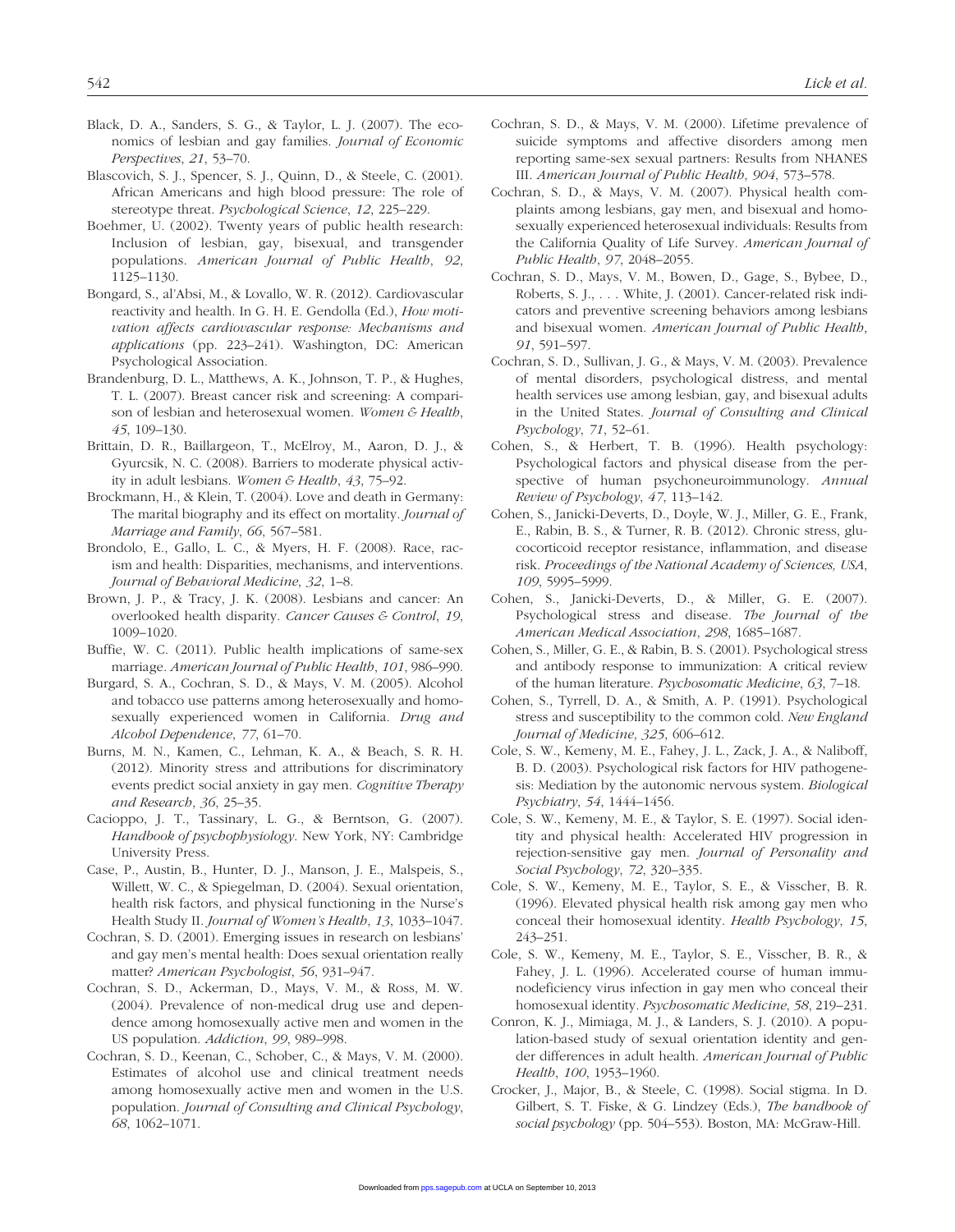- Dean, L., Meyer, I. H., Robinson, K., Sell, R. L., Sember, R., Silenzio, V. M. B., . . . Xavier, J. (2000). Lesbian, gay, bisexual, and transgender health: Findings and concerns. *Journal of the Gay and Lesbian Medical Association*, *4*, 102–151.
- DeLongis, A., Folkman, S., & Lazarus, R. S. (1988). The impact of daily stress on health and mood: Psychological and social resources as mediators. *Journal of Personality and Social Psychology*, *54*, 486–495.
- Denton, F. N. (2012). *Minority stress and physical health in lesbians, gays, and bisexuals: The mediating role of coping self-efficacy* (Doctoral dissertation). Retrieved from http:// uknowledge.uky.edu/edp\_etds/2/
- Diamant, A. L., & Wold, C. (2003). Sexual orientation and variation in physical and mental health status among women. *Journal of Women's Health*, *12*, 41–49.
- Diamant, A. L., Wold, C., Spritzer, K., & Gelberg, L. (2000). Health behaviors, health status, and access to and use of health care: A population-based study of lesbian, bisexual, and heterosexual women. *Archives of Family Medicine*, *9*, 1043–1051.
- Dibble, S. L., Roberts, S. A., & Nussey, B. (2004). Comparing breast cancer risk between lesbians and their heterosexual sisters. *Women's Health Issues*, *14*, 60–68.
- Dickerson, S. S., & Kemeny, M. E. (2004). Acute stressors and cortisol responses: A theoretical integration and synthesis of laboratory research. *Psychological Bulletin*, *130*, 355–391.
- Dilley, J. A., Simmons, K. W., Boysun, M. J., Pizacani, B. A., & Stark, M. J. (2010). Demonstrating the importance and feasibility of including sexual orientation in public health surveys: Health disparities in the Pacific Northwest. *American Journal of Public Health*, *100*, 460–467.
- DiPlacido, J. (1998). Minority stress among lesbians, gay men, and bisexuals: A consequence of heterosexism, homophobia, and stigmatization. In G. M. Herek (Ed.), *Stigma and sexual orientation: Understanding prejudice against lesbians, gay men, and bisexuals* (pp. 138–159). Thousand Oaks, CA: Sage.
- Downey, G., & Feldman, S. I. (1996). Implications of rejection sensitivity for intimate relationships. *Journal of Personality and Social Psychology*, *70*, 1327–1343.
- Durso, L. E., Latner, J. D., & Hayashi, K. (2012). Perceived discrimination is associated with binge eating in a community sample of non-overweight, overweight, and obese adults. *Obesity Facts*, *5*, 869–880.
- Eliason, M. J., & Schope, R. (2001). Does "don't ask don't tell" apply to health care? Lesbian, gay, and bisexual people's disclosure to health care providers. *Journal of the Gay and Lesbian Medical Association*, *5*, 125–134.
- Federal Bureau of Investigation. (2011). *Hate crime statistics, 2011*. Washington, DC: U.S. Department of Justice.
- Frable, D. E. S., Blackstone, T., & Scherbaum, C. (1990). Marginal and mindful: Deviants in social interactions. *Journal of Personality and Social Psychology*, *59*, 140–149.
- Frable, D. E. S., Platt, L., & Hoey, S. (1998). Concealable stigmas and positive self-perceptions: Feeling better around similar others. *Journal of Personality and Social Psychology*, *74*, 909–922.
- Frable, D. E. S., Wortman, C., & Joseph, J. (1997). Predicting self-esteem, well-being, and distress in a cohort of gay men: The importance of cultural stigma, personal visibility, community networks, and positive identity. *Journal of Personality*, *65*, 599–624.
- Fredriksen-Goldsen, K. I., Emlet, C. A., Kim, H., Muraco, A., Erosheva, E., Goldsen, J., & Hoy-Ellis, C. P. (2012). The physical and mental health of lesbian, gay male, and bisexual (LGB) older adults: The role of key health indicators and risk and protective factors. *The Gerontologist*. Advance online publication. doi:10.1093/geront/gns123
- Fredriksen-Goldsen, K. I., Kim, H., & Barkan, S. E. (2012). Disability among lesbian, gay, and bisexual adults: Disparities in prevalence and risk. *American Journal of Public Health*, *102*, e16–e21.
- Frost, D. M., & Bastone, L. M. (2008). The role of stigma concealment in the retrospective high school experiences of gay, lesbian, and bisexual individuals. *Journal of LGBT Youth*, *5*, 27–36.
- Frost, D. M., Lehavot, K., & Meyer, I. H. (2011). *Minority stress and physical health among sexual minorities*. Los Angeles: The Williams Institute, University of California, Los Angeles School of Law.
- Frost, D. M., Parsons, J. T., & Nanin, J. E. (2007). Stigma, concealment and symptoms depression as explanations for sexually transmitted infections among gay men. *Journal of Health Psychology*, *12*, 636–640.
- Garofalo, R., Wolf, R. C., Wissow, L. S., Woods, E. R., & Goodman, E. (1999). Sexual orientation and risk of suicide attempts among a representative sample of youth. *Archives of Pediatrics and Adolescent Medicine*, *153*, 487–493.
- Gates, G. J. (2007). *Geographic trends among same-sex couples in the US Census and the American Community Survey*. Los Angeles: The Williams Institute, University of California, Los Angeles School of Law.
- Gilman, S. E., Cochran, S. D., Mays, V. M., Ostrow, D., & Kessler, R. C. (2001). Risk of psychiatric disorders among individuals reporting same-sex sexual partners in the National Comorbidity Survey. *American Journal of Public Health*, *91*, 933–939.
- Goldberg, A. E., & Smith, J. Z. (2011). Stigma, social context, and mental health: Lesbian and gay couples across the transition to adoptive parenthood. *Journal of Counseling Psychology*, *58*, 139–150.
- Gump, B. B., & Matthews, K. A. (1998). Vigilance and cardiovascular reactivity to subsequent stressors in men: A preliminary study. *Health Psychology*, *17*, 93–96.
- Guyll, M., Matthews, K. A., & Bromberger, J. T. (2001). Discrimination and unfair treatment: Relationship to cardiovascular reactivity among African American and European American women. *Health Psychology*, *20*, 315–325.
- Haan, M., Kaplan, G. A., & Camacho, T. (1987). Poverty and health: Prospective evidence from the Alameda County study. *American Journal of Epidemiology*, *125*, 989–998.
- Hamilton, C. J., & Mahalik, J. R. (2009). Minority stress, masculinity, and social norms predicting gay men's health risk behaviors. *Journal of Counseling Psychology*, *56*, 132– 141.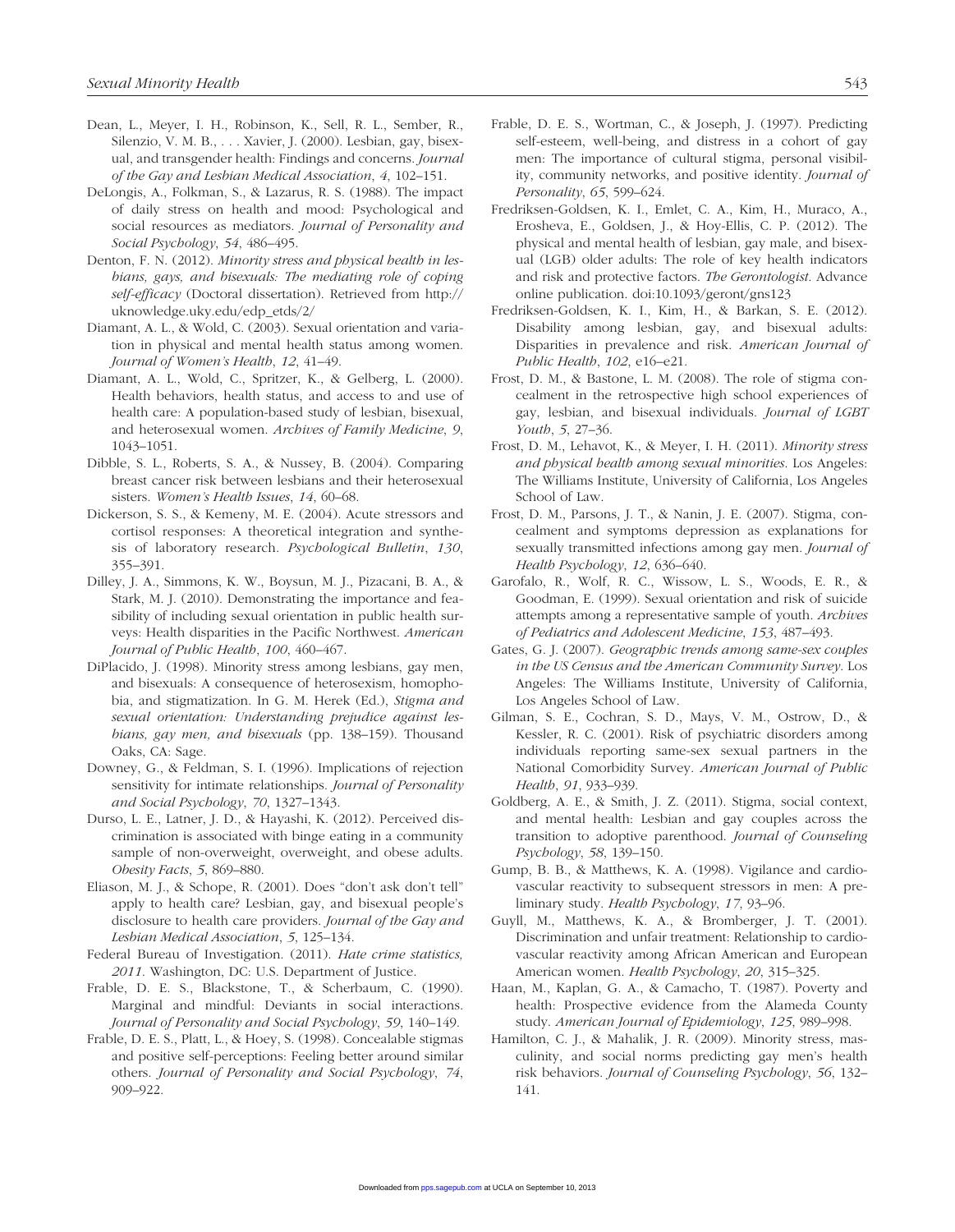- Harcourt, J. (2006). Current issues in lesbian, gay, bisexual, and transgender (LGBT) health. *Journal of Homosexuality*, *51*, 1–11.
- Hardie, H. J., & Lucas, A. (2010). Economic factors and relationship quality among young couples: Comparing cohabitation and marriage. *Journal of Marriage and Family*, *72*, 1141–1154.
- Hatzenbuehler, M. L. (2009). How does sexual minority stigma "get under the skin?" A psychological mediation framework. *Psychological Bulletin*, *135*, 707–730.
- Hatzenbuehler, M. L. (2011). The social environment and suicide attempts in lesbian, gay, and bisexual youth. *Pediatrics*, *127*, 896–903.
- Hatzenbuehler, M. L., Corbin, W. R., & Fromme, K. (2008). Trajectories and determinants of alcohol use among LGB young adults and their heterosexual peers: Results from a prospective study. *Development Psychology*, *44*, 81–90.
- Hatzenbuehler, M. L., Keyes, K. M., & Hasin, D. S. (2009). Statelevel policies and psychiatric morbidity in lesbian, gay, and bisexual populations. *American Journal of Public Health*, *99*, 2275–2281.
- Hatzenbuehler, M. L., McLaughlin, K. A., Keyes, K. M., & Hasin, D. S. (2010). The impact of institutional discrimination on psychiatric disorders in lesbian, gay, and bisexual populations: A prospective study. *American Journal of Public Health*, *100*, 452–459.
- Hatzenbuehler, M. L., Nolen-Hoeksema, S., & Erickson, S. J. (2008). Minority stress predictors of HIV risk behavior, substance use, and depressive symptoms: Results from a prospective study of bereaved gay men. *Health Psychology*, *27*, 455–462.
- Hatzenbuehler, M. L., O'Cleirigh, C., Grasso, C., Mayer, K., Safren, S., & Bradford, J. (2012). Effect of same-sex marriage laws on health care use and expenditures in sexual minority men: A quasi-natural experiment. *American Journal of Public Health*, *102*, 285–291.
- Heck, J. E., & Jacobson, J. S. (2006). Asthma diagnosis among individuals in same-sex relationships. *Journal of Asthma*, *43*, 579–584.
- Helmer, C., Damon, D., Letenneur, L., Fabrigoule, C., Barberger-Gateau, P., Lafont, S., . . . Dartigues, J. F. (1999). Marital status and risk of Alzheimer's disease: A French populationbased cohort study. *Neurology*, *53*, 1953–1958.
- Herdt, G., & Kertzner, R. (2006). I do, but I can't: The impact of marriage denial on the mental health and sexual citizenship of lesbians and gay men in the United States. *Sexuality Research and Social Policy*, *3*, 33–49.
- Herek, G. M. (1992). The social context of hate crimes: Notes on cultural heterosexism. In G. M. Herek & K. T. Berrill (Eds.), *Hate crimes: Confronting violence against lesbians and gay men* (pp. 89–104). Thousand Oaks, CA: Sage.
- Herek, G. M., Chopp, R., & Strohl, D. (2007). Sexual stigma: Putting sexual minority health issues in context. In I. H. Meyer & M. E. Northridge (Eds.), *The health of sexual minorities* (pp. 171–208). New York, NY: Springer.
- Herek, G. M., Cogan, J. C., & Gillis, J. R. (2002). Victim experiences in hate crimes based on sexual orientation. *Journal of Social Issues*, *58*, 319–339.
- Hibbard, J. H., & Pope, C. R. (1993). The quality of social roles as predictors of morbidity and mortality. *Social Science & Medicine*, *36*, 217–225.
- Howe, C. (2007). Sexual borderlands: Lesbian and gay migration, human rights, and the Metropolitan Community Church. *Sexuality Research and Social Policy*, *4*, 88–106.
- Huebner, D. M., & Davis, M. C. (2005). Gay and bisexual men who disclose their sexual orientations in the workplace have higher workday levels of salivary cortisol and negative affect. *Annals of Behavioral Medicine*, *30*, 260–267.
- Hughes, T. L., & Eliason, M. (2002). Substance use and abuse in lesbian, gay, bisexual, and transgender populations. *The Journal of Primary Prevention*, *22*, 263–298.
- Human Rights Campaign. (2013). *Marriage center*. Retrieved from http://www.hrc.org/marriage-center
- Hutchinson, M. K., Thompson, A. C., & Cederbaum, J. A. (2006). Multisystem factors contributing to disparities in preventive health care among lesbian women. *Journal of Obstetric, Gynecologic & Neonatal Nursing*, *35*, 393–402.
- Institute of Medicine. (2011). *The health of lesbian, gay, bisexual, and transgender people: Building a foundation for better understanding*. Washington, DC: Author.
- Irwin, M. R. (2008). Human psychoneuroimmunology: 20 years of discovery. *Brain, Behavior, and Immunity*, *22*, 129– 139.
- Jones, E. E., Farina, A., Hastorf, A. H., Markus, H., Miller, D. T., & Scott, R. A. (1984). *Social stigma: The psychology of marked relationships*. New York, NY: W.H. Freeman.
- Joung, I., Van De Mheen, H. D., Stronks, K., Van Poppel, F. W., & Mackenbach, J. P. (1998). A longitudinal study of health selection in marital transitions. *Social Science & Medicine*, *46*, 425–435.
- Katz-Wise, S. L., & Hyde, J. S. (2012). Victimization experiences of lesbian, gay, and bisexual individuals: A meta-analysis. *Journal of Sex Research*, *49*, 142–167.
- Kavanaugh-Lynch, M., White, E., Daling, J., & Bowen, D. J. (2002). Correlates of lesbian sexual orientation and the risk of breast cancer. *Journal of the Gay and Lesbian Medical Association*, *6*, 91–96.
- Kim, H. J., & Fredriksen-Goldsen, K. I. (2012). Hispanic lesbians and bisexual women at heightened risk or health disparities. *American Journal of Public Health*, *102*, e9–e15.
- Kimmel, S. B., & Mahalik, J. R. (2005). Body image concerns of gay men: The roles of minority stress and conformity to masculine norms. *Journal of Consulting and Clinical Psychology*, *73*, 1185–1190.
- King, M., Semlyen, J., Tai, S. S., Killaspy, H., Osborn, D., Popelyuk, D., & Nazareth, I. (2008). A systematic review of mental disorder, suicide, and deliberate self harm in lesbian, gay and bisexual people. *BMC Psychiatry*, *8*. doi:10.1186/1471-244X-8-70
- Kirschbaum, C., Pirke, K. M., & Hellhammer, D. H. (1993). The "Trier Social Stress Test"—A tool for investigating psychobiological stress responses in a laboratory setting. *Neuropsychobiology*, *28*, 76–81.
- Koblin, B. A., Hessol, N. A., Sauber, A. G., Taylor, P. E., Buchbinder, S. P., Katz, M. H., & Stevens, C. E. (1996). Increased incidence of cancer among homosexual men,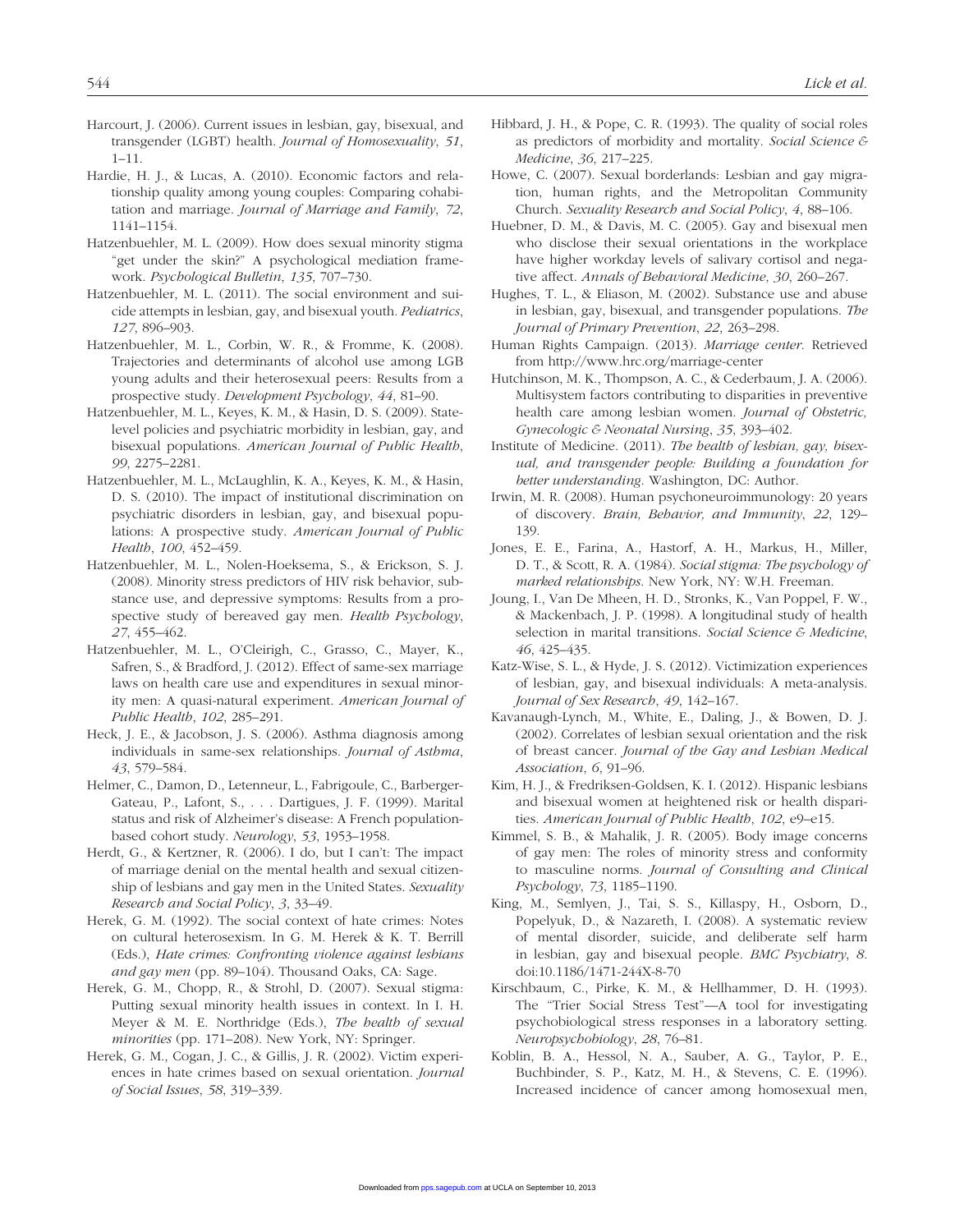New York City and San Francisco, 1978-1990. *American Journal of Epidemiology*, *144*, 916–923.

- Krieger, N. (1990). Racial and gender discrimination: Risk factors for high blood pressure? *Social Science & Medicine*, *30*, 1273–1281.
- Krieger, N. (2012). Methods for the scientific study of discrimination and health: An ecosocial approach. *American Journal of Public Health*, *102*, 936–945.
- Kuyper, L., & Fokkema, T. (2010). Loneliness among older lesbian, gay, and bisexual adults: The role of minority stress. *Archives of Sexual Behavior*, *39*, 1171–1180.
- Kuyper, L., & Fokkema, T. (2011). Minority stress and mental health among Dutch LGBs: Examination of differences between sex and sexual orientation. *Journal of Counseling Psychology*, *58*, 222–233.
- Landers, S. J., Mimiaga, M. J., & Conron, K. J. (2011). Sexual orientation differences in asthma correlates in a populationbased sample of adults. *American Journal of Public Health*, *101*, 2238–2241.
- Lauver, D., Karon, S., Egan, J., Jacobson, M., Nugent, J., Settersten, L., & Shaw, V. (1999). Understanding lesbians' mammography utilization. *Women's Health Issues*, *9*, 264–274.
- Lehavot, K., & Simoni, J. M. (2011). The impact of minority stress on mental health and substance use among sexual minority women. *Journal of Consulting and Clinical Psychology*, *79*, 159–170.
- Leon, D. A., & Walt, G. (2001). *Poverty, inequality, and health: An international perspective*. New York, NY: Oxford University Press.
- Lewis, N. M. (2009). Mental health in sexual minorities: Recent indicators, trends, and their relationships to place in North America and Europe. *Health & Place*, *15*, 1029–1045.
- Lick, D. J., Tornello, S. L., Riskind, R. G., Schmidt, K. M., & Patterson, C. J. (2012). Social climate for sexual minorities predicts well-being among heterosexual offspring of lesbian and gay parents. *Sexuality Research and Social Policy*, *9*, 99–112.
- Link, B. G., & Phelan, J. C. (2001). Conceptualizing stigma. *Annual Review of Sociology*, *27*, 363–385.
- Liu, H., Wang, Q., Keesler, V., & Schneider, B. (2011). Nonstandard work schedules, work-family conflict and parental well-being: A comparison of married and cohabiting unions. *Social Science Research*, *40*, 473–484.
- Lock, J., & Steiner, H. (1999). Gay, lesbian, and bisexual youth risks for emotional, physical, and social problems: Results from a community-based survey. *Journal of the American Academy of Child & Adolescent Psychiatry*, *38*, 297– 304.
- Lovallo, W. R., & Thomas, T. L. (2000). Stress hormones in psychophysiological research: Emotional, behavioral, and cognitive implications. In J. T. Cacioppo, L. G. Tassinary, & G. G. Berntson (Eds.), *Handbook of psychophysiology* (pp. 342–367). New York, NY: Cambridge University Press.
- Lovallo, W. R., & Wilson, M. F. (1992). The role of cardiovascular reactivity in hypertension risk. In J. R. Turner, A. Sherwood, & K. C. Light (Eds.), *Individual differences in cardiovascular response to stress: Perspectives on individual differences* (pp. 165–186). New York, NY: Plenum Press.
- Lundberg, U. (2005). Stress hormones in health and illness: The roles of work and gender. *Psychoneuroendocrinology*, *30*, 1017–1021.
- Marrazzo, J. (2004). Barriers to infectious disease care among lesbians. *Emerging Infectious Diseases*, *10*, 1974–1978.
- Marshal, M. P., Friedman, M. S., Stall, R., King, K. M., Miles, J., Gold, M. A., . . . Morse, J. Q. (2008). Sexual orientation and adolescent substance use: A meta-analysis and methodological review. *Addiction*, *103*, 546–566.
- Matthews, A. K., Brandenburg, D. L., Johnson, T. P., & Hughes, T. L. (2004). Correlates of underutilization of gynecological cancer screening among lesbian and heterosexual women. *Preventive Medicine*, *38*, 105–113.
- Matthews, K. A., Salomon, K., Kenyon, K., & Zhou, F. (2005). Unfair treatment, discrimination, and ambulatory blood pressure in Black and White adolescents. *Health Psychology*, *24*, 258–265.
- Mays, V. M., & Cochran, S. D. (2001). Mental health correlates of perceived discrimination among lesbian, gay, and bisexual adults in the United States. *American Journal of Public Health*, *91*, 1869–1876.
- McBride, P. E. (1992). The health consequences of smoking: Cardiovascular diseases. *The Medical Clinics of North America*, *76*, 333–353.
- McCabe, S. E., Bostwick, W. B., Hughes, T. L., West, B. T., & Boyd, C. J. (2010). The relationship between discrimination and substance use disorders among lesbian, gay, and bisexual adults in the United States. *American Journal of Public Health*, *100*, 1946–1952.
- McCabe, S. E., Boyd, C. J., Hughes, T. L., & d'Arcy, H. (2003). Sexual identity and substance use among undergraduate students. *Substance Abuse*, *24*, 77–91.
- McCabe, S. E., Hughes, T. L., & Boyd, C. J. (2004). Substance use and misuse: Are bisexual women at greater risk? *Journal of Psychoactive Drugs*, *36*, 217–225.
- McEwen, B. S. (2006). Stress, adaptation, and disease: Allostasis and allostatic load. *Annals of the New York Academy of Sciences*, *840*, 33–44.
- McEwen, B. S., & Stellar, E. (1993). Stress and the individual: Mechanisms leading to disease. *Archives of Internal Medicine*, *153*, 2093–2101.
- McGarry, K. A., Clarke, J. G., Cyr, M. G., & Landau, C. (2002). Evaluating and lesbian and gay health care curriculum. *Teaching and Learning in Medicine: An International Journal*, *14*, 244–248.
- McGregor, B. A., & Antoni, M. H. (2009). Psychological intervention and health outcomes among women treated for breast cancer: A review of stress pathways and biological mediators. *Brain, Behavior, and Immunity*, *23*, 159–166.
- McNair, R., Anderson, S., & Mitchell, A. (2001). Addressing health inequalities in Victorian lesbian, gay, bisexual, and transgender communities. *Health Promotion Journal of Australia*, *11*, 32–38.
- McNair, R., Szalacha, L. A., & Hughes, T. L. (2011). Health status, health service use, and satisfaction according to sexual identity of young Australian women. *Women's Health Issues*, *21*, 40–47.
- Meads, C., Carmona, C., & Kelly, M. (2012). Lesbian, gay and bisexual people's health in the UK: A theoretical critique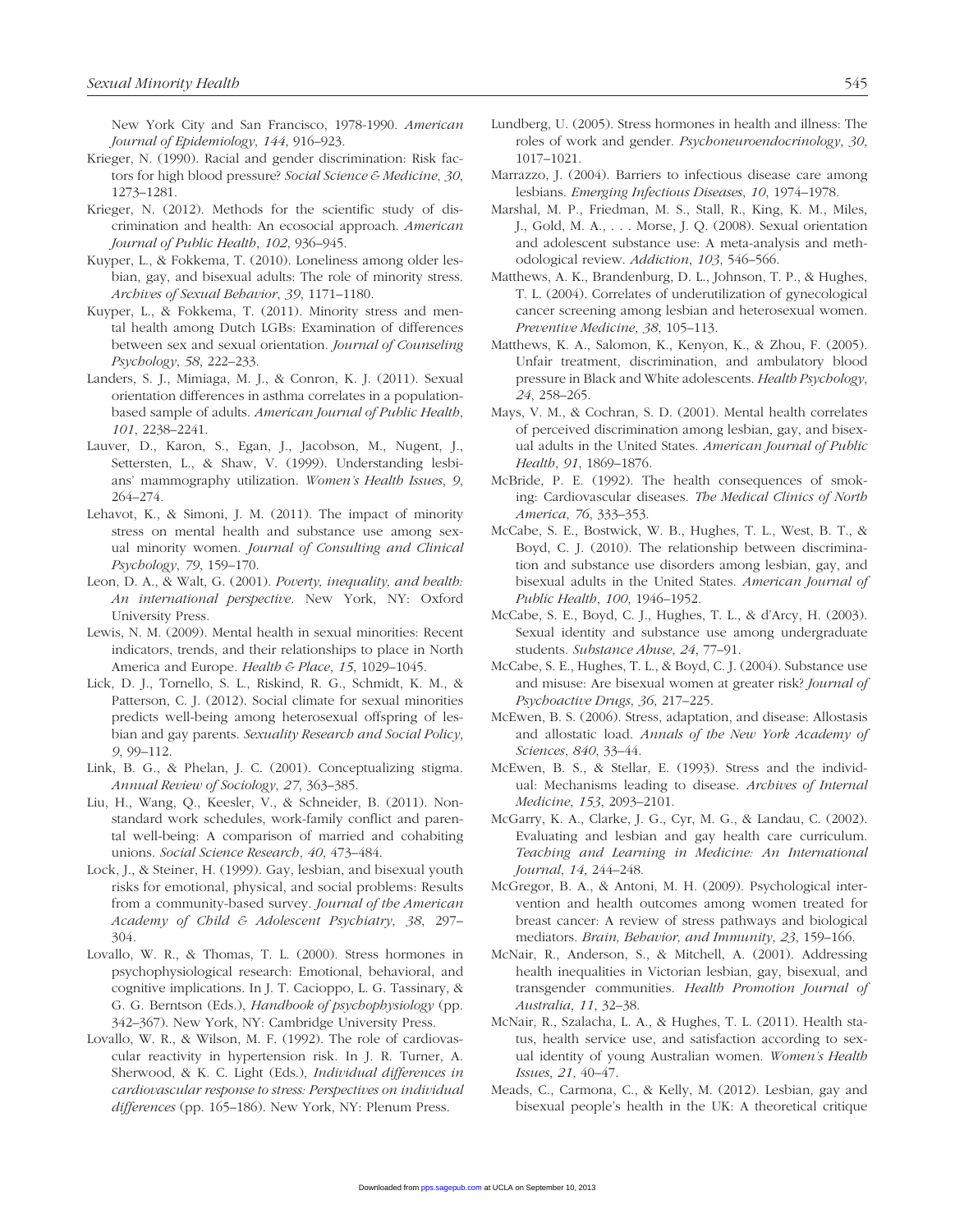and systematic review. *Diversity and Equality in Health and Care*, *9*, 19–32.

- Mete, C. (2005). Predictors of early mortality: Health status, socioeconomic characteristics, and social determinants of health. *Health Economics*, *14*, 135–148.
- Meyer, I. H. (1995). Minority stress and mental health in gay men. *Journal of Health and Social Behavior*, *36*, 38–56.
- Meyer, I. H. (2003). Prejudice, social stress, and mental health in lesbian, gay, and bisexual populations: Conceptual issues and research evidence. *Psychological Bulletin*, *129*, 674–697.
- Meyer, I. H. (2007). Prejudice and discrimination as social stressors. In I. H. Meyer & M. E. Northridge (Eds.), *The health of sexual minorities* (pp. 242–267). Washington, DC: APA.
- Miller, G. E., & Chen, E. (2010). Harsh family climate in early life presages the emergence of a proinflammatory phenotype in adolescence. *Psychological Science*, *21*, 848–856.
- Moran, N. (1996). Lesbian health care needs. *Canadian Family Physicians*, *42*, 879–884.
- Newcomb, M. E., & Mustanski, B. (2010). Internalized homophobia and internalizing mental health problems: A metaanalytic review. *Clinical Psychology Review*, *30*, 1019–1029.
- Newcomb, P. A., & Carbone, P. P. (1992). The health consequences of smoking: Cancer. *The Medical Clinics of North America*, *76*, 305–331.
- Obedin-Maliver, J., Goldsmith, E. S., Stewart, L., White, W., Tran, E., Brenman, S., . . . Lunn, M. R. (2011). Lesbian, gay, bisexual, and transgender-related content in undergraduate medical education. *The Journal of the American Medical Association*, *306*, 971–977.
- Ortiz-Hernández, L., Gómez, B. L., & Valdés, J. (2009). The association of sexual orientation with self-rated health, and cigarette and alcohol use in Mexican adolescents and youths. *Social Science & Medicine*, *69*, 85–93.
- Oswald, R. F., Cuthbertson, C., Lazarevic, V., & Goldberg, A. E. (2010). New developments in the field: Measuring community climate. *Journal of GLBT Family Studies*, *6*, 214–228.
- Pachankis, J. E. (2007). The psychological implications of concealing a stigma: A cognitive-affective-behavioral model. *Psychological Bulletin*, *133*, 328–345.
- Pachankis, J. E., & Goldfried, M. R. (2006). Social anxiety in young gay men. *Journal of Anxiety Disorders*, *20*, 996– 1015.
- Pachankis, J. E., Goldfried, M. R., & Ramrattan, M. E. (2008). Extension of the rejection sensitivity construct to the interpersonal functioning of gay men. *Journal of Consulting and Clinical Psychology*, *76*, 306–317.
- Pascoe, E. A., & Smart-Richman, L. (2009). Perceived discrimination and health: A meta-analytic review. *Psychological Bulletin*, *135*, 531–554.
- Perez-Benitez, C. I., O'Brien, W. H., Carels, R. A., Gordon, A. K., & Chiros, C. E. (2007). Cardiovascular correlates of disclosing homosexual orientation. *Stress & Health*, *23*, 141–152.
- Petroll, A. E., & Mosack, K. E. (2011). Physician awareness of sexual orientation and preventive health recommendations to men who have sex with men. *Sexually Transmitted Diseases*, *38*, 63–67.
- Prentice, D. A., & Miller, D. T. (1993). Pluralistic ignorance and alcohol use on campus: Some consequences of misperceiving the social norm. *Journal of Personality and Social Psychology*, *64*, 243–256.
- Puhl, R. M., & Heuer, C. A. (2010). Obesity stigma: Important considerations for public health. *American Journal of Public Health*, *100*, 1019–1028.
- Puhl, R. M., Moss-Racusin, C. A., & Schwartz, M. B. (2007). Internalization of weight bias: Implications for binge eating and emotional well-being. *Obesity*, *15*, 19–23.
- Ragins, B. R., Singh, R., & Cornwell, J. M. (2007). Making the invisible visible: Fear and disclosure of sexual orientation at work. *Journal of Applied Psychology*, *92*, 1103–1118.
- Raison, C. L., Capuron, L., & Miller, A. H. (2006). Cytokines sing the blues: Inflammation and the pathogenesis of depression. *Trends in Immunology*, *27*, 24–31.
- Rankow, E. J. (1995). Breast and cervical cancer among lesbians. *Women's Health Issues*, *5*, 123–129.
- Rankow, E. J., & Tessaro, I. (1998). Mammography and risk factors for breast cancer in lesbian and bisexual women. *American Journal of Health Behavior*, *22*, 403–410.
- Rehm, J., Mathers, C., Popova, S., Thavorncharoensap, M., Teerawattananon, Y., & Patra, J. (2009). Global burden of disease and injury and economic cost attributable to alcohol use and alcohol-use disorders. *Lancet*, *373*, 2223– 2233.
- Reilly, A., & Rudd, N. A. (2006). Is internalized homonegativity related to body image? *Family & Consumer Sciences Research Journal*, *35*, 58–73.
- Richardson, J. (1995). The science and politics of gay teen suicide. *Harvard Review of Psychiatry*, *3*, 107–110.
- Riggle, E. D. B., Rostosky, S. S., & Horne, S. G. (2010). Psychological distress, well-being, and legal recognition in same-sex couple relationships. *Journal of Family Psychology*, *24*, 82–86.
- Riggle, E. D. B., Thomas, J. D., & Rostosky, S. S. (2005). The marriage debate and minority stress. *PS: Political Science & Politics*, *38*, 221–224.
- Roberts, S. A., Dibble, S. L., Nussey, B., & Casey, K. (2003). Cardiovascular disease risk in lesbian women. *Women's Health Issues*, *13*, 167–174.
- Ronksley, P. E., Brien, S. E., Turner, B. J., Mukamal, K. J., & Ghali, W. A. (2011). Association of alcohol consumption with selected cardiovascular outcomes: A systematic review and meta-analysis. *British Medical Journal, 342*, Article d671.
- Rosario, M., Schrimshaw, E. W., & Hunter, J. (2009). Disclosure of sexual orientation and subsequent substance use and abuse among lesbian, gay, and bisexual youths: Critical role of disclosure reactions. *Psychology of Addictive Behaviors*, *23*, 175–184.
- Ryan, C. (2003). Lesbian, gay, bisexual, and transgender youth: Health concerns, services, and care. *Clinical Research and Regulatory Affairs*, *20*, 137–158.
- Ryan, C., Huebner, D., Diaz, R. M., & Sanchez, J. (2009). Family rejection as a predictor of negative health outcomes in White and Latino lesbian, gay, and bisexual young adults. *Pediatrics*, *123*, 346–352.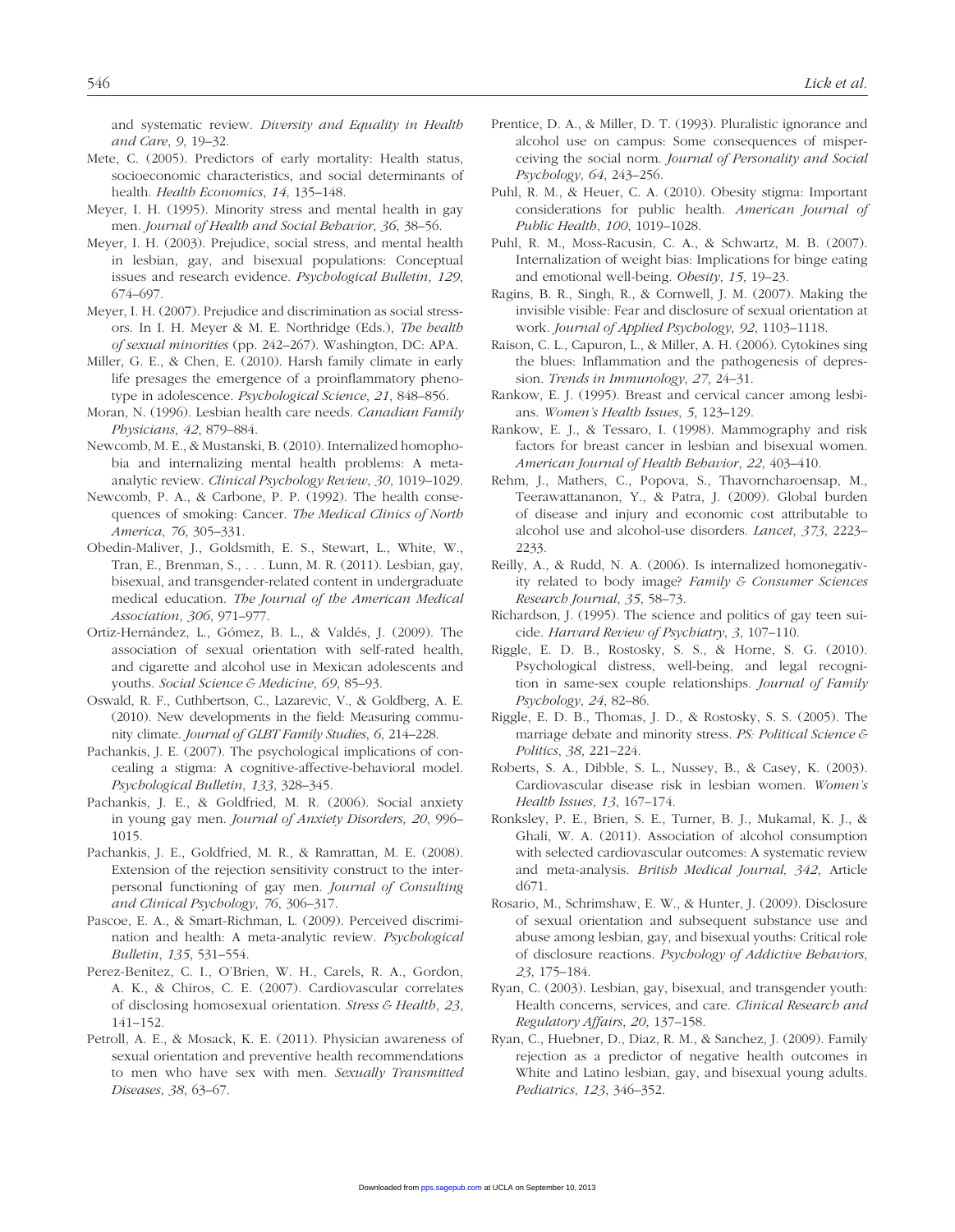- Ryan, C., Russell, S. T., Huebner, D., Diaz, R., & Sanchez, J. (2010). Family acceptance in adolescence and the health of LGBT young adults. *Journal of Child and Adolescent Psychiatric Nursing*, *23*, 205–213.
- Safren, S. A., & Pantalone, D. W. (2006). Social anxiety and barriers to resilience among lesbian, gay, and bisexual adolescents. In A. M. Omoto & H. Kurtzman (Eds.), *Sexual orientation and mental health: Examining identity and development in lesbian, gay, and bisexual people* (pp. 55– 71). Washington, DC: American Psychological Association.
- Salovey, P., Rothman, A. J., Detweiler, J. B., & Steward, W. T. (2000). Emotional states and physical health. *American Psychologist*, *55*, 110–121.
- Sandfort, T. G. M., Bakker, F., Schellevis, F. G., & Vanwesenbeeck, I. (2006). Sexual orientation and mental and physical health status: Findings from a Dutch population survey. *American Journal of Public Health*, *96*, 1119–1125.
- Sandfort, T. G. M., Bakker, F., Schellevis, F. G., & Vanwesenbeeck, I. (2009). Coping styles as mediator of sexual orientationrelated health disparities. *Archives of Sexual Behavior*, *38*, 253–263.
- Sandfort, T. G. M., Bos, H. M. W., Collier, K. L., & Metselaar, M. (2010). School environment and the mental health of sexual minority youths: A study among Dutch young adolescents. *American Journal of Public Health*, *100*, 1696–1700.
- Savage, D., & Miller, T. (2012). *It gets better: Coming out, overcoming bullying, and creating a life worth living*. New York, NY: Penguin.
- Savin-Williams, R. C. (2008). Then and now: Recruitment, definition, diversity, and positive attributes of same-sex populations. *Developmental Psychology*, *44*, 135–138.
- Schnittker, J., & McLeod, J. D. (2005). The social psychology of health disparities. *Annual Review of Sociology*, *31*, 75–103.
- Seeman, T. E., Singer, B. H., Rowe, J. W., Horwitz, R. I., & McEwen, B. S. (1997). Price of adaptation—Allostatic load and its health consequences. *Archives of Internal Medicine*, *157*, 2259–2268.
- Segerstrom, S. C., & Miller, G. E. (2004). Psychological stress and the human immune system: A meta-analytic study of 30 years of inquiry. *Psychological Bulletin*, *130*, 601–630.
- Shidlo, A. (1994). Internalized homophobia: Conceptual and empirical issues in measurement. In B. Greene & G. M. Herek (Eds.), *Lesbian and gay psychology: Theory, research, and clinical applications* (pp. 176–205). Thousand Oaks, CA: Sage.
- Slavich, G. M., Way, B. M., Eisenberger, N. I., & Taylor, S. E. (2010). Neural sensitivity to social rejection is associated with inflammatory responses to social stress. *Proceedings of the National Academy of Sciences, USA*, *107*, 14817– 14822.
- Steele, L. S., Ross, L. E., Dobinson, C., Veldhulzen, S., & Tinmouth, J. M. (2009). Women's sexual orientation and health: Results from a Canadian population-based survey. *Women & Health*, *49*, 353–367.
- Stein, G. L., & Bonuck, K. A. (2001). Physician-patient relationships among the lesbian and gay community. *Journal of the Gay and Lesbian Medical Association*, *5*, 87–93.
- Steptoe, A., Hamer, M., & Chida, Y. (2007). The effects of acute psychological stress on circulating inflammatory factors in humans: A review and meta-analysis. *Brain, Behavior, and Immunity*, *21*, 901–912.
- Stevens, P. (1996). Lesbians and doctors: Experiences of solidarity and domination in health care settings. *Gender & Society*, *10*, 24–41.
- Stevens, P., & Hall, J. (1988). Stigma, health beliefs and experiences with health care in lesbian women. *IMAGE: Journal of Nursing Scholarship*, *20*, 69–73.
- Stotzer, R. L. (2011, January). Same-sex marriage and sexual orientation based hate crimes: Violence as values expression. Paper presented at Society for Social Work and Research, Tampa, FL.
- Taylor, S. E. (2009). *Health psychology* (7th ed.). New York, NY: McGraw-Hill.
- Tilcsik, A. (2011). Pride and prejudice: Employment discrimination against openly gay men in the United States. *American Journal of Sociology*, *117*, 586–626.
- Tjepkema, M. (2008). Health care use among gay, lesbian and bisexual Canadians. *Health Reports*, *19*, 53–64.
- Tops, M., Riese, H., Oldehinkel, A. J., Rijsdijk, F. V., & Ormel, J. (2008). Rejection sensitivity relates to hypocortisolism and depressed mood state in young women. *Psychoneuroendocrinology*, *33*, 551–559.
- Traube, D. E., Holloway, I. W., Schrager, S. M., & Kipke, M. D. (2012). Utilizing social action theory as a framework to determine correlates of illicit drug use among young men who have sex with men. *Psychology of Addictive Behaviors*, *26*, 78–88.
- Trippet, S. E., & Bain, J. (1992). Reasons American lesbians fail to seek health care. *Health Care for Women International*, *13*, 145–153.
- Uchino, B. N., & Garvey, T. S. (1997). The availability of social support reduces cardiovascular reactivity to acute psychological stress. *Journal of Behavioral Medicine*, *20*, 15–27.
- U.S. Department of Health and Human Services. (2010). *Healthy people 2020*[. Retrieved from http://www.healthypeople](http://www.healthypeople.gov/2020/default.aspx) .gov/2020/default.aspx
- U.S. Department of Health and Human Services. (2011). *Women's health USA*. Rockville, MD: Author.
- Van den Aardweg, G. J. (1985). Male homosexuality and the neuroticism factor: An analysis of research outcome. *Dynamic Psychotherapy*, *3*, 79–87.
- Waldo, C. R. (1999). Working in a majority context: A structural model of heterosexism as minority stress in the workplace. *Journal of Counseling Psychology*, *46*, 218–232.
- Wallace, S. P., Cochran, S. D., Durazo, E. M., & Ford, C. L. (2011). *The health of aging lesbian, gay, and bisexual adults in California*. Los Angeles: University of California, Los Angeles Center for Health Policy Research.
- Wang, J., Hausermann, M., Counatsou, P., Aggleton, P., & Weiss, M. G. (2007). Health status, behavior, and care utilization in the Geneva Gay Men's Health Study. *Preventive Medicine*, *44*, 70–75.